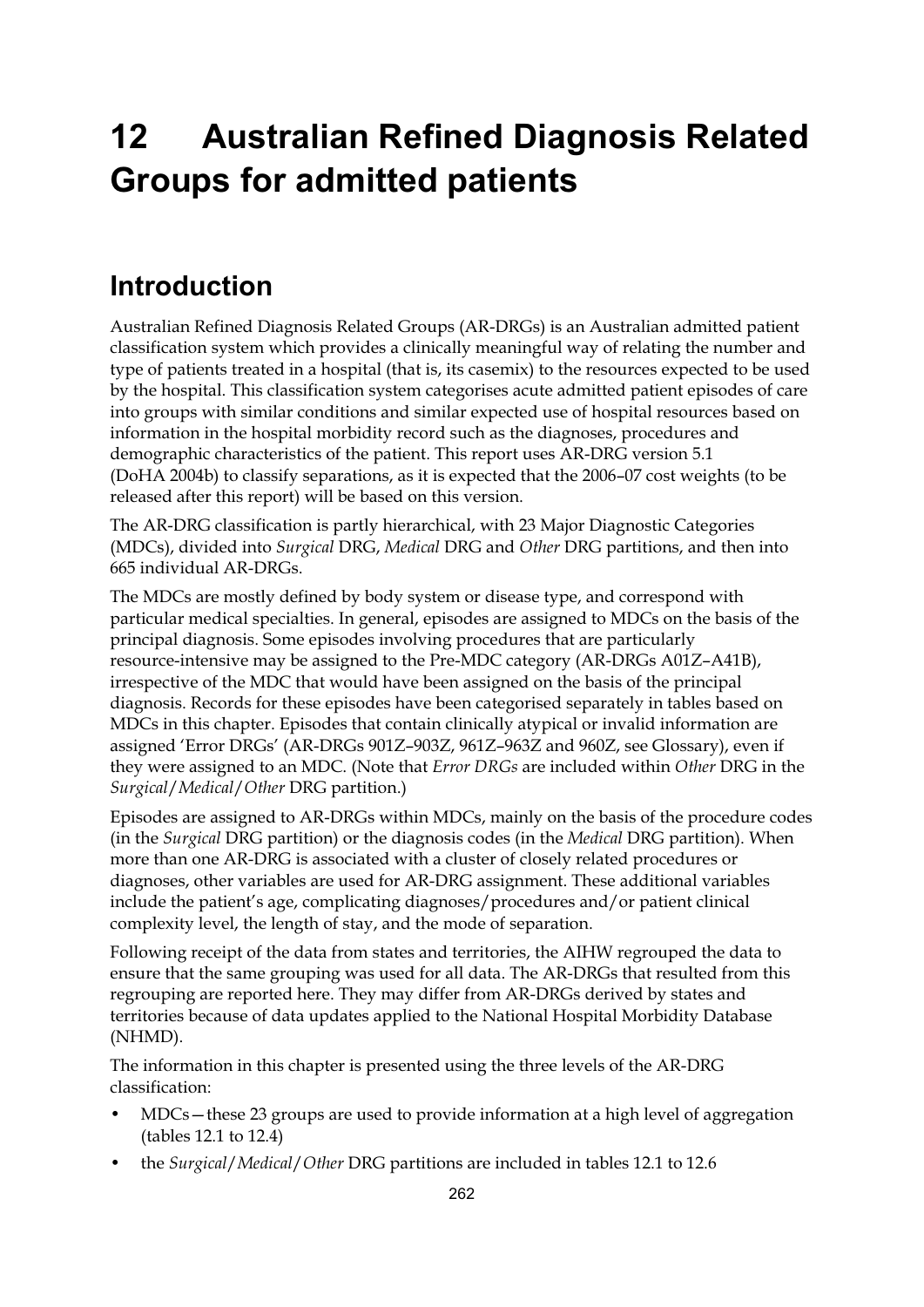• AR-DRGs—detailed information is presented for the 30 of the 665 AR-DRGs having the largest number of separations (tables 12.5 to 12.18).

All tables in this chapter include separations for which the care type was reported as *Acute*, *Newborn* (with at least one qualified day) or was *Not reported*. Separations for other care types (*Rehabilitation care*, *Palliative care*, *Geriatric evaluation and management*, *Psychogeriatric care*, *Maintenance care*, *Other admitted patient care* and *Newborn care* (with unqualified days only)) were therefore excluded where they were able to be identified (see Table 7.11). Of all admitted patient separations, 96.8% were reported as *Acute* (4.5 million of the 4.6 million in the public sector and 2.8 million of the 2.9 million in the private sector).

Tables are presented with summary separation, patient day and average length of stay statistics for public and private hospitals, nationally and by state and territory. National information on age group and sex distributions is also presented. Information on 'public patient separations' in tables 12.1 and 12.2, and tables 12.6 to 12.12, relates to separations for which the patient election status was *Public* (see Chapter 7).

The average length of stay figures were calculated using all acute separations. That is, the data were not trimmed of separations with unusually long or short lengths of stay. A relative stay index (RSI) is also included in tables 12.1 and 12.2 to provide a more accurate measure of the relative length of stay for each MDC in the public and private sectors. The RSI is defined as the actual number of acute patient days divided by the expected number of acute patient days adjusted for casemix (as more complex patients will have relatively longer lengths of stay). An RSI greater than 1 indicates that an average patient's length of stay is higher than would be expected given the casemix distribution. An RSI of less than 1 indicates that the number of patient days reported was less than would have been expected (see Appendix 1 for more details).

#### **Cost weights and costs by volume**

The cost weights represent the costliness of an AR-DRG relative to all other AR-DRGs, such that the average cost weight for all separations is 1.00.

This chapter presents information using version 5.1 AR-DRGs. For each AR-DRG, 2005–06 cost weights and cost estimates based on AR-DRG version 5.0 were used for the public sector. The 2005–06 cost weights were estimated by the Department of Health and Ageing through the National Hospital Cost Data Collection (NHCDC) (DoHA 2007). Separate cost weights are estimated for the public and private sectors because of the differences in the range of costs recorded in public and private hospitals. Average costs have not been presented for the private sector in this chapter as the most recent available for private hospitals are the 2002–03 cost weights for AR-DRG version 4.2. Cost weights for 2006–07 were not available at the time of writing of this report. The tables for both public and private hospitals will be updated on the Internet once more up-to-date cost weights are available.

The NHCDC also provided estimates of average costs for each separation for an AR-DRG with a cost weight of  $1.00 - $3,542$  in the public sector (including depreciation) (DoHA 2007).

The cost by volume figures in this chapter using version 5.1 AR-DRGs were derived for each AR-DRG by multiplying the estimated average cost in version 5.0 for that AR-DRG by the number of separations for the AR-DRG. The cost estimates for all of the AR-DRGs within a given MDC were then summed to produce an estimated cost for the MDC.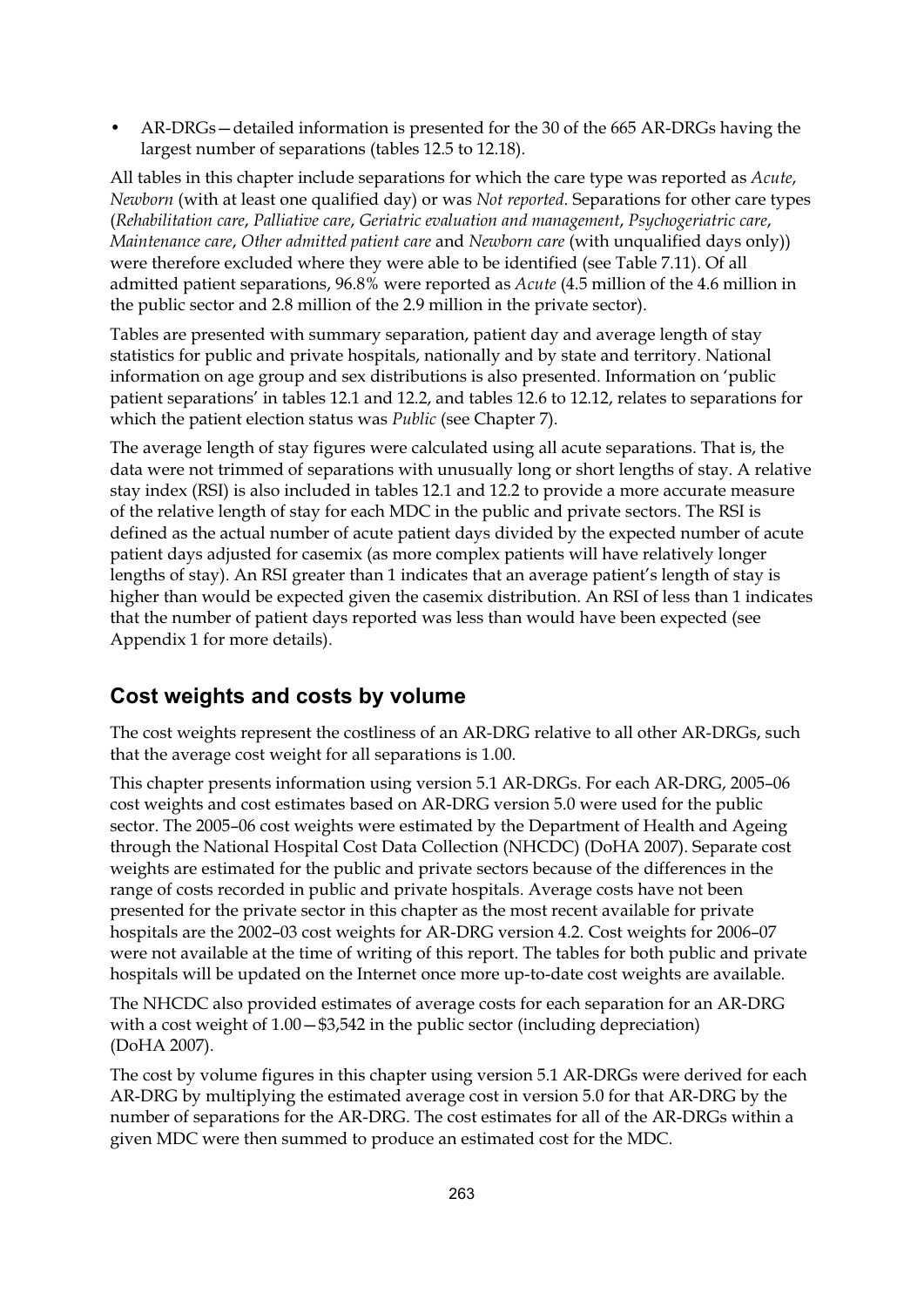The cost by volume figures are only approximations of the relative costs of hospital services during 2006–07. They should be used with caution in any comparisons between the states and territories. They are not derived from, or comparable to, the expenditure and cost per casemix-adjusted separation information presented in chapters 3 and 4.

Information based on the average cost weights of separations is also included in chapters 2, 4 and 7. Appendix 3 includes further information on the NHCDC.

# **AR-DRGs and other data elements reported for separations**

The information on AR-DRGs reported in this chapter is compiled in the NHMD with a range of other data. Figure 12.1 demonstrates this using the example of AR-DRG A06Z *Tracheostomy or ventilation >95 hours*.

In 2006–07:

- there were 9,955 separations with an AR-DRG of A06Z
- the average length of stay for these separations was 32.3 days
- the number of separations reporting this AR-DRG has increased from 8,976 separations in 2002–03, an average annual increase of 2.6%
- over 87% of these separations received treatment in the public sector
- males accounted for over 63% of these separations
- almost 66% of these separations were aged 55 years and over
- almost 41% of these separations had a separation mode of *Other* (indicating that they were discharged home), 25% died in hospital and 23% were transferred to another acute hospital.

There was a great deal of variety in the principal and additional diagnoses reported for these separations. The top ten principal diagnoses included cardiovascular and respiratory conditions, such as *Acute myocardial infarction* (I21) and *Pneumonia, unspecified* (J18), injuries (*Intracranial injury* (S06)), infection (*Other sepsis* (A41)) and cancer (*Malignant neoplasm of larynx* (C32)). The most common additional diagnosis was *Other disorders of fluid, electrolyte and acid-base balance* (E87), and the top ten also included respiratory and cardiovascular conditions, infections, and *Acute renal failure* (N17).

A relatively high number of procedures were reported for these separations. The most common procedure was *Generalised allied health intervention* (Block 1916, 9,297), followed by *Continuous ventilatory support* (Block 569, 8,868).

# **Major Diagnostic Categories**

#### **Sector**

Tables 12.1 and 12.2 present summary separation, patient day and average length of stay statistics for each of the MDCs for public and private hospitals.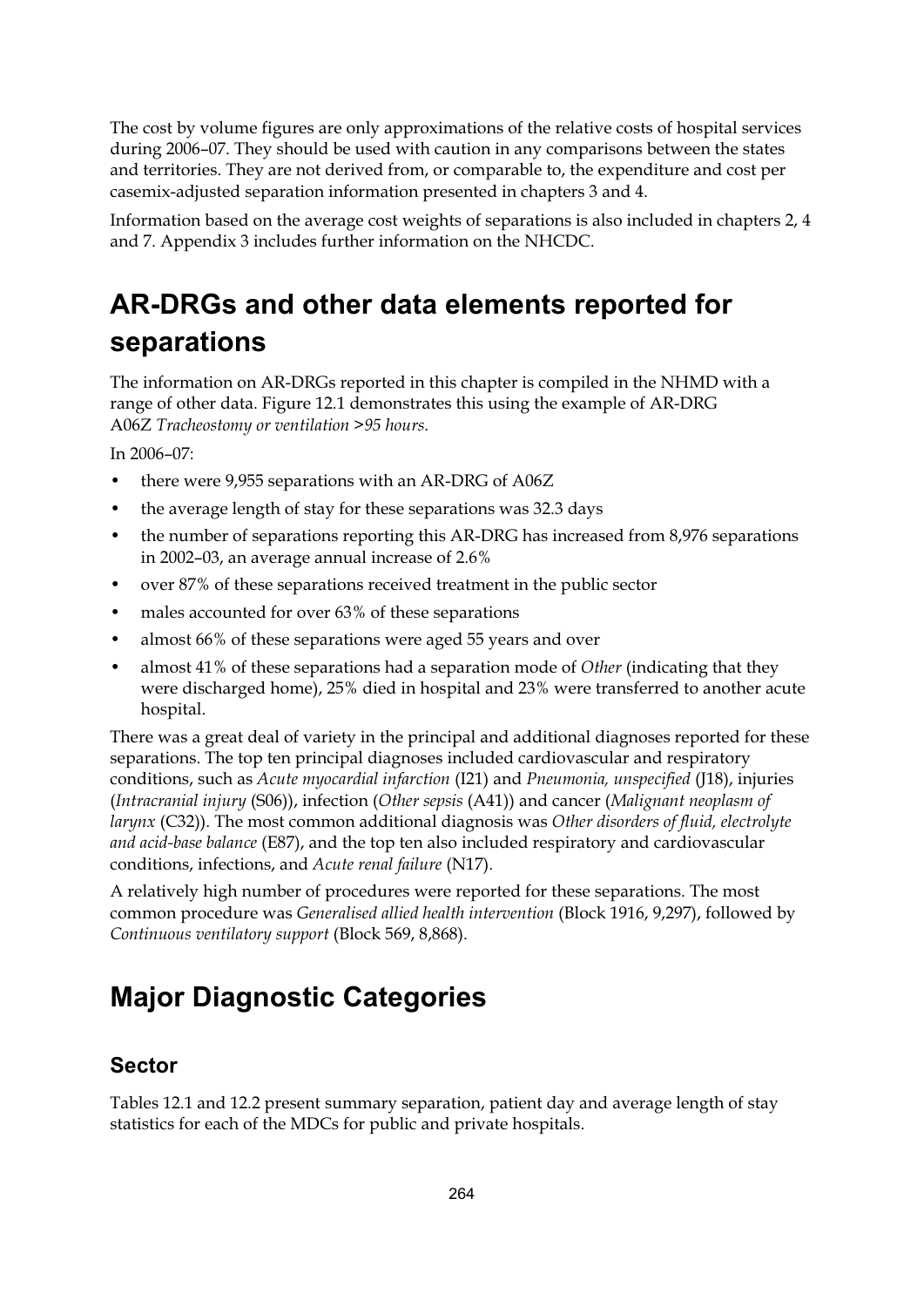The MDCs accounting for the largest numbers of separations in the public sector were *Diseases and disorders of the kidney and urinary tract* (20.7%, 0.94 million) and *Diseases and disorders of the digestive system* (10.5%, 0.47 million). Those accounting for the largest numbers of separations in the private sector were *Diseases and disorders of the digestive system* (17.4%, 0.49 million) and *Diseases and disorders of the musculoskeletal system and connective tissue* (10.8%, 0.30 million). *Diseases and disorders of the kidney and urinary tract* accounted for the most separations over the combined public and private sectors (15.8%, 1.2 million).

The MDCs accounting for the largest numbers of patient days in the public sector were *Mental diseases and disorders* (10.0%, 1.44 million) and *Diseases and disorders of the musculoskeletal system and connective tissue* (9.9%, 1.42 million). In the private sector it was *Diseases and disorders of the musculoskeletal system and connective tissue* (15.2%, 1.01 million) and *Diseases and disorders of the digestive system* (12.5%, 0.83 million). *Diseases and disorders of the musculoskeletal system and connective tissue* accounted for the most patient days over the combined public and private sectors (11.5%, 2.4 million).

The average lengths of stay varied by MDC and hospital sector. In the public sector, they ranged from 1.3 days for *Diseases and disorders of the eye* to 28.1 days for the *Pre-MDC* group. In the private sector, they ranged from 1.0 day for *Diseases and disorders of the eye* to 29.6 days for the *Pre-MDC* group.

Differences in average length of stay between hospital sectors were notable for *Mental diseases and disorders*, where the average length of stay was higher for public hospitals (11.0 days) than for private hospitals (5.1 days); and *Newborns and other neonates*, where the average length of stay was higher for public hospitals (8.3 days) than for private hospitals (6.2 days). A variety of factors could be responsible for such differences, including differences in the underlying patient populations, AR-DRG profiles of the MDCs, patterns of service provision, available facilities, treatment regimes and reporting practices.

The RSI data provide length of stay comparisons adjusted for differences in patient age profiles and differences in the AR-DRG profiles of MDCs. The RSI data presented in tables 12.1 and 12.2 is indirectly standardised and allows comparison of the hospital group with the national average (1.00) based on the casemix of that group (see Chapter 4 and Appendix 1 for more information on interpreting RSI data). In the public sector the RSI ranged from 0.84 for *Alcohol/drug use and alcohol/drug induced organic mental disorders* to 1.12 for *Diseases and disorders of the eye*. In the private sector the RSI ranged from 0.84 for *Burns* to 1.42 for *Alcohol/drug use and alcohol/drug induced organic mental disorders*.

Public patients accounted for 86.5% of separations from public hospitals and 1.6% of separations from private hospitals. The highest proportion of public patients in public hospitals was for *Alcohol/drug use and alcohol/drug induced organic mental disorders* (96.2%), and the smallest was for *Diseases and disorders of the eye* (80.7%). The largest proportions of public patients in private hospitals were for *Diseases and disorders of the kidney and urinary tract* (12.7%) and *Burns* (5.1%).

*Medical* DRGs accounted for 73.4% of separations (3.3 million) from public hospitals and 37.7% of separations (1.1 million) from private hospitals. *Surgical* DRGs accounted for 20.0% of separations (0.9 million) from public hospitals and 41.1% of separations (1.2 million) from private hospitals.

Table 12.1 shows that the highest cost by volume MDC in the public sector was *Diseases and disorders of the musculoskeletal system and connective tissue* (over \$1,930 million), followed by *Diseases and disorders of the circulatory system* (over \$1,860 million). *Medical* DRGs accounted for over 53% and *Surgical* DRGs for over 42% of the estimated costs in public hospitals.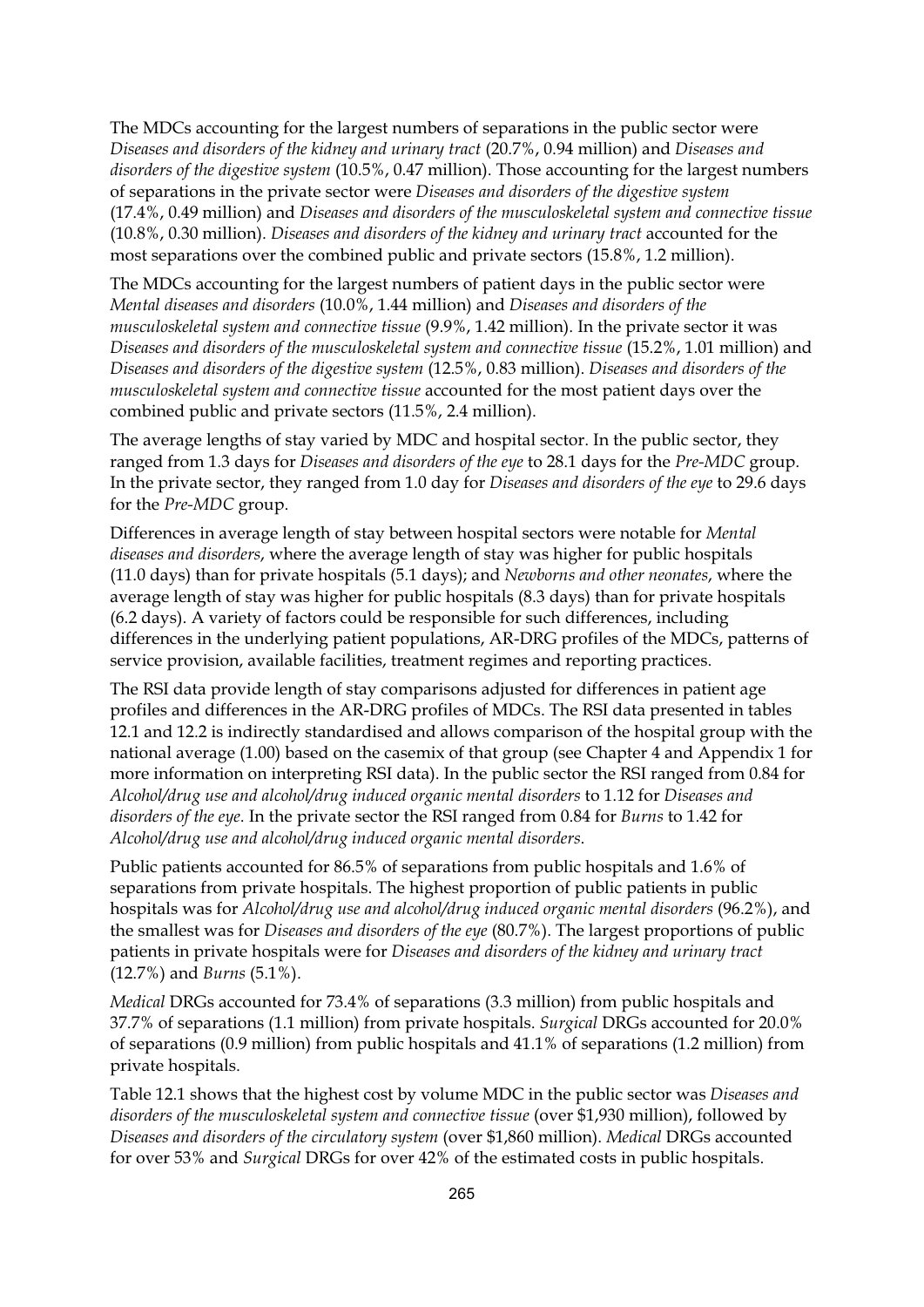#### **States and territories**

Tables 12.3 to 12.4 present state and territory counts of hospital separations in MDC categories by sector, and enable jurisdictional comparisons to be made about overall hospital use among MDC categories.

The distributions of separations by MDC within the states and territories were broadly consistent with those at the national level. A notable exception in the public sector was *Diseases and disorders of the kidney and urinary tract* in the Northern Territory and in the Australian Capital Territory (44.1% and 31.1% of total separations respectively, compared with 20.7% nationally). *Neoplastic disorders (haematological and solid neoplasms)* varied from 1.2% in New South Wales to 6.6% in Victoria, compared with 4.1% nationally.

Variation in the distributions of separations by MDC also occurred in the private sector. For example, *Mental diseases and disorders* accounted for 0.9% of total separations in South Australia, compared with 3.7% nationally, and *Neoplastic disorders (haematological and solid neoplasms)* varied from 4.7% in New South Wales to 9.0% in Queensland, compared with 6.9% nationally.

Public hospitals in the Northern Territory featured relatively large proportions of *Medical* DRGs (85.1% of total separations, compared with 73.4% nationally).

Private hospitals in New South Wales featured a relatively small proportion of *Medical* DRGs (28.6% of total separations, compared with 37.7% nationally).

In Queensland, a larger proportion of total separations were contributed by private hospitals than in the other jurisdictions for which private hospital data were published. In particular, 77.0% of the Queensland's total separations for *Diseases and disorders of the eye* were in private hospitals, compared with 65.7% nationally.

## **Australian Refined Diagnosis Related Groups**

### **Changes, 2002–03 to 2006–07**

Table 12.5 presents the 30 AR-DRGs versions 5.0/5.1 with the largest changes in the numbers of separations in either public or private hospitals (or both) between 2002–03 and 2006–07. For this analysis, data for 2002–03 to 2006–07 were grouped to versions 5.0 and 5.1 AR-DRGs. The regrouping of data for 2004–05, 2005–06 and 2006–07 required data to be mapped to third edition ICD-10-AM codes from the ICD-10-AM fourth and fifth editions, and therefore the data may not be completely comparable between years.

Some of the changes in the private sector may reflect changes in the scope of the NHMD, as described in Chapter 2 and Appendix 2 and should therefore be treated with caution. In particular, the re-categorisation of two Western Australian hospitals and two New South Wales hospitals have affected the reporting of data by sector. For New South Wales, the two hospitals were reported as private hospitals for 2002–03 and as public hospitals for 2003–04 to 2006–07. For Western Australia, the two hospitals were reported as private hospitals from 2002–03 to 2005–06, and as two public and two private hospitals for 2006–07.

Between 2002–03 and 2006–07, the number of separations increased in both the public and private sectors for 22 of the listed AR-DRGs. The increases for private hospitals were proportionally larger in most of these AR-DRGs. For example: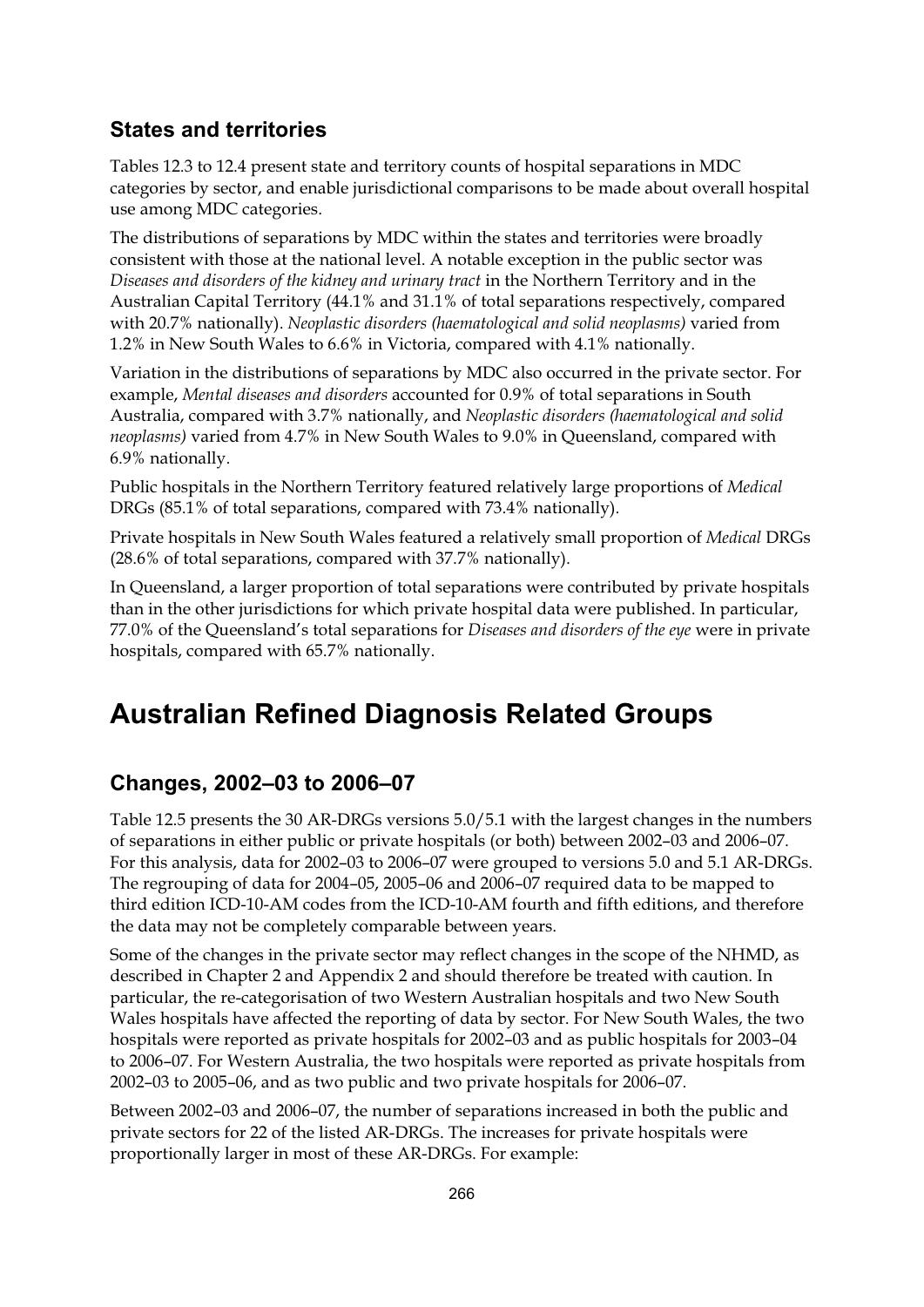- Separations for *Admit for renal dialysis* (L61Z) increased by 40.6% (41,842) in private hospitals and by 34.4% (200,810) in public hospitals. However, changes in the reporting of two Western Australian hospitals from private to public may have masked a more substantial increase in this activity in private hospitals. After adjusting for reporting changes, separations for *Admit for renal dialysis* (L61Z) increased by 52.2% in private hospitals and by 32.4% in public hospitals.
- Separations for *Other factors influencing health status, sameday* (Z64B) increased by 93.9% (32,676) in private hospitals and by 25.7% (8,832) in public hospitals.
- Separations for *Retinal procedures* (C03Z) increased by 215.9% in private hospitals (from 4,277 in 2002–03 to 13,513 in 2006–07) and remained fairly stable in public hospitals, increasing by 17.8% between 2002–03 and 2006–07.

There was an increase in the private sector and a decrease in the public sector between 2002–03 and 2006–07 for three of the AR-DRGs listed in Table 12.5. For example, separations for *Mental health treatment, sameday, without electroconvulsive therapy* (U60Z) increased by 9,854 separations in private hospitals and decreased by 3,676 separations in public hospitals.

The AR-DRG with the largest combined decrease in both sectors was *Other gastroscopy for non-major digestive disease, sameday* (G45B) which decreased by 10.3% overall. Separations for *Endoscopic procedures for female reproductive system* (N08Z) showed the greatest relative decrease overall (26.2%).

In private hospitals, the number of separations in the *Surgical* DRG, *Medical* DRG and *Other* DRG partitions increased by 12.9%, 16.9% and 13.2% respectively between 2002–03 and 2006–07. Over the same period, in public hospital separations in the *Surgical* DRG, *Medical* DRG and *Other* DRG partitions increased by 8.7%, 17.0% and 6.3% respectively.

Table 12.6 presents the 30 AR-DRGs with the largest changes in the numbers of separations for public patients and private patients for all hospitals between 2002–03 and 2006–07. Owing to a small proportion of separations whose patient election status was not reported (less than 5% in each year), the overall changes by AR-DRG in Table 12.6 are slightly different from those presented in Table 12.5.

Between 2002–03 and 2006–07, the number of separations increased for both public and private patients for 23 of the listed AR-DRGs. The increases for private patients were larger in most cases. For example:

- Separations for *Retinal procedures* (C03Z) increased by 155.3% (9,068) for private patients and by 27.4% (825) for public patients.
- Separations for *Complex gastroscopy, sameday* (G46C) increased by 48.2% (28,002) for private patients and by 24.0% (3,945) for public patients.

There was an increase in the number of separations for private patients and a decrease for public patients for four of the AR-DRGs listed in Table 12.6. For example, separations for *Other colonoscopy, sameday* (G44C) increased by 26,167 for private patients and decreased by 2,520 for public patients between 2002–03 and 2006–07.

The number of separations decreased for both public and private patients for three of the AR-DRGs listed. The AR-DRG with the largest combined decrease for both private and public patients was *Other gastroscopy for non-major digestive disease, sameday* (G45B) which decreased by 3,747 separations for private patients and 11,124 separations for public patients.

For private patients, the number of separations in the *Surgical* DRG, *Medical* DRG and *Other* DRG partitions of AR-DRGs increased by 13.9%, 22.5% and 15.3% respectively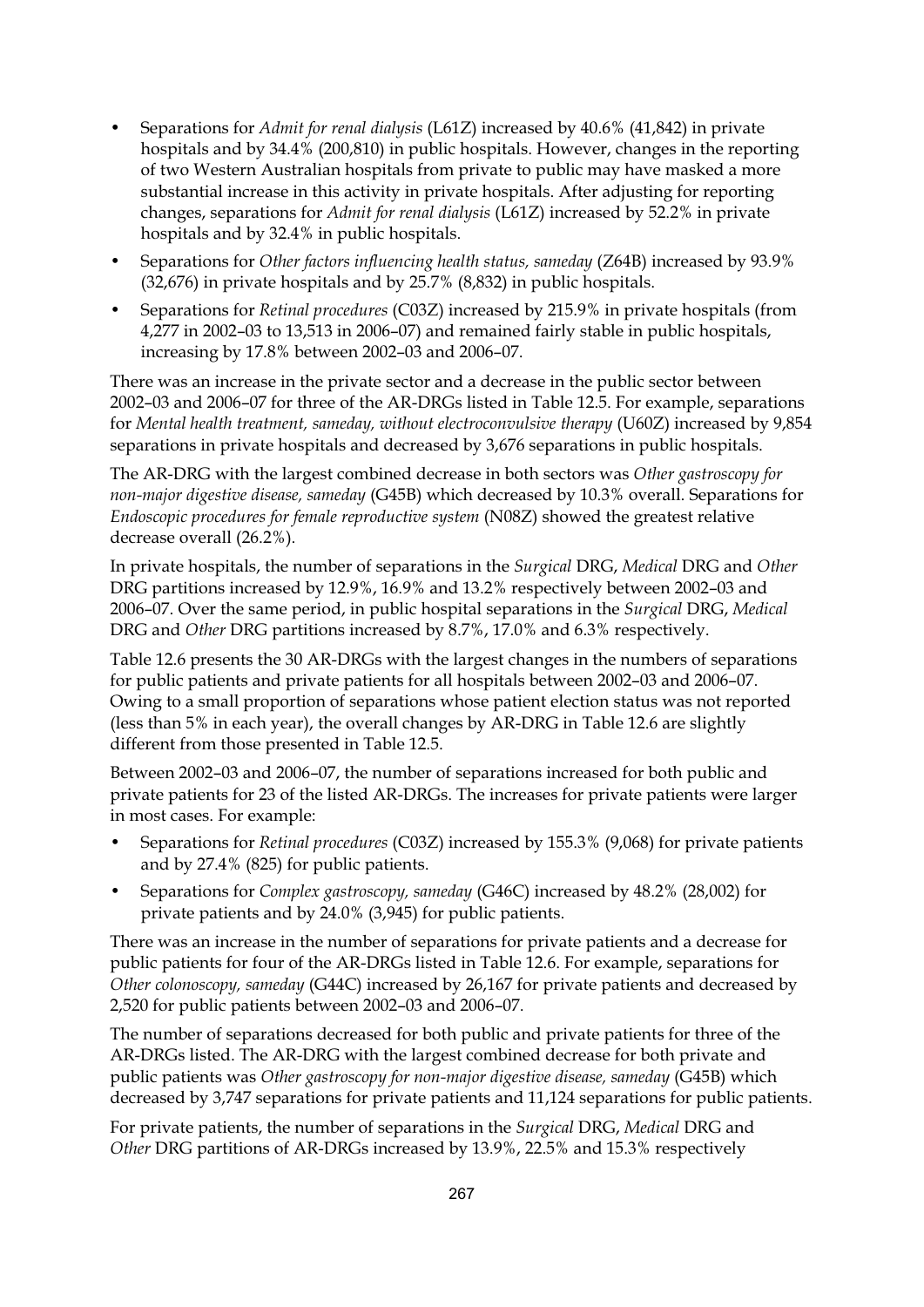between 2002–03 and 2006–07. Over the same period, the number of separations for public patients in the *Surgical* DRG, *Medical* DRG and *Other* DRG partitions of AR-DRGs increased by 7.0%, 14.7% and 1.7% respectively.

### **Sector**

Tables 12.7 and 12.8 present summary statistics for the 30 AR-DRGs with the most overnight separations in public and private hospitals respectively.

In the public sector in 2006–07, *Vaginal delivery without catastrophic or severe complications or comorbidities* (O60B) was the most frequent AR-DRG with 4.5% (98,771) of total overnight separations (Table 12.7). This was also the most frequent AR-DRG in the private sector, with 3.7% (36,353) of total overnight separations (Table 12.8). Of the 30 AR-DRGs with the most overnight separations for the public sector, only six were also included in the top 30 for the private sector.

The average length of stay for the top 30 AR-DRGs in the public sector ranged from 1.7 days for *Gastroenteritis age <10 without complications or comorbidities* (G68B) to 31.9 days for *Schizophrenia disorders with mental health legal status* (U61A). The latter also accounted for the most overnight patient days in public hospitals (4.2%).

The length of stay for the top 30 AR-DRGs in the private sector ranged from 1.0 day for *Sleep apnoea* (E63Z) to 18.5 days for *Major affective disorders age <70 without catastrophic or severe complications or comorbidities* (U63B). The latter AR-DRG also accounted for the most overnight patient days in private hospitals (4.4%).

For the top 30 AR-DRGs, the highest proportion of public patient separations from public hospitals occurred for *Schizophrenia disorders with mental health legal status* (U61A, 97.9%) and the lowest was for *Non-surgical spinal disorders without complications or comorbidities* (I68B, 76.7%). The highest proportion of public patients in separations from private hospitals for the top 30 AR-DRGs occurred for *Chest pain* (F74Z, 1.4%).

Tables 12.9 and 12.10 contain summary statistics for the 30 AR-DRGs with the most same-day separations in public and private hospitals respectively. Of the 30 AR-DRGs with the most same-day separations for the public sector, 21 were also included in the top 30 AR-DRGs for the private sector.

In the public sector in 2006–07, *Admit for renal dialysis* (L61Z) was the most frequent AR-DRG with 33.8% of total same-day separations (0.78 million) (Table 12.9). The highest proportion of same-day separations for public patients from public hospitals occurred for *Mental health treatment, sameday, with electroconvulsive therapy* (U40Z, 97.0%), and the lowest occurred for *Dental extractions and restorations* (D40Z, 74.7%).

The most frequent AR-DRG in the private sector was *Chemotherapy* (R63Z) with 9.1% of total same-day separations (0.17 million) (Table 12.10). The highest proportion of same-day separations for public patients from private hospitals occurred for *Admit for renal dialysis* (L61Z, 19.0%).

#### **Private free-standing day hospitals**

Table 12.11 presents summary statistics for the 30 AR-DRGs with the most separations from private free-standing day hospital facilities. *Other colonoscopy, sameday* (G44C) was the most frequent AR-DRG, accounting for 65,712 separations. The highest proportion of separations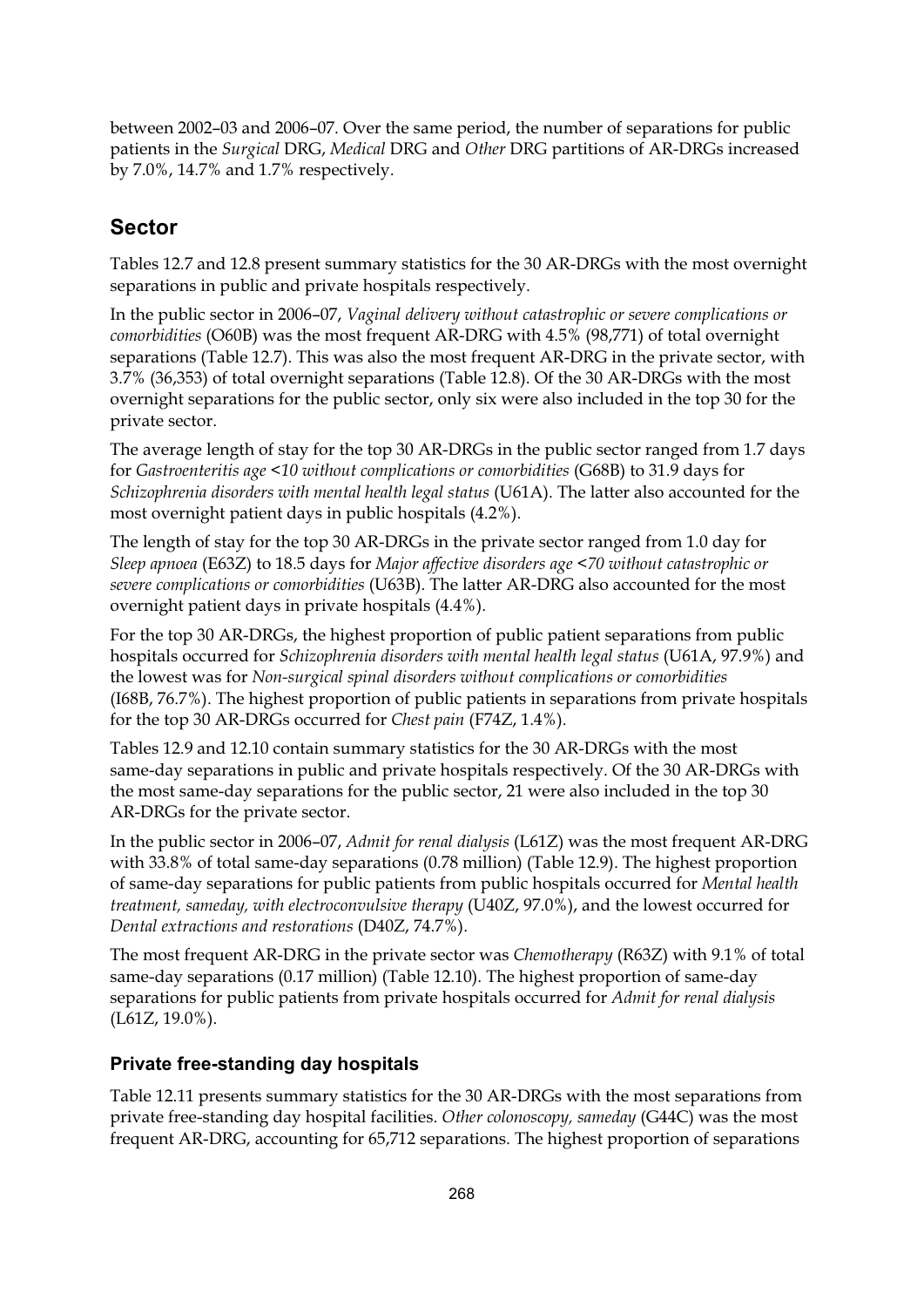from private free-standing day hospitals for public patients occurred for *Admit for renal dialysis* (L61Z, 31.9%).

#### **Public psychiatric hospitals**

Most of the separations from public psychiatric hospitals involved AR-DRGs within the MDCs covering *Mental diseases and disorders*, and *Alcohol/drug use and alcohol/drug induced organic mental disorders* (AR-DRGs beginning with U or V, respectively) (Table 12.12). *Schizophrenia disorders with mental health legal status* (U61A) accounted for the most separations (2,890, 20.9%) and the most patient days (167,040, 48.8%).

The average length of stay was fairly long for most of these AR-DRGs and only 15.5% (2,147) of separations were same-day separations, compared with 50.0% in public hospitals overall (see Chapter 2).

When interpreting average lengths of stay, note that separation records from public psychiatric hospitals include some with very long individual lengths of stay, some as long as several years. The median lengths of stay were markedly shorter than the average lengths of stay for *Schizophrenia disorders with mental health legal status* (U61A) (median—22 days, average—57.8 days), *Dementia and other chronic disturbances of cerebral function* (B63Z) (median—32 days, average—73.5 days) and *Schizophrenia disorders without mental health legal status* (U61B) (median—11 days, average—42.2 days) (AIHW unpublished data).

### **States and territories**

Tables 12.13 and 12.14 present information for the 30 AR-DRGs with the highest number of separations nationally. These tables therefore do not represent the top 30 AR-DRGs in each individual state and/or territory.

The most frequent AR-DRGs varied between the states and territories in both the public and private sectors. Some of this variation may be due to differences in admission practices between jurisdictions—for example, in New South Wales and the Australian Capital Territory most chemotherapy patients are not treated as admitted patients.

For public hospitals:

- In the Northern Territory and the Australian Capital Territory, *Admit for renal dialysis* (L61Z) accounted for a markedly greater proportion of separations from the public sector than occurred nationally (42.0% and 27.7%, respectively, compared with 17.3% nationally) (Table 12.13).
- New South Wales reported a much lower number of separations for *Chemotherapy*  (R63Z, 3,495) for public hospitals than other states, such as Victoria (67,373) and Western Australia (21,447).

For the private sector, *Lens procedures, sameday* (C16B) accounted for 5.2% of separations (38,872) in New South Wales and only 2.5% of separations (7,262) in Western Australia. (Table 12.14).

For the 30 AR-DRGs with the highest number of separations nationally, average lengths of stay were similar among the states and territories (tables 12.15 and 12.16), with some exceptions. In the public sector, for example, the average length of stay for *Heart failure and shock without catastrophic complications and comorbidities* (F62B) ranged from 3.6 days in the Northern Territory to 6.5 days in Tasmania. For *Chronic obstructive airways disease without*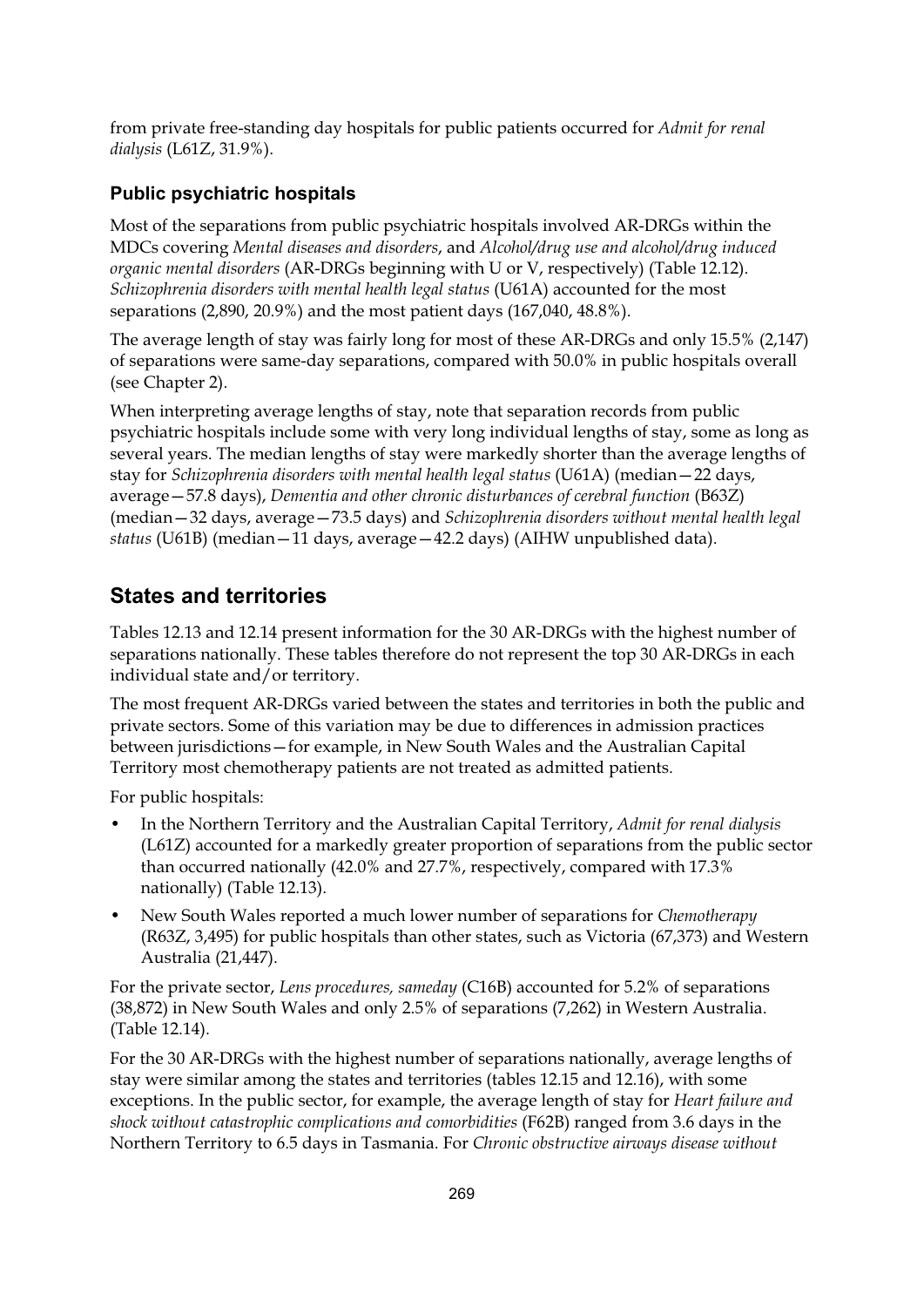*catastrophic or severe complications and co-morbidities* (E65B), the average length of stay ranged from 4.0 days in Victoria to 5.7 days in Tasmania.

In the private sector, the average length of stay for *Caesarean delivery without catastrophic or severe complications or comorbidities* (O01C) ranged from 4.7 days in Queensland to 6.0 days in Western Australia, and *Knee replacement and reattachment* (I04Z) ranged from 7.1 days in South Australia to 10.2 days in Western Australia. However, caution should be used in interpreting these data as the reporting of hospital-in-the-home days included in the length of stay also varies by state and territory, and by hospital sector.

### **Age group and sex**

Tables 12.17 and 12.18 present the age profiles of males and females for the 30 most common AR-DRGs. Fifteen of these AR-DRGs were common to both sexes, but some were sex-specific (13 of the top 30 AR-DRGs for females were female-specific, such as *Vaginal delivery without catastrophic or severe complications or comorbidities* (O60B)).

For both males and females, *Admit for renal dialysis* (L61Z) was the most frequent AR-DRG and *Chemotherapy* (R63Z) was the next most frequent.

Age distributions differed markedly among the 30 most common AR-DRGs. Over 90% of separations for *Lens procedures, sameday* (C16B) and over 70% of separations for *Follow up with endoscopy* (Z40Z) were for persons aged 55 years and over. For *Dental extractions and restorations* (D40Z), over 70% of males and over 80% of females were aged between 5 and 34 years.

# **Additional data**

Accompanying tables are included on the Internet at <www.aihw.gov.au>. These tables provide national and state and territory summary statistics for public and private hospitals for each AR-DRG (based on version 5.1 AR-DRGs), as presented for the top 30 AR-DRGs in tables 12.7, 12.8, 12.9 and 12.10. The Internet tables include quartile information on length of stay. For reasons of confidentiality, data for some AR-DRGs in the private sector have been suppressed.

For access to more data on AR-DRGs, the AIHW website also includes an interactive National Hospital Morbidity Data page with a link to data cubes that provide information on the MDCs and AR-DRGs of patients admitted to Australian hospitals. Data in the form of counts of separations, patient days and average lengths of stay are available on all MDCs and AR-DRGs of patients by age group, sex and same-day status. The source of these data is the NHMD.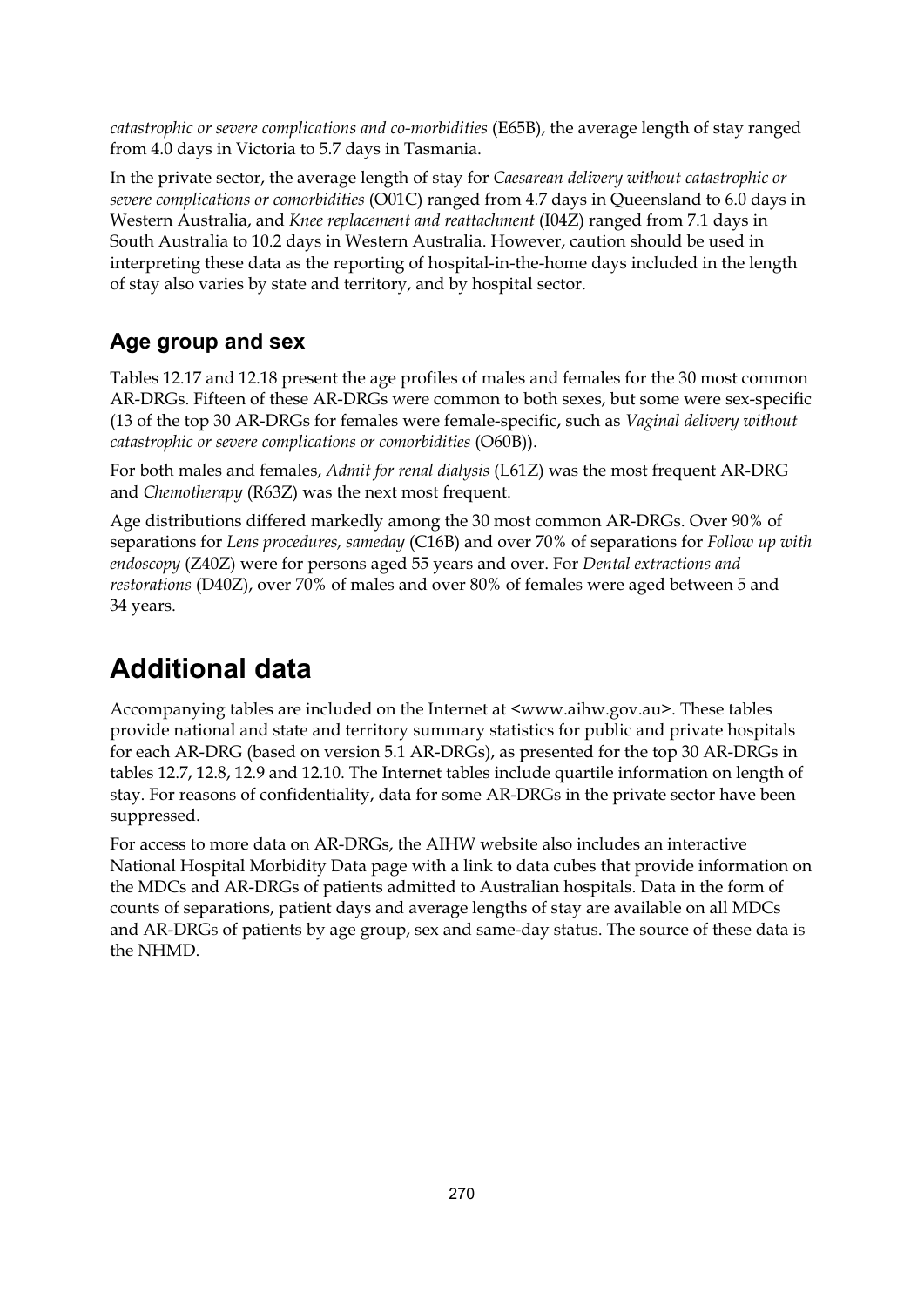| External cause                         |                                                                                            |                      |                                            |                    |                | State/territory                               |      | Procedure block (top 10)                                                     |       |       |
|----------------------------------------|--------------------------------------------------------------------------------------------|----------------------|--------------------------------------------|--------------------|----------------|-----------------------------------------------|------|------------------------------------------------------------------------------|-------|-------|
| Y83                                    | Surgical operation/procedures as the cause of abnormal reaction, or of later complication, |                      |                                            | 3,329              | NSW            | 3,285                                         | 1916 | Generalised allied health interventions                                      |       | 9,297 |
|                                        | without mention of misadventure at time of procedure                                       |                      |                                            |                    | vic            | 2,499                                         | 569  | Continuous ventilatory support                                               |       | 8,868 |
| Y84                                    | Other medical procedures as the cause of abnormal reaction, or of                          |                      | later complication, without                | 1,389              |                | 1,873                                         | 1910 | Cerebral anaesthesia                                                         |       | 8,438 |
|                                        | mention of misadventure at time of procedure                                               |                      |                                            |                    | $\frac{1}{9}$  | 858                                           | 738  | /enous catheterisation                                                       |       | 5,622 |
| W84                                    | Unspecified threat to breathing                                                            |                      |                                            | 452                | $\mathbb S$    | 900                                           | 1893 | Transfusion of blood and gamma globul in                                     |       | 5,562 |
| Y95                                    | Nosocomial condition                                                                       |                      |                                            | 427                | TaS            | 247                                           | 536  | <b>Tracheostomy</b>                                                          |       | 3,972 |
| Y60                                    | Unintentional cut, puncture, perforation or haemorrhage during surgical and medical care   |                      |                                            | 344                | ACT            | 155                                           | 1920 | Administration of phamacotherapy                                             |       | 3,301 |
| Y44                                    | Agents primarily affecting blood constituents causing adverse effects in therapeutic use   |                      |                                            | 279                | $\overline{z}$ | 138                                           | 1952 | Computerised tomography of brain                                             |       | 3,241 |
| Y40                                    |                                                                                            |                      |                                            | 175                |                |                                               | 694  |                                                                              |       | 2,262 |
|                                        | Systemic antibiotics causing adverse effects in therapeutic use                            |                      |                                            |                    |                |                                               |      | Arterial catheterisation                                                     |       |       |
| Unspecified fall<br>W <sub>19</sub>    |                                                                                            |                      |                                            | 142                |                |                                               | 568  | Airway management                                                            |       | 1,777 |
| W <sub>18</sub>                        | Other fall on same level                                                                   |                      |                                            | 141                |                |                                               |      |                                                                              |       |       |
| Y45                                    | Analgesics, antipyretics and anti-inflammatory drugs causing adver                         |                      | se effects in therapeutic use              | <b>SO</b>          |                |                                               |      | Sex                                                                          |       |       |
|                                        |                                                                                            |                      |                                            |                    |                |                                               |      | Male                                                                         | 6,299 |       |
| Separation mode                        |                                                                                            |                      |                                            |                    |                |                                               |      | Female                                                                       | 3,656 |       |
|                                        | Discharge/transfer to an(other) acute hospital                                             | 2,253                |                                            |                    |                |                                               |      |                                                                              |       |       |
|                                        | Discharge/transfer to a residential aged care service                                      | $\mathbf 0$<br>Ξ     |                                            |                    |                |                                               |      |                                                                              |       |       |
|                                        | Discharge/transfer to an(other) psychiatric hospital                                       | $\infty$             |                                            |                    |                |                                               |      | Sector                                                                       |       |       |
|                                        | Discharge/transfer to other health care accommodation                                      | 99                   |                                            | AR-DRG version 5.1 |                |                                               |      | Public hospitals                                                             | 8,677 |       |
|                                        | Statistical discharge-type change                                                          | 864                  | A06Z Tracheostomy or ventilation >95 hours |                    |                |                                               |      | Private hospitals                                                            | 1,278 |       |
| Left against medical advice            |                                                                                            | $_{89}$              |                                            |                    |                |                                               |      |                                                                              |       |       |
|                                        |                                                                                            | $\mathfrak{S}$       |                                            |                    |                |                                               |      |                                                                              |       |       |
| Statistical discharge from leave       |                                                                                            |                      | Separations                                |                    |                | 9,955                                         |      |                                                                              |       |       |
| Died                                   |                                                                                            | 2,460                | Patient days                               |                    |                | 321,665                                       |      | Year                                                                         |       |       |
| Other                                  |                                                                                            | 4<br>4,05            | ALOS (days)                                |                    |                | 32.3                                          |      | 8,976<br>$2002 - 03$                                                         |       |       |
|                                        |                                                                                            |                      |                                            |                    |                |                                               |      | 9,346<br>$2003 - 04$                                                         |       |       |
|                                        | Sector                                                                                     |                      |                                            |                    |                |                                               |      | 9,624<br>$2004 - 05$                                                         |       |       |
|                                        | Public hospitals (version 5.0, 2005-06)                                                    | \$83,925             |                                            |                    |                |                                               |      | 9,967<br>$2005 - 06$                                                         |       |       |
|                                        | Private hospitals (version 4.2, 2002-03)                                                   | \$51,258             |                                            |                    |                |                                               |      | 9,955<br>2006-07                                                             |       |       |
|                                        |                                                                                            |                      | Age group                                  |                    |                |                                               |      |                                                                              |       |       |
| Principal diagnosis (top 10)           |                                                                                            |                      | $\overline{\mathsf{v}}$                    | 231                |                | Additional diagnoses (top 10)                 |      |                                                                              |       |       |
| $\overline{21}$                        | Acute my ocardial infarction                                                               | $\circ$<br>$\bar{4}$ | $\overline{1}$                             | 135                | E87            |                                               |      | Other disorders of fluid, electrolyte and acid-base balance                  |       | 3,988 |
| $\frac{8}{10}$                         | Pneumonia, organism unspecified                                                            | 365                  | $5 - 14$                                   | 141                | $\frac{0}{10}$ | Essential (primary) hypertension              |      |                                                                              |       | 3,749 |
| Intracranial injury<br>S <sub>06</sub> |                                                                                            | 362                  | $15 - 24$                                  | 399                | $\frac{7}{2}$  | Acute renal failure                           |      |                                                                              |       | 2,822 |
| Other sepsis<br>A41                    |                                                                                            | 351                  | $25 - 34$                                  | 437                | <b>J96</b>     | Respiratory failure, not elsewhere classified |      |                                                                              |       | 2,650 |
| <b>J96</b>                             | Respiratory failure, not elsewhere classified                                              | 276                  | $35 - 44$                                  | 743                | 148            | Atrial fibrill ation and flutter              |      |                                                                              |       | 2,611 |
| 60                                     | Subarachnoid haemorrhage                                                                   |                      | $45 - 54$                                  | 1,341              | A41            | Other sepsis                                  |      |                                                                              |       | 2,349 |
| <b>144</b>                             | Other chronic obstructive pulmonary disease                                                | 273<br>269<br>257    | $55 - 64$                                  | 2,007              | 195            | Hypotension                                   |      |                                                                              |       | 2,223 |
| $\overline{1}$                         | Aortic aneurysm and dissection                                                             |                      | $65 - 74$                                  | 2,234              | T81            |                                               |      | Complications of procedures, not elsewhere classified                        |       | 2,223 |
| C32                                    | Malignant neoplasm of larynx                                                               |                      | $75 - 84$                                  | 1,969              | B96            |                                               |      | Other bacterial agents as the cause of diseases classified to other chapters |       | 2,218 |
| Acute pancreatitis<br>K85              |                                                                                            | $185$<br>152         | 85+                                        | 318                | Z86            | Personal history of certain other diseases    |      |                                                                              |       | 2,128 |
|                                        |                                                                                            |                      |                                            |                    |                |                                               |      |                                                                              |       |       |

(a) Separations for which the care type was reported as Acufe, or Newborn with qualified patient days, or was Not reported .<br>Note: Main abbreviations: ALOS—average length of stay. (a) Separations for which the care type was reported as *Acute,* or *Newborn* with qualified patient days, or was *Not reported* . *Note:* Main abbreviations: ALOS—average length of stay.

Figure 12.1: Interrelationships of an AR-DRG (A06Z Tracheostomy or ventilation >95 hours) with other data elements, all hospitals, Australia, 2006-07 **Figure 12.1: Interrelationships of an AR-DRG (A06Z Tracheostomy or ventilation >95 hours) with other data elements, all hospitals, Australia, 2006–07**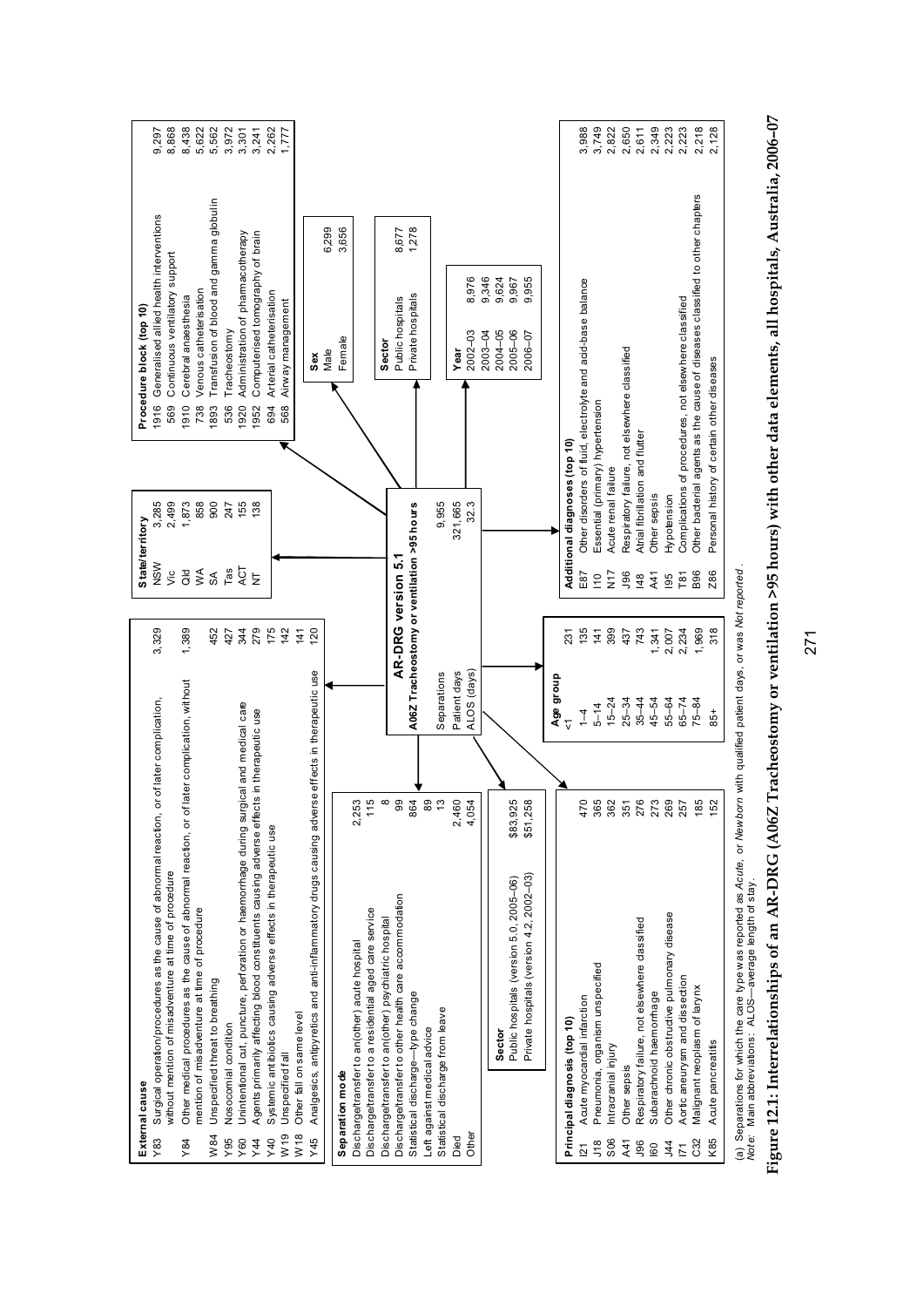Table 12.1: Selected separation® and cost statistics, by Major Diagnostic Category version 5.1 and medical/surgical/other partition, public hospitals, **Table 12.1: Selected separation(a) and cost statistics, by Major Diagnostic Category version 5.1 and medical/surgical/other partition, public hospitals,**   $2006 - 07$ **2006–07** 

|                                                                                                                                                                                                                                                                                                                                                                                                                                                                                                                                                                     |              |                         |                   |                           |            |                                |                   | ALOS              |                   |                  |
|---------------------------------------------------------------------------------------------------------------------------------------------------------------------------------------------------------------------------------------------------------------------------------------------------------------------------------------------------------------------------------------------------------------------------------------------------------------------------------------------------------------------------------------------------------------------|--------------|-------------------------|-------------------|---------------------------|------------|--------------------------------|-------------------|-------------------|-------------------|------------------|
|                                                                                                                                                                                                                                                                                                                                                                                                                                                                                                                                                                     |              | Same-day                | Public<br>patient | per 10,000<br>Separations | Patient    | per 10,000<br>Patient days     | ALOS excluding    | (days)            | Cost by<br>volume | Relative<br>stay |
| Major Diagnostic Category                                                                                                                                                                                                                                                                                                                                                                                                                                                                                                                                           | Separations  | separations separations |                   | population <sup>(b)</sup> |            | days population <sup>(b)</sup> | (days)            | same-day          | $(2,000)_{(c)}$   | index            |
| Pre-MDC (tracheostomies, transplants, ECMO)<br>$\frac{\alpha}{\beta}$                                                                                                                                                                                                                                                                                                                                                                                                                                                                                               | 12,214       | 364                     | 9,854             | 5.9                       | 343,776    | 164.9                          | 28.1              | 29.0              | 875,153           | 00.1             |
| Diseases and disorders of the nervous system<br>5                                                                                                                                                                                                                                                                                                                                                                                                                                                                                                                   | 220,206      | 80,894                  | 184,620           | 105.6                     | 1,068,884  | 512.6                          | 4.9               | $\overline{7}$    | 1,069,081         | 0.98             |
| Diseases and disorders of the eye<br>$\mathcal{S}^{\mathcal{S}}$                                                                                                                                                                                                                                                                                                                                                                                                                                                                                                    | 89,252       | 72,975                  | 72,058            | 42.8                      | 117,419    | 56.3                           |                   | 2.7               | 218,250           | 1.12             |
| Diseases and disorders of the ear, nose, mouth and throat                                                                                                                                                                                                                                                                                                                                                                                                                                                                                                           | 168,300      | 79,161                  | 144,485           | 80.7                      | 276,392    | 132.5                          | 1.6               | 2.2               | 407,975           | 1.01             |
| Diseases and disorders of the respiratory system<br><b>Z</b>                                                                                                                                                                                                                                                                                                                                                                                                                                                                                                        | 243,075      | 40,326                  | 204,771           | 116.6                     | ,171,752   | 561.9                          | 4.8               | 5.6               | ,132,622          | 0.97             |
| Diseases and disorders of the circulatory system<br>95                                                                                                                                                                                                                                                                                                                                                                                                                                                                                                              | 389,795      | 107,077                 | 325,694           | 186.9                     | ,413,660   | 677.9                          | $3.\overline{6}$  | 4.6               | ,859,595          | 1,00             |
| Diseases and disorders of the digestive system<br>8                                                                                                                                                                                                                                                                                                                                                                                                                                                                                                                 | 474,143      | 224,543                 | 407,283           | 227.4                     | 1,241,275  | 595.3                          | 2.6               | 4.1               | 1,477,616         | 101              |
| Diseases and disorders of the hepatobiliary system and pancreas<br>5                                                                                                                                                                                                                                                                                                                                                                                                                                                                                                | 85,100       | 16,684                  | 73,758            | 40.8                      | 356,931    | 171.2                          | 4.2               | 5.0               | 450,940           | 1.02             |
| Diseases and disorders of the musculoskeletal system and connective tissue<br>$\overline{8}$                                                                                                                                                                                                                                                                                                                                                                                                                                                                        | 345,696      | 127,176                 | 285,128           | 165.8                     | 1,420,017  | 681.0                          | $\frac{1}{4}$     | 5.9               | 1,930,273         | 1.02             |
| Diseases and disorders of the skin, subcutaneous tissue and breast<br>80                                                                                                                                                                                                                                                                                                                                                                                                                                                                                            | 168,034      | 83,683                  | 146,275           | 80.6                      | 496,679    | 238.2                          | 3.0               | 4.9               | 518,875           | 1.01             |
| Endocrine, nutritional and metabolic diseases and disorders<br>$\overline{C}$                                                                                                                                                                                                                                                                                                                                                                                                                                                                                       | 65,231       | 17,802                  | 55,637            | 31.3                      | 318,565    | 152.8                          | 4.9               | 6.3               | 344,378           | 1.00             |
| Diseases and disorders of the kidney and urinary tract<br>$\overline{1}$                                                                                                                                                                                                                                                                                                                                                                                                                                                                                            | 938,702      | 349,332                 | 328,358           | 450.2                     | ,281,425   | 614.5                          | 1.4               | $\frac{8}{4}$     | 904,650           | 0.99             |
| Diseases and disorders of the male reproductive system<br>$\tilde{c}$                                                                                                                                                                                                                                                                                                                                                                                                                                                                                               | 45,046       | 24,451                  | 38,442            | 21.6                      | 101,082    | 48.5                           | 2.2               | 3.7               | 146,172           | 1.03             |
| Diseases and disorders of the female reproductive system<br>$\frac{3}{2}$                                                                                                                                                                                                                                                                                                                                                                                                                                                                                           | 113,064      | 69,033                  | 99,699            | 54.2                      | 210,515    | 101.0                          | $\frac{0}{1}$     | 3.2               | 359,177           | 1.02             |
| Pregnancy, childbirth and puerperium<br>$\overline{4}$                                                                                                                                                                                                                                                                                                                                                                                                                                                                                                              | 357,330      | 92,691                  | 331,507           | 171.4                     | 942,185    | 451.8                          | 2.6               | 3.2               | ,265,631          | 0.93             |
| Newborns and other neonates<br>$\frac{1}{2}$                                                                                                                                                                                                                                                                                                                                                                                                                                                                                                                        | 57,312       | 7,200                   | 53,134            | 27.5                      | 477,512    | 229.0                          | 8.3               | တ                 | 499,974           | 0.99             |
| Diseases and disorders of the blood and blood-forming organs, and<br>$\frac{6}{5}$                                                                                                                                                                                                                                                                                                                                                                                                                                                                                  |              |                         |                   |                           |            |                                |                   |                   |                   |                  |
| immunological disorders                                                                                                                                                                                                                                                                                                                                                                                                                                                                                                                                             | 75,903       | 50,963                  | 64,456            | 36.4                      | 171,756    | 82.4                           | 2.3               | $\frac{8}{4}$     | 173,716           | 1.02             |
| Neoplastic disorders (haematological and solid neoplasms)<br>$\overline{1}$                                                                                                                                                                                                                                                                                                                                                                                                                                                                                         | 184,764      | 164,849                 | 57,826            | 88.6                      | 331,636    | 159.0                          | $\frac{8}{1}$     | 8.4               | 384,208           | 1.03             |
| Infectious and parasitic diseases<br>$\frac{8}{3}$                                                                                                                                                                                                                                                                                                                                                                                                                                                                                                                  | 55,174       | 10,973                  | 46,919            | 26.5                      | 287,377    | 137.8                          | 5.2               | 6.3               | 307,636           | 1.00             |
| Mental diseases and disorders<br>ە<br>?                                                                                                                                                                                                                                                                                                                                                                                                                                                                                                                             | 130,527      | 33,909                  | 122,352           | 62.6                      | 1,437,391  | 689.3                          | 11.0              | 14.5              | 800,528           | 0.92             |
| Alcohol/drug use and alcohol/drug induced organic mental disorders<br>$\overline{20}$                                                                                                                                                                                                                                                                                                                                                                                                                                                                               | 34,409       | 9,027                   | 33,105            | 16.5                      | 133,300    | 63.9                           | $3.\overline{9}$  | 4.9               | 98,923            | 0.84             |
| Injuries, poisoning and toxic effects of drugs<br>$\overline{21}$                                                                                                                                                                                                                                                                                                                                                                                                                                                                                                   | 136,139      | 53,279                  | 112,673           | 65.3                      | 392,214    | 188.1                          | 2.9               | $\overline{4}$    | 484,816           | 0.99             |
| <b>Burns</b><br>22                                                                                                                                                                                                                                                                                                                                                                                                                                                                                                                                                  | 7,290        | 2,431                   | 6,168             | 3.5                       | 37,332     | 17.9                           | $\overline{5}$ .1 | 7.2               | 54,997            | 101              |
| Factors influencing health status and other contacts with health services<br>23                                                                                                                                                                                                                                                                                                                                                                                                                                                                                     | 125,349      | 91,882                  | 108,348           | 60.1                      | 293,207    | 140.6                          | 2.3               | $\overline{6}$ .0 | 222,153           | 1.04             |
| Error DRGs <sup>(d)</sup><br>$\Omega$                                                                                                                                                                                                                                                                                                                                                                                                                                                                                                                               | 7,844        | 2,565                   | 6,700             | $3.\overline{8}$          | 73,402     | 35.2                           | 9.4               | 13.4              | 78,639            | 1.33             |
| Surgical DRG                                                                                                                                                                                                                                                                                                                                                                                                                                                                                                                                                        | 907,193      | 346,272                 | 770,080           | 435.1                     | 3,695,904  | 1,772.4                        | 4.1               | 6.0               | 6,751,578         | 1.04             |
| Medical DRG                                                                                                                                                                                                                                                                                                                                                                                                                                                                                                                                                         | 323,310<br>ຕ | 1,735,829               | 2,899,319         | 1,593.8                   | 10,104,402 | 4,845.8                        | 3.0               | 5.3               | 8,563,263         | 0.96             |
| Other DRG                                                                                                                                                                                                                                                                                                                                                                                                                                                                                                                                                           | 299,396      | 231, 169                | 249,851           | 143.6                     | 595,378    | 5<br>285.                      | 2.0               | 5.3               | 751, 137          | 1.06             |
| Total                                                                                                                                                                                                                                                                                                                                                                                                                                                                                                                                                               | 4,529,899    | 2,313,270               | 3,919,250         | 2,172.4                   | 14,395,684 | 6,903.7                        | 3.2               | 5.5               | 16,065,978        | 0.99             |
| Ab <i>breviations:</i> ALOS–average length of stay, MDC–Major Dagnost ic Category; DRG–Diagnosis Related Group; ECMO—extracorporeal membrane oxygenation.<br>Separations for which the care type was reported as Acute, or Newborn with qualified patient days, or Not reported .<br>nvalid information.<br>An Error DRG is assigned to hospital records that contain clinically atypical or i<br>Crude rate based on the Australian population as at 31 December 2006.<br>Based on the 2005-06 AR-DRG version 5.1 cost estimates.<br>$\odot$<br>@<br>$\widehat{e}$ |              |                         |                   |                           |            |                                |                   |                   |                   |                  |
|                                                                                                                                                                                                                                                                                                                                                                                                                                                                                                                                                                     |              |                         |                   |                           |            |                                |                   |                   |                   |                  |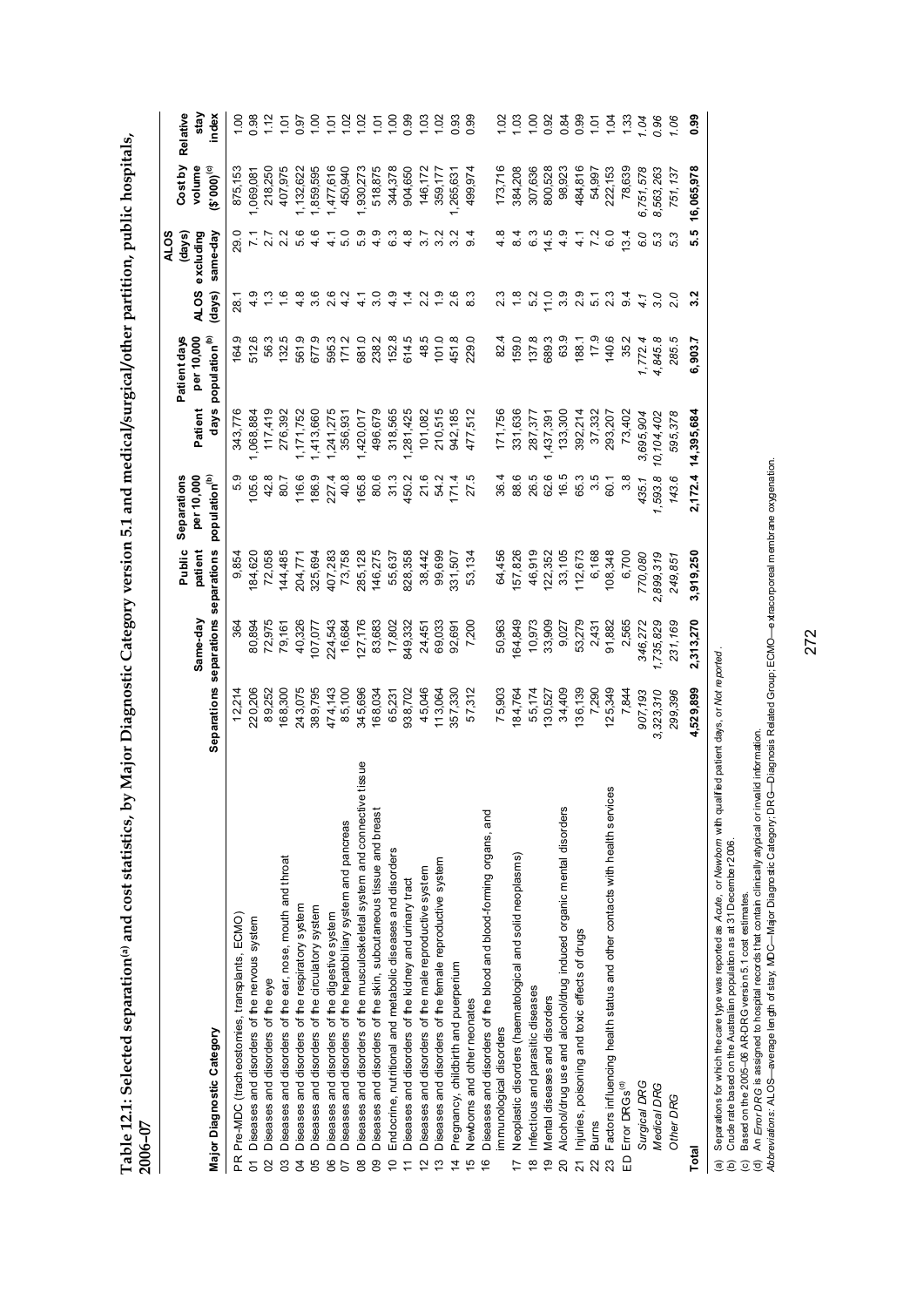| י<br>י                      |
|-----------------------------|
| L                           |
| $\overline{1}$              |
| $\ddot{\phantom{0}}$        |
|                             |
| ֖֖֚֚֚֡֝֬֝֬<br>l             |
|                             |
|                             |
| $\frac{1}{2}$               |
| l                           |
| Î                           |
|                             |
|                             |
| l                           |
|                             |
|                             |
|                             |
|                             |
|                             |
|                             |
|                             |
|                             |
| `{<br>``                    |
|                             |
|                             |
| -<br>1<br>1<br>ı            |
|                             |
| ׇ֚֓                         |
|                             |
| $\frac{1}{2}$               |
| ١                           |
| Ι                           |
|                             |
|                             |
|                             |
|                             |
| j                           |
| $^{14}$ 10If $L_{\rm{max}}$ |
|                             |
|                             |
| ľ                           |
|                             |
|                             |
|                             |
|                             |
|                             |
|                             |
| Í                           |
|                             |
|                             |
|                             |
|                             |
|                             |
| ĺ                           |
| l                           |
|                             |
| I                           |

|                                                                                    |           |                                     |                 |                           |           |                           |                         | <b>ALOS</b>     |                    |
|------------------------------------------------------------------------------------|-----------|-------------------------------------|-----------------|---------------------------|-----------|---------------------------|-------------------------|-----------------|--------------------|
|                                                                                    |           |                                     | Public          | Separations               |           | Patient days              |                         | (days)          | Relative           |
|                                                                                    |           | Same-day                            | patient         | per 10,000                | Patient   | per 10,000                | <b>ALOS</b>             | excluding       | stay               |
| Major Diagnostic Category                                                          |           | Separations separations separations |                 | population <sup>(b)</sup> | days      | population <sup>(b)</sup> | (days)                  | same-day        | index              |
| PR Pre-MDC (tracheostomies, transplants, ECMO)                                     | 1,461     |                                     |                 | 0.7                       | 43,215    | 20.7                      | 29.6                    | 30.0            | $\frac{5}{1}$      |
| Diseases and disorders of the nervous system<br>5                                  | 59,435    | 26,601                              | 364             | 28.5                      | 271,439   | 130.2                     | 4.6                     |                 | 1.08               |
| Diseases and disorders of the eye                                                  | 170,682   | 56,994                              | 1,231           | 81.9                      | 175,991   | 84.4                      |                         |                 | 0.89               |
| Diseases and disorders of the ear, nose, mouth and throat<br>g                     | 192,567   | 135,276                             | 1,379           | 92.3                      | 227,135   | 108.9                     |                         |                 | 0.98               |
| Diseases and disorders of the respiratory system<br>g                              | 80,257    | 6,475                               | 472             | 38.5                      | 352,062   | 168.8                     | प<br>प                  | $\ddot{4}$      | 1.11               |
| Diseases and disorders of the circulatory system<br>95                             | 155,862   | 38,390                              | 3,481           | 74.7                      | 582,325   | 279.3                     | $\overline{3.7}$        | 4.6             | 1.01               |
| Diseases and disorders of the digestive system<br>၆                                | 491,427   | 382,304                             | 1,962           | 235.7                     | 832,319   | 399.2                     | 7.7                     | $\frac{1}{4}$   | 0.98               |
| Diseases and disorders of the hepatobiliary system and pancreas                    | 32,204    | 3,464                               | 263             | 15.4                      | 110,723   | 53.1                      | 3.4                     | 75              | 0.95               |
| Diseases and disorders of the musculoskeletal system and connective tissue<br>8    | 305,245   | 125,601                             | $\overline{5}$  | 146.4                     | 1,008,463 | 483.6                     | $3.\overline{3}$        | 4.9             | 0.98               |
| Diseases and disorders of the skin, subcutaneous tissue and breast<br>ഋ            | 163,918   | 113,018                             | 760             | 78.6                      | 314,483   | 150.8                     | $\frac{0}{1}$           | $\frac{0}{4}$   | 0.98               |
| Endocrine, nutritional and metabolic diseases and disorders<br>₽                   | 33,602    | 9,336                               | 239             | 16.1                      | 114,344   | 54.8                      | 3.4                     | 4.3             | 1,00               |
| Diseases and disorders of the kidney and urinary tract                             | 226,676   | 90,128                              | 28,882          | 108.7                     | 340,046   | 163.1                     | $\ddot{5}$              | 4 <sub>1</sub>  | $1.02$<br>0.97     |
| Diseases and disorders of the male reproductive system                             | 60,982    | 36,731                              | 374             | 29.2                      | 130,360   | 62.5                      |                         | 3.9             |                    |
| Diseases and disorders of the female reproductive system<br>ო                      | 144,124   | 103,944                             | $\overline{5}$  | 69.1                      | 240,849   | 115.5                     |                         | 3.4             | 0.99               |
| Pregnancy, childbirth and puerperium<br>4                                          | 148,456   | 54,932                              |                 | 71.3                      | 481,443   | 230.9                     | 3.2                     | $\frac{6}{4}$   | 1.05               |
| Newborns and other neonates<br>5                                                   | 15,209    | 1,726                               |                 |                           | 94,290    | 45.2                      |                         | 6.9             |                    |
| Diseases and disorders of the blood and blood-forming organs, and<br>$\frac{6}{5}$ |           |                                     |                 |                           |           |                           |                         |                 |                    |
| immunological disorders                                                            | 32,687    | 24,492                              | $rac{180}{150}$ | 15.7                      | 61,454    | 29.5                      |                         | 4.5             | 0.95               |
| Neoplastic disorders (haematological and solid neoplasms)                          | 196,532   | 184,640                             | 3,243           | 94.3                      | 262,223   | 125.8                     |                         | 6.5             | 0.93               |
| Infectious and parasitic diseases<br>$\frac{\infty}{2}$                            | 11,646    | 1,276                               |                 | 5.6                       | 78,706    | 37.7                      | $6.\overline{8}$        | 7.5             | 1,00               |
| Mental diseases and disorders<br>ە<br>ج                                            | 103,79    | 78,518                              | 163             | 49.8                      | 526,269   | 252.4                     | 5.1                     | 17.7            | 1.27               |
| Alcohol/druguse and alcohol/drug induced organic mental disorder<br>20             | 19,762    | 14,386                              | مّ<br>م         | 9.5                       | 91,228    | 43.8                      | $4.\overline{6}$<br>3.6 | 14.3            |                    |
| Injuries, poisoning and toxic effects of drugs                                     | 19,716    | 6,546                               | 331             | 9.5                       | 71,503    | 34.3                      |                         | 4.9             | $1, 42$<br>$1, 05$ |
| <b>Burns</b>                                                                       | 276       | $\overline{78}$                     | $\frac{4}{3}$   | $\overline{C}$            | 1,503     | $\overline{0}$            |                         | $\overline{72}$ |                    |
| Factors influencing health status and other contacts with health services<br>23    | 155,448   | 142,559                             | 1,053           | 74.5                      | 208,381   | 99.9                      | $\frac{54}{4}$          | $\overline{5}$  | 0.93               |
| Error DRGs <sup>(c)</sup><br>$\Omega$                                              | 7,756     | 4,910                               | 24              | 3.7                       | 33,866    | 16.2                      | 4.4                     | 10.2            | 0.68               |
| Surgical DRG                                                                       | 1,161,895 | 627,601                             | 5,471           | 557.2                     | 2,756,845 | 1,322.1                   | $^{2.4}$                | 4.0             | 0.95               |
| Medical DRG                                                                        | 1,067,191 | 662,301                             | 36,916          | 511.8                     | 3,196,457 | 1,532.9                   | 3.0                     | 6.3             | 1.14               |
| Other DRG                                                                          | 600,635   | 552,442                             | 4,020           | 288.0                     | 701,318   | 336.                      |                         | 3.1             | 0.93               |
| Total                                                                              | 2,829,721 | 1,842,344                           | 46,407          | 1,357.1                   | 6,654,620 | 3,191.4                   | $\frac{4}{2}$           | 4.9             | 1.03               |
|                                                                                    |           |                                     |                 |                           |           |                           |                         |                 |                    |

(a) Separations for which the care type was reported as *Acut*e, or New*bor*n with qualified patient days, or Not *reported* .<br>(b) Crude rate based on Australian population as at 31 December 2006.<br>(c) An *Error DR*G is (a) Separations for which the care type was reported as *Acute,* or *Newborn* with qualified patient days, or *Not reported* .

(b) Crude rate based on Australian population as at 31 December 2006.

(c) An *Error DRG* is assigned to hospital records that contain clinically atypical or invalid information.

*Abbreviations:* ALOS—average length of stay; MDC—Major Diagnostic Category; DRG—Diagnosis Related Group; ECMO—extracorporeal membrane oxygenation.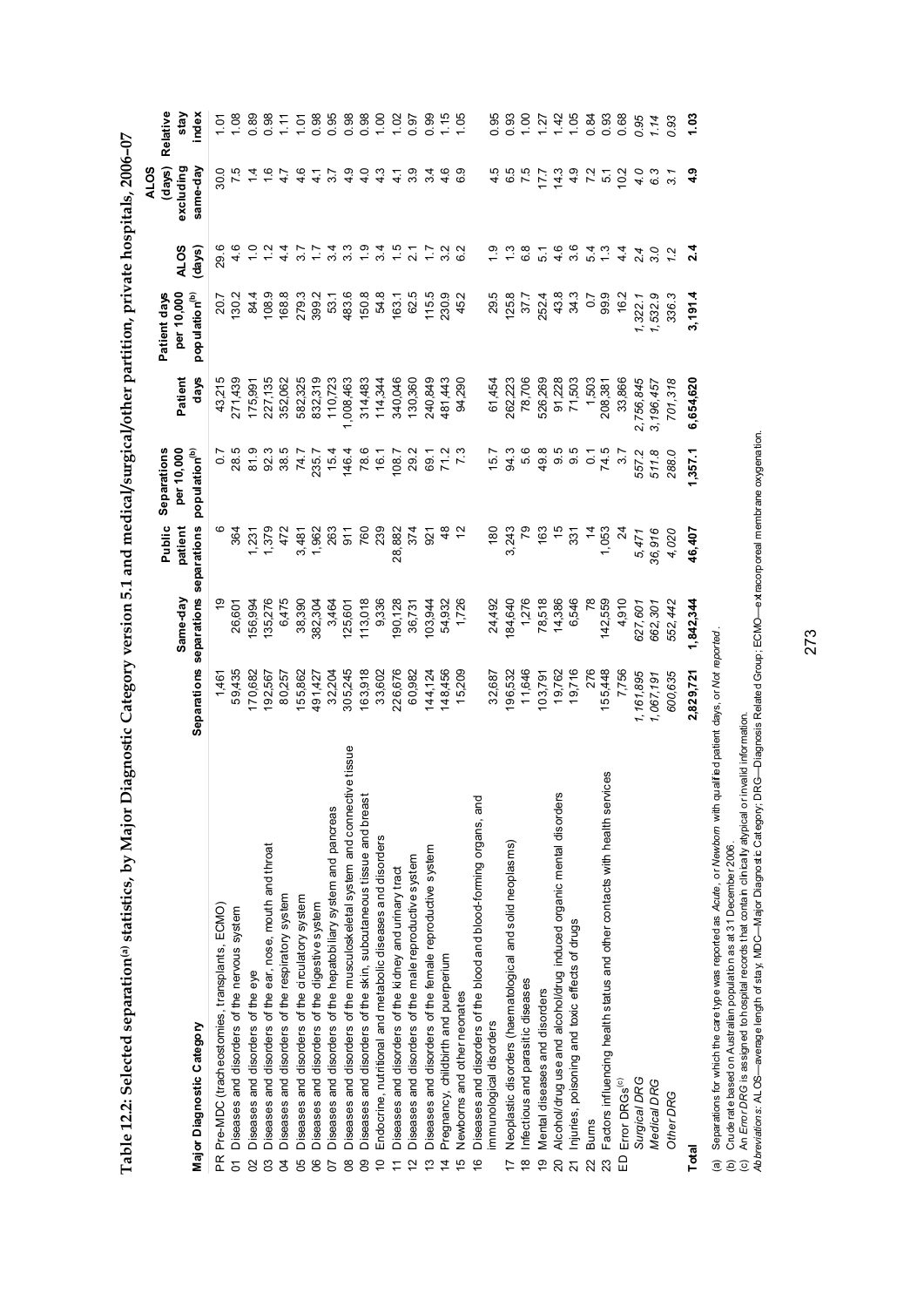|                | 2006-07                                                                |                   |                  |                                                                                                   |                                                                 |                                                      |                                                   |                                                                                                                                                                                                                                                                           |                                                          |                   |
|----------------|------------------------------------------------------------------------|-------------------|------------------|---------------------------------------------------------------------------------------------------|-----------------------------------------------------------------|------------------------------------------------------|---------------------------------------------------|---------------------------------------------------------------------------------------------------------------------------------------------------------------------------------------------------------------------------------------------------------------------------|----------------------------------------------------------|-------------------|
|                | Major Diagnostic Category                                              | NSW               | ۶Ë               | ਰ<br>ਹ                                                                                            | ≸                                                               | SA                                                   | Tas                                               | ξ                                                                                                                                                                                                                                                                         | ż                                                        | Total             |
| PR             | Pre-MDC (tracheostomies, transplants, ECMO)                            | 4,057             | 3,246            | 2,202                                                                                             | 1,035                                                           | 1,052                                                | 268                                               | 187                                                                                                                                                                                                                                                                       | $-167$                                                   | 12,214            |
| δ              | Diseases and disorders of the nervous system                           | 73,052            | 61,353           |                                                                                                   | 20,075                                                          | 17,838                                               |                                                   |                                                                                                                                                                                                                                                                           |                                                          | 220,206           |
| 20             | Diseases and disorders of the eye                                      | 29,633            | 25,463           | 36,760<br>12,706                                                                                  | 10,365                                                          | 7,804                                                | 5,274<br>894                                      |                                                                                                                                                                                                                                                                           | 2,234<br>944                                             | 89,252            |
| 3              | Diseases and disorders of the ear, nose, mouth and throat              | 49,363            | 48,027           |                                                                                                   | 15,875                                                          |                                                      |                                                   |                                                                                                                                                                                                                                                                           |                                                          | 168,300           |
| $\beta$        | Diseases and disorders of the respiratory system                       | 86,858            | 62,954           | 31,613<br>38,541                                                                                  | 20,155                                                          | 15,423<br>22,203                                     | 3,171<br>5,260                                    |                                                                                                                                                                                                                                                                           |                                                          | 243,075           |
| 80             | Diseases and disorders of the circulatory system                       | 135,365           | 102, 142         | 69,825                                                                                            | 30,254                                                          | 34,281                                               | 8,383                                             | 020<br>0440966<br>04409667<br>06706067                                                                                                                                                                                                                                    | 2,419<br>4,348<br>3,569                                  | 389,795           |
| 8 <sup>o</sup> | Diseases and disorders of the digestive system                         | 158,500           | 129,697          | 74,199                                                                                            | 48,626                                                          | 41,859                                               | 9,849<br>1,849                                    |                                                                                                                                                                                                                                                                           | 5,152<br>1,055                                           | 474,143           |
| 5              | eas<br>Diseases and disorders of the hepatobiliary system and pancr    | 29,699            | 22,504           | 14,157                                                                                            | 7,689                                                           | 6,801                                                |                                                   |                                                                                                                                                                                                                                                                           |                                                          | 85,100            |
| $8^{\circ}$    | Diseases and disorders of the musculoskeletal system and               |                   |                  |                                                                                                   |                                                                 |                                                      |                                                   |                                                                                                                                                                                                                                                                           |                                                          |                   |
|                | connective tissue                                                      | 115,754           | 89,479           | 60,137                                                                                            | 33,847                                                          | 27,326                                               |                                                   |                                                                                                                                                                                                                                                                           |                                                          | 345,696           |
| ဥ              | breast<br>Diseases and disorders of the skin, subcutane ous tissue and | 50,810            | 43,363           |                                                                                                   |                                                                 |                                                      |                                                   |                                                                                                                                                                                                                                                                           |                                                          | 168,034           |
| $\overline{C}$ | Endocrine, nutritional and metabolic diseases and disorders            |                   | 18,548           |                                                                                                   |                                                                 |                                                      |                                                   |                                                                                                                                                                                                                                                                           |                                                          |                   |
| $\tilde{\tau}$ | Diseases and disorders of the kidney and urinary tract                 | 19,828<br>285,787 | 271,183          | 31,885<br>11,290<br>141,964                                                                       | 16,585<br>6,007<br>96,420                                       | 16,230<br>5,768<br>67,268                            | 8,583<br>3,704<br>16,385<br>16,385                | 6,760<br>1,952<br>1,968<br>22,359                                                                                                                                                                                                                                         | 3,810<br>3,505<br>5,7,336<br>37,336                      | 65,231<br>938,702 |
| $\frac{1}{2}$  | Diseases and disorders of the male reproductive system                 | 12,876            | 14,034           |                                                                                                   |                                                                 |                                                      |                                                   |                                                                                                                                                                                                                                                                           |                                                          | 45,046            |
| $\frac{3}{2}$  | Diseases and disorders of the female reproductive system               | 34,169            | 34,317           |                                                                                                   |                                                                 |                                                      |                                                   |                                                                                                                                                                                                                                                                           |                                                          | 113,064           |
| $\overline{4}$ | Pregnancy, childbirth and puerperium                                   | 115,578           | 90,395           | 6,298<br>21,063<br>70,165                                                                         | 5,665<br>9,028<br>33,760                                        | 4,074<br>9,295<br>28,137                             | $7,300$<br>$7,427$<br>$7,57$<br>$7,57$<br>$7,500$ | 581<br>1,516<br>5,018<br>1,038                                                                                                                                                                                                                                            | $481$<br>$729$<br>$75$<br>$75$<br>$75$<br>$75$           | 357,330           |
| $\frac{1}{2}$  | Newborns and other neonates                                            | 16,638            | 17,338           | 11,043                                                                                            | 4,226                                                           | 4,578                                                |                                                   |                                                                                                                                                                                                                                                                           |                                                          | 57,312            |
| $\frac{6}{5}$  | Diseases and disorders of the blood and blood-forming organs, and      |                   |                  |                                                                                                   |                                                                 |                                                      |                                                   |                                                                                                                                                                                                                                                                           |                                                          |                   |
|                | mmunological disorders                                                 | 21,365            |                  |                                                                                                   |                                                                 |                                                      |                                                   |                                                                                                                                                                                                                                                                           |                                                          |                   |
| 7              | Neoplastic disorders (haematological and solid neoplasms)              | 16,617            | 24,824<br>84,019 | $\begin{array}{r} 10,313 \\ 29,709 \\ 9,344 \\ 21,656 \\ 5,459 \\ 26,299 \\ 1,637 \\ \end{array}$ | 8,437<br>25,772<br>25,772<br>4,540<br>4,590<br>11,590<br>11,592 | 7,540<br>22,003<br>3,7709<br>2,718<br>2,755<br>2,755 | 1,679<br>3,646                                    | $\begin{array}{cccc}\n1.04 & 0.08 & 0.000 & 0.000 & 0.000 & 0.000 & 0.000 & 0.000 & 0.000 & 0.000 & 0.000 & 0.000 & 0.000 & 0.000 & 0.000 & 0.000 & 0.000 & 0.000 & 0.000 & 0.000 & 0.000 & 0.000 & 0.000 & 0.000 & 0.000 & 0.000 & 0.000 & 0.000 & 0.000 & 0.000 & 0.00$ | 641<br>1,796<br>1,090<br>433<br>433                      | 75,903<br>184,764 |
| $\frac{8}{1}$  | nfectious and parasitic diseases                                       | 20,424            | 14,372           |                                                                                                   |                                                                 |                                                      |                                                   |                                                                                                                                                                                                                                                                           |                                                          | 55,174<br>130,527 |
| ღ              | Mental diseases and disorders                                          | 45,202            | 33,478           |                                                                                                   |                                                                 |                                                      |                                                   |                                                                                                                                                                                                                                                                           |                                                          |                   |
| $\overline{c}$ | Alcohol/drug use and alcohol/drug induced organic mental disorders     | 15,300            | 5,756            |                                                                                                   |                                                                 |                                                      | 898<br>3,655<br>325                               |                                                                                                                                                                                                                                                                           |                                                          | 34,409            |
| $\overline{2}$ | Injuries, poisoning and toxic effects of drugs                         | 44,696            | 35,809<br>1,386  |                                                                                                   |                                                                 |                                                      | 3,076                                             |                                                                                                                                                                                                                                                                           | 2,518<br>272                                             | 136,139           |
| 22             | <b>Burns</b>                                                           | 2,274             |                  |                                                                                                   |                                                                 |                                                      |                                                   |                                                                                                                                                                                                                                                                           |                                                          | 7,290             |
| 23             | Factors influencing health status and other contads with health        |                   |                  |                                                                                                   |                                                                 |                                                      |                                                   |                                                                                                                                                                                                                                                                           |                                                          |                   |
|                | services                                                               | 31,974            | 45,394           | 19,915                                                                                            | 11,929                                                          | 9,956                                                | 3,663                                             | 1,341                                                                                                                                                                                                                                                                     | 1,177                                                    | 125,349           |
| $\Xi$          | Error DRGs <sup>(b)</sup>                                              | 4,446             | 1,260            | 555                                                                                               | 822                                                             | 515                                                  | 124                                               |                                                                                                                                                                                                                                                                           | $\frac{8}{2}$                                            | 7,844             |
|                | Surgical DRG                                                           | 287,435           | 254,862          | 149,073<br>566,503                                                                                | 90,027                                                          | 81,351<br>268,189                                    | 19,069                                            | 15,278<br>52,637                                                                                                                                                                                                                                                          |                                                          | 907,193           |
|                | Medical DRG                                                            | 046,930           | 937,883          |                                                                                                   | 309,385                                                         |                                                      | 69,715                                            |                                                                                                                                                                                                                                                                           |                                                          | 3,323,310         |
|                | Other DRG                                                              | 85,900            | 87,596           | 43,159                                                                                            | 39,258                                                          | 30,635                                               | 6,204                                             | 4,074                                                                                                                                                                                                                                                                     | $\begin{array}{c} 10,098 \\ 72,068 \\ 2,570 \end{array}$ | 299,396           |
| Total          |                                                                        | 1,420,265         | 1,280,341        | 758,735                                                                                           | 438,670                                                         | 380,175                                              | 94,988                                            | 71,989                                                                                                                                                                                                                                                                    | 84,736                                                   | 4,529,899         |

Table 12.3: Separations<sup>(a)</sup>, by Major Diagnostic Category version 5.1 and medical/surgical/other partition, public hospitals, states and territories, **Table 12.3: Separations(a), by Major Diagnostic Category version 5.1 and medical/surgical/other partition, public hospitals, states and territories,** 

(a) Separations for which the care type was reported as *Acute, or Newborn w*ith qualified patient days, or Mo*t reported.*<br>(b) An *Error DR* G is assigned to hospital records that contain clinically atypical or invalid in (a) Separations for which the care type was reported as *Acute,* or *Newborn* with qualified patient days, or *Not reported.* (b) An *Error DRG* is assigned to hospital records that contain clinically atypical or invalid information.

*Abbreviations:* MDC—Major Diagnostic Category; DRG—Diagnosis Related Group; ECMO—extracorporeal membrane oxygenation.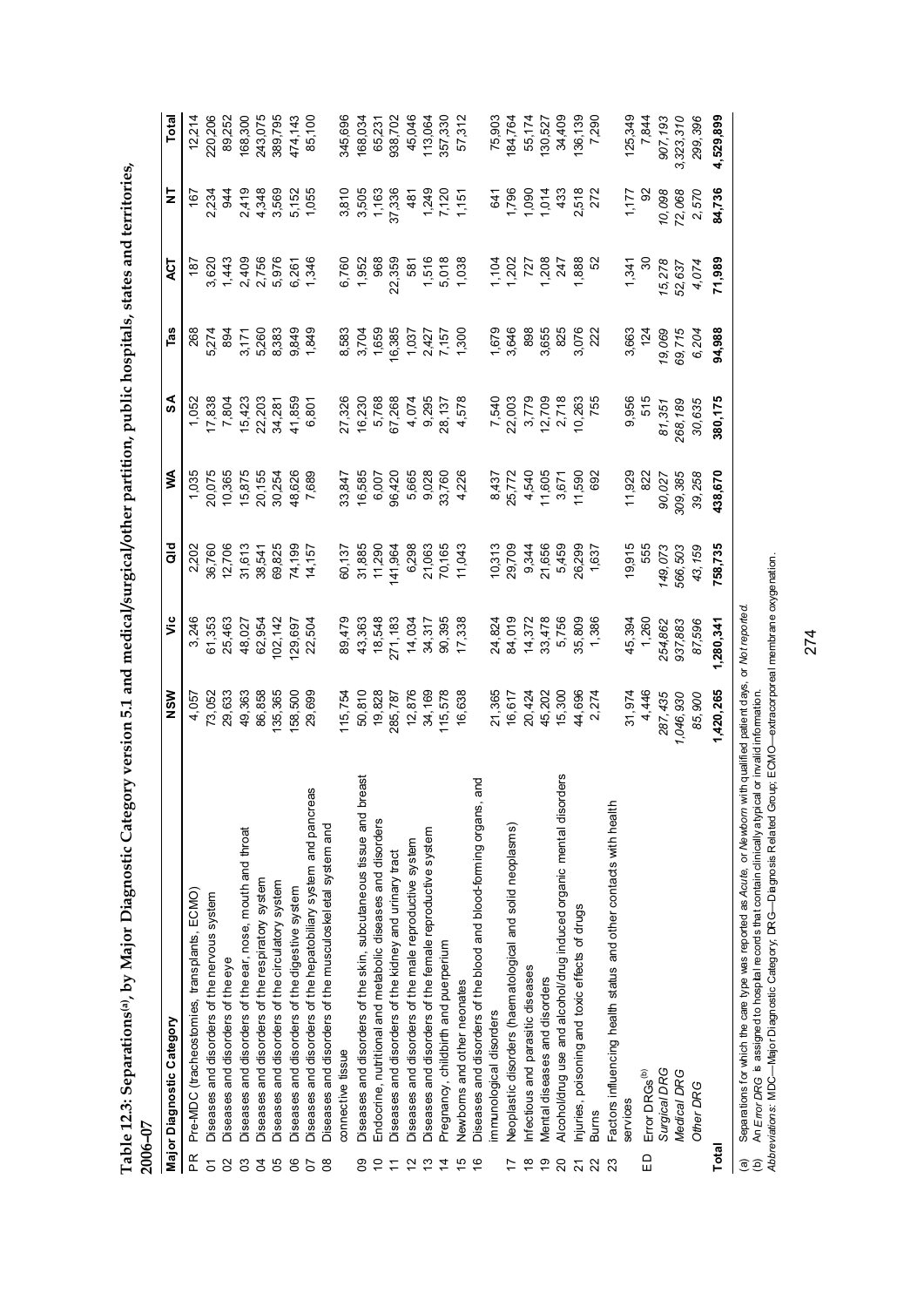|                | Table 12.4: Separations(a), by Major Diagnostic Category version 5.1 and medical/surgical/other partition, private hospitals, states and territories,<br>2006-07 |          |         |                 |         |         |                                                                                               |               |                   |           |
|----------------|------------------------------------------------------------------------------------------------------------------------------------------------------------------|----------|---------|-----------------|---------|---------|-----------------------------------------------------------------------------------------------|---------------|-------------------|-----------|
|                | Major Diagnostic Category                                                                                                                                        | NSW      | ۊ       | $\frac{d}{d}$   | ≸       | SA      | Tas                                                                                           | 15<br>A       | ₹                 | Total     |
| R              | Pre-MDC (tracheostomies, transplants, ECMO)                                                                                                                      | 292      | 342     | 511             | 119     | 163     | o.<br>D                                                                                       | ρ.<br>Γ       | نې<br>د           | 1,461     |
| δ              | Diseases and disorders of the nervous system                                                                                                                     | 13,490   | 15,321  | 17,018          | 6,314   | 5,180   |                                                                                               | ن<br>ء        | غ<br>ء            | 59,435    |
| S              | Diseases and disorders of the eye                                                                                                                                | 59,621   | 34,403  | 42,609          | 13,414  | 12,137  | $\begin{array}{ccc}\n\bullet & \bullet & \bullet \\ \bullet & \bullet & \bullet\n\end{array}$ | ρ.<br>Γ       | غ<br>c            | 170,682   |
| SS             | Diseases and disorders of the ear, nose, mouth and throat                                                                                                        | 56,326   | 45,522  | 39,569          | 24,741  | 18,737  |                                                                                               | ρ.            | غ<br>a            | 192,567   |
| ð              | Diseases and disorders of the respiratory system                                                                                                                 | 17,501   | 22,764  | 23,145          | 6,400   | 7,776   | $\begin{array}{ccc}\n0 & 0 \\ 0 & 0\n\end{array}$                                             | ρ.<br>Γ       | نو                | 80,257    |
| 80             | Diseases and disorders of the circulatory system                                                                                                                 | 40,435   | 42,591  | 40,092          | 13,604  | 13,987  | $\frac{a}{n}$                                                                                 | ن<br>ء        | غ                 | 155,862   |
| ၆              | Diseases and disorders of the digestive system                                                                                                                   | 142,354  | 137,107 | 124,042         | 40,545  | 32,387  | $\frac{a}{c}$                                                                                 | ۹.            | غ                 | 491,427   |
| 8<br><b>PD</b> | Diseases and disorders of the hepatobiliary system and pancreas<br>Diseases and disorders of the musculoskeletal system and                                      | 8,160    | 8,146   | 8,449           | 3,104   | 2,810   | ف<br>n                                                                                        | ف<br>P        | 흔                 | 32,204    |
|                | connective tissue                                                                                                                                                | 80,814   | 78,693  | 62,298          | 38,824  | 29,993  |                                                                                               | ن<br>ء        |                   | 305,245   |
| 8              | preast<br>Diseases and disorders of the skin, subcutaneous tissue and                                                                                            | 44,604   | 37,871  | 41,104          | 15,899  | 17,109  | ن<br>ء                                                                                        | ن<br>ء        | ن<br>ص<br>في<br>ء | 163,918   |
| $\Rightarrow$  | Endocrine, nutritional and metabolic diseases and disorders                                                                                                      | 7,811    | 8,496   | 8,571           | 4,175   | 3,013   |                                                                                               | في            | فه                | 33,602    |
| $\overline{r}$ | Diseases and disorders of the kidney and urinary tract                                                                                                           | 43,692   | 53,665  | 72,881          | 28,230  | 23,645  | $\begin{array}{ccc}\n 2 & 2 & 2 \\  3 & 3 & 2\n \end{array}$                                  | ρ.            | فه                | 226,676   |
| 57             | Diseases and disorders of the male reproductive system                                                                                                           | 19,243   | 14,823  | 13,016          | 6,790   | 4,214   |                                                                                               | ن<br>P        | غ                 | 60,982    |
| 13             | Diseases and disorders of the female reproductive system                                                                                                         | 46,491   | 34,320  | 33,263          | 12,050  | 11,252  |                                                                                               | ن<br>ء        |                   | 144, 124  |
| $\dot{4}$      | Pregnancy, childbirth and puerperium                                                                                                                             | 37,820   | 43,200  | 38,394          | 15,522  | 6,785   |                                                                                               | ف<br>أ        | e e e             | 148,456   |
| 15             | Newborns and other neonates                                                                                                                                      | 3,830    | 4,276   | 3,089           | 2,456   | 948     |                                                                                               | م.<br>n       |                   | 15,209    |
| $\frac{6}{5}$  | Diseases and disorders of the blood and blood-forming organs, and                                                                                                |          |         |                 |         |         |                                                                                               |               |                   |           |
|                | immunological disorders                                                                                                                                          | 6,255    | 10,051  | 10,009          | 2,779   | 2,443   |                                                                                               | ن<br>ء        |                   | 32,687    |
| 17             | Neoplastic disorders (haematological and solid neoplasms)                                                                                                        | 34,956   | 51,816  | 64,336          | 20,894  | 16,889  | ن في<br>د د                                                                                   | ف<br>1        | 음 흔               | 196,532   |
| °€             | nfectious and parasitic diseases                                                                                                                                 | 2,289    | 2,980   | 3,617           | 1,069   | 1,162   | $\frac{a}{c}$                                                                                 | فه            | فه                | 11,646    |
| စ္             | Mental diseases and disorders                                                                                                                                    | 27,298   | 32,650  | 24,522          | 10,839  | 2,098   | ρ.<br>Γ                                                                                       | في            | فہ                | 103,791   |
| $\mathsf{S}$   | Alcohol/drug use and alcohol/drug induced organic mental disorders                                                                                               | 7,967    | 5,517   | 4,621           | 942     | 192     | $\frac{\dot{\mathsf{p}}}{\mathsf{p}}$                                                         | في            | م<br>ء            | 19,762    |
| 21             | Injuries, poisoning and toxic effects of drugs                                                                                                                   | 4,121    | 4,897   | 5,668           | 2,232   | 1,898   |                                                                                               | ن<br>ء        | ف<br>ء            | 19,716    |
| $\mathbf{z}$   | <b>Burns</b>                                                                                                                                                     | 45       | 69      | $\overline{8}$  | వె      | रु      | $\begin{array}{ccc}\n\bullet & \bullet \\ \bullet & \bullet\n\end{array}$                     | n.p.          | فه                | 276       |
|                | Factors influencing health status and other contacts with health                                                                                                 |          |         |                 |         |         |                                                                                               |               |                   |           |
|                | services                                                                                                                                                         | 43,479   | 47,834  | 36,664          | 13,976  | 8,663   | ن<br>ء                                                                                        | ن<br>ء        | م م               | 155,448   |
| G              | Error DRGs <sup>(b)</sup>                                                                                                                                        | 1,670    | 4,177   | $\frac{810}{5}$ | 422     | 540     | $\frac{a}{c}$                                                                                 | $\frac{1}{2}$ | م<br>م            | 7,756     |
|                | Surgical DRG                                                                                                                                                     | 355, 415 | 275,372 | 265,445         | 115,316 | 98,296  |                                                                                               | n.p.          | n.p.              | 1,161,895 |
|                | Medical DRG                                                                                                                                                      | 214,867  | 299,292 | 312,326         | 115,788 | 85,322  | no.<br>no.                                                                                    | n.p.          | n.p.              | 1,067,191 |
|                | Other DRG                                                                                                                                                        | 180,282  | 166,867 | 140,614         | 54,266  | 40,437  | n.p.                                                                                          | n.p.          | ņ,                | 600,635   |
| Total          |                                                                                                                                                                  | 750,564  | 741,531 | 718,385         | 285,370 | 224,055 | م.<br>n                                                                                       | <u>م</u> .    | ف<br>n            | 2,829,721 |

(a) Separations for which the care type was reported as Acu*te, o*r Me*wborn wit*h qualified patient days, or Mo*t reported.*<br>(b) An E*rror D*RG is assigned to hospital records that contain clinically atypical or invalid i (a) Separations for which the care type was reported as *Acute,* or *Newborn* with qualified patient days, or *Not reported*. (b) An *Error DRG* is assigned to hospital records that contain clinically atypical or invalid information.

*Abbreviations:* MDC—Major Diagnostic Category; DRG—Diagnosis Related Group; ECMO—extracorporeal membrane oxygenation.

275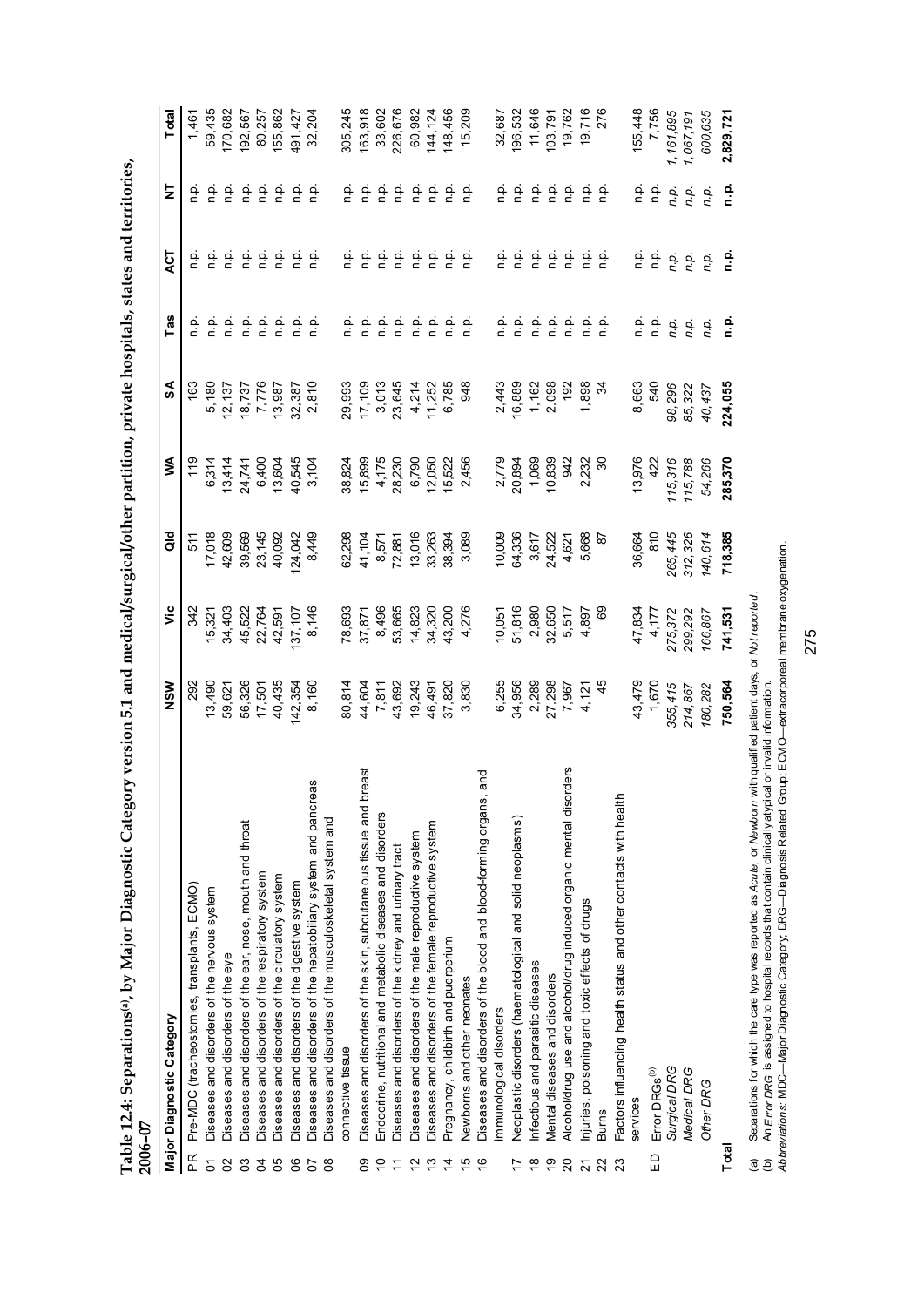Table 12.5: Separations<sup>(a)</sup> for the 30 AR-DRGs versions 5.0/5.1 with the largest changes<sup>(b)</sup> in the total numbers of separations, by hospital sector, **Table 12.5: Separations(a) for the 30 AR-DRGs versions 5.0/5.1 with the largest changes(b) in the total numbers of separations, by hospital sector,**  Australia, 2002-03 to 2006-07 **Australia, 2002–03 to 2006–07** 

|                                                                                                                                                                                                                                                                                                                               |                             |                  | Private hospitals |                  |                  |                           |                  |                  | Public hospitals |                  |                 |                           |
|-------------------------------------------------------------------------------------------------------------------------------------------------------------------------------------------------------------------------------------------------------------------------------------------------------------------------------|-----------------------------|------------------|-------------------|------------------|------------------|---------------------------|------------------|------------------|------------------|------------------|-----------------|---------------------------|
|                                                                                                                                                                                                                                                                                                                               |                             |                  |                   |                  |                  |                           |                  |                  |                  |                  |                 |                           |
|                                                                                                                                                                                                                                                                                                                               |                             |                  |                   |                  |                  | $2002 - 03$ to<br>Chan ge |                  |                  |                  |                  |                 | Change<br>$2002 - 03 to$  |
| AR-DRG                                                                                                                                                                                                                                                                                                                        | $2002 - 03$                 | 2003-04          | 2004-05           | 2005-06          | 2006-07          | 2006-07                   | $2002 - 03$      | $2003 - 04$      | 2004-05          | 2005-06          | 2006-07         | 2006-07                   |
| L61Z Admit for Renal Dialysis                                                                                                                                                                                                                                                                                                 | 103, 153                    | 133,618          | 144,042           | 153,456          | 144,995          | 41,842                    | 583,296          | 620,652          | 663,403          | 725,926          | 784,106         | 200,810                   |
| Other Factors Influencing Health Status, Sameday<br>Z64B                                                                                                                                                                                                                                                                      | 34,788                      | 42,275           | 49,121            | 57,607           | 67,464           | 32,676                    | 34,372           | 36,488           | 37,676           | 38,893           | 43,204          | 8,832                     |
| Chemotherapy<br>R63Z                                                                                                                                                                                                                                                                                                          | 135,523                     | 144,145          | 155,369           | 160,381          | 167,713          | 32,190                    | 127,360          | 127,133          | 28,708           | 130,973          | 134,572         | 7,212                     |
| Complex Gastroscopy, Sameday<br>G46C                                                                                                                                                                                                                                                                                          | 56,531                      | 60,844           | 67,956            | 72,761           | 82,142           | 25,611                    | 18, 143          | 18,250           | 20,024           | 21,614           | 24,357          | 6,214                     |
| Lens Procedures, Sameday<br>C16B                                                                                                                                                                                                                                                                                              | 91,999                      | 97,247           | 107,230           | 111,124          | 113,398          | 21,399                    | 42,304           | 43,237           | 47,826           | 50,373           | 51,211          | 8,907                     |
| Chest Pain<br>F74Z                                                                                                                                                                                                                                                                                                            | 10,983<br>137,993<br>35,934 | 11,678           | 12,733            | 12,436           | 12,534           | 1,551                     | 58,921           | 63,753           | 69,470           | 75,375           | 85,621          | 26,700<br>2,412<br>17,918 |
| Other Colonoscopy, Sameday<br>G44C                                                                                                                                                                                                                                                                                            |                             | 139,705          | 143,149           | 146,031          | 158,689          | 20,696                    | 52,296           | 50,098           | 49,118           | 48,959           | 54,708          |                           |
| Vaginal Delivery W/O Cat or Sev CC<br>O60B                                                                                                                                                                                                                                                                                    |                             | 35,173           | 34,848            | 35,746           | 36,428           | 494                       | 83,716           | 90,081           | 91,892           | 96,546           | 101,634         |                           |
| Oesophagitis, Gastroent and Misc Digestive Systm Disorders<br>G67B                                                                                                                                                                                                                                                            |                             |                  |                   |                  |                  |                           |                  |                  |                  |                  |                 |                           |
| Age>9 W/O Cat/Sev CC                                                                                                                                                                                                                                                                                                          | 10,736                      | 10,870           | 10,408            | 11,588           | 11,379           | 643                       | 53,400           | 58,589           | 57,639           | 65,128           | 69,444          | 16,044                    |
| Other Gastroscopy for Non-Major Digestive Disease,<br>G45B                                                                                                                                                                                                                                                                    | 101,588                     | 102,820          | 102,243           | 100,276          | 95,300           | $-6,288$                  | 48,042           | 44,499           | 42, 143          | 40,818           | 38,970          | $-9,072$                  |
| Caesarean Delivery W/O Cat or Sev CC<br>O01C                                                                                                                                                                                                                                                                                  | 22,535                      | 23,565           | 24,768            | 26,314           | 27,653           | 5,118                     | 31,294           | 33,239           | 34,843           | 37,697           | 41,501          | 10,207                    |
| Mental Health Treatment, Sameday, W/O ECT<br>U60Z                                                                                                                                                                                                                                                                             | 65,136                      | 65,394           | 73,110            | 73,915           | 74,990           | 9,854                     | 25,312           | 26,366           | 25,134           | 23,101           | 21,636          | $-3,676$                  |
| Antenatal and Other Obstetric Admission, Sameday<br>O66B                                                                                                                                                                                                                                                                      | 2,789                       | 3,113            | 3,459             | 3,221            | 3,526            | 737                       | 34,581           | 37,050           | 43,397           | 48,132           | 46,650          | 12,069                    |
| Red Blood Cell Disorders W/O Cat or Sev CC<br>Q61C                                                                                                                                                                                                                                                                            | 15,074                      | 16,380           | 18,043            | 18,977           | 20,063           | 4,989                     | 30,947           | 33,187           | 32,229           | 34,995           | 38,539          | 7,592                     |
| Dental Extractions and Restorations<br>D40Z                                                                                                                                                                                                                                                                                   | 78,006                      | 78,749           | 81,504            | 84,051           | 88,053           | 10,047                    | 21,997           | 24,568           | 24,914           | 24,899           | 23,859          | 1,862                     |
| Retinal Procedures<br>C03Z                                                                                                                                                                                                                                                                                                    | 4,277                       | 4,789            | 5,977             | 7,677            | 13,513           | 9,236                     | 4,609            | 4,826            | 4,608            | 4,885            | 5,428           | 819                       |
| Sleep Apnoea<br>E63Z                                                                                                                                                                                                                                                                                                          | 24,404                      | 26,256<br>37,684 | 29,096            | 30,038<br>42,375 | 31,969           | 7,565<br>8,920            | 4,821            | 4,891            | 5,323            | 6,044            | 6,693           | 1,872                     |
| Other Uterine and Adnexa Procedures for Non-Malignancy<br>N07Z                                                                                                                                                                                                                                                                | 36,496                      |                  | 40,841            |                  | 45,416           |                           | 19,323           | 18,942           | 19,216           | 18,609           | 18,913          | $-410$                    |
| Other Female Reproductive System O.R. Procs Age <65 W/O<br>Malignancy W/O CC<br>N11B                                                                                                                                                                                                                                          | 12,478                      | 13,209           | 18,135            | 18,767           | 20,592           | 8,114                     | 1,615            | 1,667            | 1,499            | 1,396            | 1,222           | $-393$                    |
|                                                                                                                                                                                                                                                                                                                               |                             |                  |                   |                  |                  |                           |                  |                  |                  |                  |                 |                           |
| Endoscopic Procedures for Female Reproductive System<br>Other Knee Procedures<br>N08Z<br><b>18Z</b>                                                                                                                                                                                                                           | 14,394                      | 55,549<br>13,064 | 57,975<br>11,891  | 11,358<br>58,640 | 10,654           | $-3,740$                  | 16,717<br>17,481 | 16,050<br>16,452 | 16,966<br>14,732 | 13,740<br>17,826 | 12,869          | $-4,612$<br>1,635         |
| Other Shoulder Procedures<br>116Z                                                                                                                                                                                                                                                                                             | 54,652<br>21,055            | 22,454           | 22,962            | 24,823           | 61,331<br>26,804 | 6,679<br>5,749            | 4,478            | 4,482            | 4,545            | 5,059            | 18,352<br>5,792 | 1,314                     |
| Circulatory Disorders W/O AMI W Invasive Cardiac Inves Proc<br>F42B                                                                                                                                                                                                                                                           |                             |                  |                   |                  |                  |                           |                  |                  |                  |                  |                 |                           |
| W/O Complex DXPr                                                                                                                                                                                                                                                                                                              | 28,476                      | 29,648           | 30,979            | 30,983           | 32,655           | 4,179                     | 17,021           | 16,993           | 17,742           | 18,568           | 19,841          | 2,820                     |
| Knee Replacement and Reattachment<br><b>LMI</b>                                                                                                                                                                                                                                                                               | 16,383                      | 17,628           | 18,689            | 19,212           | 20,342           | 3,959                     | 8,603            | 9,174            | 10,129           | 11,434           | 11,628          | 3,025                     |
| Cellulitis (Age >59 W/O Cat or Sev CC) or Age <60<br><b>J64B</b>                                                                                                                                                                                                                                                              | 6,112                       | 6,063            | 5,962             | 6,178            | 6,087            | $-25$                     | 31,550           | 32,565           | 33,614           | 36,343           | 38,505          | 6,955                     |
| Abdominal Pain or Mesenteric Adenitis W/O CC<br>G66B                                                                                                                                                                                                                                                                          | 6,017                       | 5,684            | 5,719             | 5,533            | 5,053            | $-964$                    | 35,697           | 35,384           | 36,440           | 39,011           | 41,519          | 5,822                     |
| Respiratory Infections/Inflammations W/O CC<br>E62C                                                                                                                                                                                                                                                                           | 5,768                       | 5,661            | 5,221             | 5,050            | 4,146            | $-1,622$                  | 27,928           | 28,885           | 25,683           | 25,730           | 22,891          | $-5,037$                  |
| Cystourethroscopy, Sameday<br>L41Z                                                                                                                                                                                                                                                                                            | 20,508                      | 21,059           | 22,779            | 23,737           | 24,776           | 4,268                     | 17,884           | 17,830           | 18,500           | 18,722           | 20,060          | 2,176                     |
| Anal and Stomal Procedures W/O Cat or Sev CC<br>G11B                                                                                                                                                                                                                                                                          | 21,471                      | 22,734           | 23,382            | 23,307           | 25,601           | 4,130                     | 17,420           | 17,550           | 17,395           | 18,382           | 19,650          | 2,230                     |
| Follow Up W Endoscopy<br>Z40Z                                                                                                                                                                                                                                                                                                 | 55,167                      | 55,157           | 57,551            | 58,461           | 60,825           | 5,658                     | 29,571           | 28,872           | 28,375           | 28,957           | 30,086          | 515                       |
| Surgical DRG                                                                                                                                                                                                                                                                                                                  | 1,029,330                   | 1,048,831        | 1,087,859         | 1,120,202        | 1,161,895        | 132,565                   | 834,971          | 841, 924         | 860,677          | 882,101          | 907, 193        | 72,222                    |
| Medical DRG                                                                                                                                                                                                                                                                                                                   | 913,302                     | 964,321          | 1,012,600         | 1,051,873        | 1,067,191        | 153,889                   | 2,841,146        | 940, 304<br>N,   | 3,004,665        | 172,634<br>ω,    | 323, 310<br>3,  | 482,164                   |
| Other DRG                                                                                                                                                                                                                                                                                                                     | 530,736                     | 539,162          | 558,513           | 569,926          | 600,635          | 69,899                    | 281,609          | 280,392          | 280,525          | 284,765          | 299,396         | 17,787                    |
| Separations for which the care type was reported as Acute, or Newborn with qualified patient days, or Not reported<br>@                                                                                                                                                                                                       |                             |                  |                   |                  |                  |                           |                  |                  |                  |                  |                 |                           |
| AR-DRGs have been ordered by the sum of the absolute values of the changes in number of separations in the public and private sectors between 2002-03 and 2006-07.<br>ê                                                                                                                                                       |                             |                  |                   |                  |                  |                           |                  |                  |                  |                  |                 |                           |
| Abbreviations: AMI—acute myocardial infarction; CC—complications and comorbidities; Cat/Sev—catastrophic or severe; DX—diagnosis; ECT—electrocorvulsive therapy; Gastroente-gastroenterological; Inves—investigation;<br>Misc--miscellaneous; O.R.---operating room; Proc/Pr--procedure; Sys--system; W--with; W/O---without. |                             |                  |                   |                  |                  |                           |                  |                  |                  |                  |                 |                           |
|                                                                                                                                                                                                                                                                                                                               |                             |                  |                   |                  |                  |                           |                  |                  |                  |                  |                 |                           |
|                                                                                                                                                                                                                                                                                                                               |                             |                  | 276               |                  |                  |                           |                  |                  |                  |                  |                 |                           |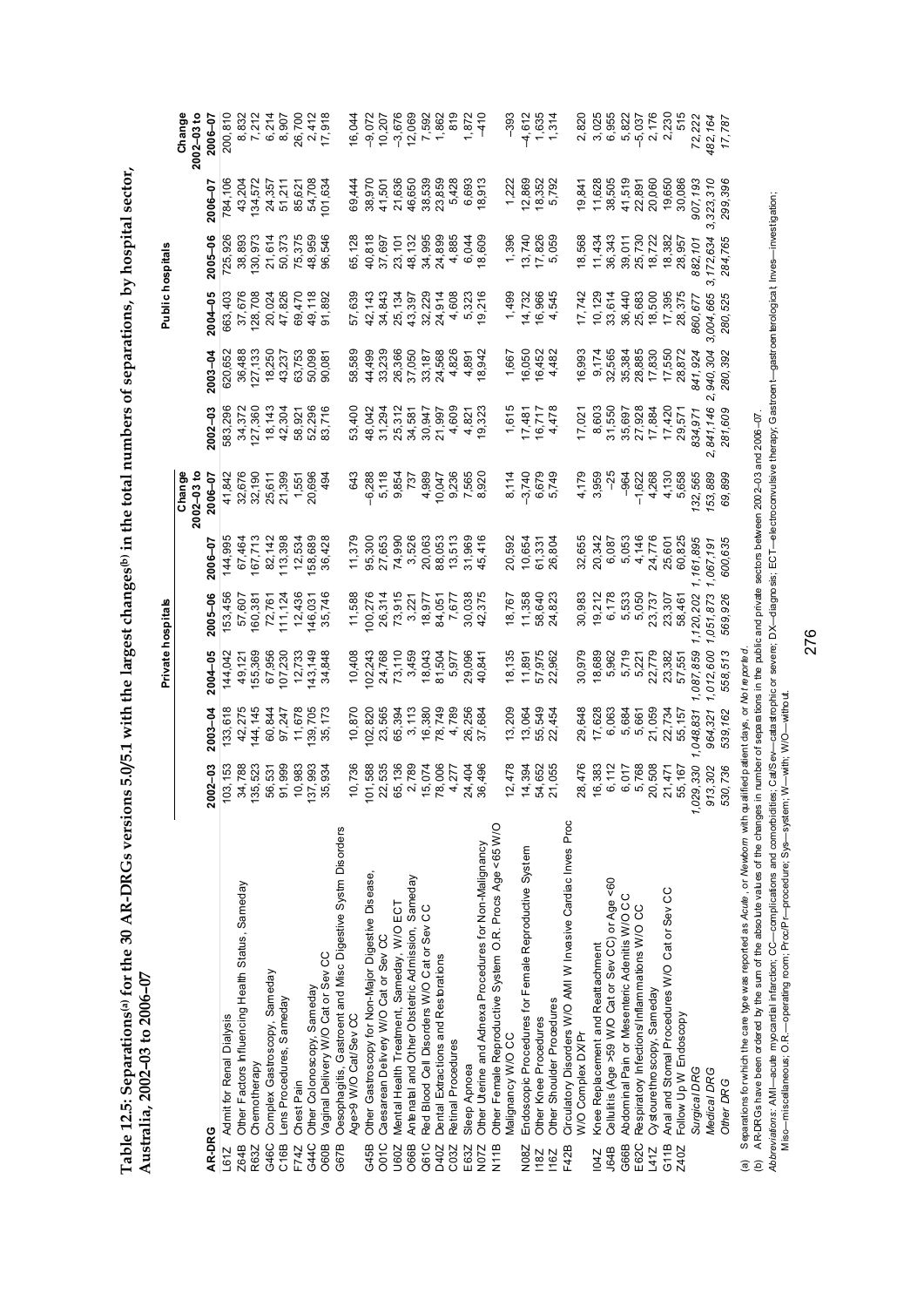Table 12.6: Separations<sup>(a)</sup> for the 30 AR-DRGs versions 5.0/5.1 with the largest changes<sup>(b)</sup> in the total numbers of separations, by patient election **Table 12.6: Separations(a) for the 30 AR-DRGs versions 5.0/5.1 with the largest changes(b) in the total numbers of separations, by patient election**  status<sup>(c)</sup>, Australia, 2002-03 to 2006-07 **status(c), Australia, 2002–03 to 2006–07** 

|                                                                                                          |                      |                    |                           | Private patients                                        |                        |                                                    |                           |                                       |                             | <b>Public patients</b>     |                            |                                           |
|----------------------------------------------------------------------------------------------------------|----------------------|--------------------|---------------------------|---------------------------------------------------------|------------------------|----------------------------------------------------|---------------------------|---------------------------------------|-----------------------------|----------------------------|----------------------------|-------------------------------------------|
|                                                                                                          |                      |                    |                           |                                                         |                        | Change                                             |                           |                                       |                             |                            |                            | Change                                    |
|                                                                                                          |                      |                    |                           |                                                         |                        | $2002 - 03$ to                                     |                           |                                       |                             |                            |                            | $2002 - 03$ to                            |
| AR-DRG                                                                                                   | $2002 - 03$          | $2003 - 04$        | 2004-05                   | 2005-06                                                 | $2006 - 07$            | 2006-07                                            | $2002 - 03$               | $2003 - 04$                           | 2004-05                     | 2005-06                    | $2006 - 07$                | 2006-07                                   |
| Admit for Renal Dialysis<br>L61Z                                                                         | 138,286              | 164,776            | 174,924                   | 192,118                                                 | 207,350                | 69,064                                             | 547,884                   | 589,148                               | 632,468                     | 687,237                    | 721,562                    | 173,678                                   |
| Other Factors Influencing Health Status, Sameday<br>Z64B                                                 | 37,607               | 45,834             | 52,884                    | 61,779                                                  | 72,832                 | 35,225                                             | 31,358                    |                                       |                             | 34,538                     | 37,707                     |                                           |
| Chemotherapy<br>R63Z                                                                                     | 144,422              | 152,647            | 65,295                    | 170,161<br>75,213<br>118,842                            | 179,728                | 35,306                                             | 117,596                   | 32,891<br>117,844<br>16,331<br>36,373 | 33,744<br>117,838<br>17,929 | 120,177                    | 121,360                    | 6,349<br>3,764                            |
| Complex Gastroscopy, Sameday<br>G46C                                                                     | 58,097               | 62,752             |                           |                                                         | 86,099                 | 28,002                                             | 16,445                    |                                       |                             | 19, 147                    | 20,390                     | 3,945                                     |
| Lens Procedures, Sameday<br>C16B                                                                         | 97,533               | 104,081            | 70,037<br>113,494         |                                                         | 121,049                | 23,516                                             | 36,023                    |                                       | 40,922                      | 42,378                     | 42,570                     | 6,547                                     |
| Other Colonoscopy, Sameday<br>G44C                                                                       | 141,343              | 143,782            | 147,289                   | 150,772<br>19,403<br>41,356                             | 167,510                | 26,167                                             | 48,384                    | 45,999<br>57,212<br>84,522            | 44,917<br>62,877            | 44,200                     | 45,864                     | $-2,520$                                  |
| Chest Pain<br>F74Z                                                                                       | 16,564               | 18,155             | 19,243                    |                                                         | 21,421                 | 4,857<br>3,257                                     | 53, 150                   |                                       |                             | 68,338                     | 76,618                     | 23,468<br>15,238                          |
| Vaginal Delivery W/O Cat or Sev CC<br>O60B                                                               | 40,083               | 40,545             | 40,051                    |                                                         | 43,340                 |                                                    | 78,853                    |                                       | 86,126                      | 90,390                     | 94,088                     |                                           |
| Oesophagitis, Gastroent and Misc Digestive Systm Disorders Age>9<br>W/O Cat/Sev CC<br>G67B               | 15,827               | 16,853             | 16,098                    | 17,984                                                  | 18,953                 | 3,126                                              | 48,103                    | 52,483                                | 51,787                      | 58,589                     | 61,676                     | 13,573                                    |
| Caesarean Delivery W/O Cat or Sev CC<br>O01C                                                             | 25,109               | 26,462             | 27,716                    | 29,508                                                  | 31,658                 | 6,549                                              |                           |                                       |                             | 34,313                     | 37,298                     |                                           |
| Other Gastroscopy for Non-Major Digestive Disease, Sameday<br>G45B                                       | 105,366              | 07,461             | 06,748                    | 04,911                                                  | 01,619                 | $-3,747$                                           | 28,472<br>43,727          | 30,271<br>39,797                      | 31,692<br>37,546            | 36,138                     | 32,603                     | 8,826<br>-11,124                          |
| Mental Health Treatment, Sameday, W/O ECT<br>U60Z                                                        | 66,961               | 68,217             | 75,909                    | 76,698                                                  | 77,852                 | 10,891                                             |                           |                                       |                             | 20,293<br>31,402           | 18,756                     |                                           |
| Red Blood Cell Disorders W/O Cat or Sev CC<br>Q61C                                                       | 18,069               | 20,221             | 21,498                    | 22,529                                                  | 24,845                 | 6,776                                              | 22,056<br>27,805          |                                       |                             |                            | 33,694                     |                                           |
| Antenatal and Other Obstetric Admission, Sameday<br><b>O66B</b>                                          | 4,204                | 4,393              |                           |                                                         | 5,116                  |                                                    |                           |                                       |                             |                            | 44,637                     |                                           |
| Dental Extractions and Restorations<br>D40Z                                                              | 83,172               | 84,430             | 4,693<br>87,677<br>87,872 | $\begin{array}{c} 4,715 \\ 90,313 \\ 8,999 \end{array}$ | 93,613<br>14,908       | 912<br>10,441<br>9,068                             | 32,908<br>16,697<br>3,015 |                                       |                             | 46,186<br>18,590<br>3,393  | $18,215$<br>3,840          |                                           |
| Retinal Procedures<br>C03Z                                                                               | 5,840                | 6,387              |                           |                                                         |                        |                                                    |                           |                                       |                             |                            |                            |                                           |
| Sleep Apnoea<br>E63Z                                                                                     | 24,557               | 26,773             | 29,821                    | 31,155                                                  | 33,410                 | 8,853                                              | 4,441                     |                                       |                             | 4,872                      | 5,218                      |                                           |
| Other Uterine and Adnexa Procedures for Non-Malignancy<br>N072                                           | 40,379               | 41,560             | 44,284                    | 45,958                                                  | 48,957                 |                                                    | 14,981<br>15,071          |                                       |                             | 15,001                     | 15,330                     |                                           |
| Other Skin Graft and/or Debridement Procedures W/O Cat/Sev CC<br>18Z                                     | 56,125               | 57,295             | 59,727                    | 60,483                                                  | 63,486<br>20,952       | 8,578<br>7,361<br>8,792<br>9,792                   |                           |                                       |                             | 15,966                     | 16,093                     |                                           |
| Other Female Reproductive System O.R. Procs Age <65 W/O<br>N11B                                          | 12,833               | 13,889             | 18,537                    | 19,168<br>12,328                                        |                        |                                                    | $\tilde{8}$               |                                       |                             | 995                        | $\frac{8}{20}$             |                                           |
| Endoscopic Procedures for Female Reproductive System<br>N08Z                                             | 15,525               | 14,352             | 13,040                    |                                                         | 11,733                 |                                                    | 16,185                    |                                       |                             | 12,763                     | 11,786                     |                                           |
| Circulatory Disorders W/O AMI W Invasive Cardiac Inves Proc W/O<br>Follow Up W Endoscopy<br>F42B<br>Z40Z | 57,280               | 57,526             | 59,650                    | 60,801                                                  | 54,108                 | 6,828                                              | 27,250                    | 26,496                                |                             | 26,609                     | 26,780                     | $\frac{1}{4}$                             |
| Complex DX/Pr                                                                                            | 31,518               | 32,546             | 33,431                    | 32,752                                                  | 35,326                 | 3,808                                              | 13,466                    | 3,767                                 | 14,917                      | 16,349                     | 16,771                     | 3,305                                     |
| Knee Replacement and Reattachment<br><b>104Z</b>                                                         | 16,687               | 18,246             | 19,259                    | 19,712                                                  | 21,125                 | 4,438                                              | 8,249                     |                                       | 9,555                       | 10,933                     | 10,842                     |                                           |
| Other Shoulder Procedures<br>116Z                                                                        | 21,358               | 22,809             | 23,273                    | 25,221                                                  | 27,316                 | 5,958                                              | 4,130                     | 8,555<br>4,122                        | 4,227                       | 4,658                      | 5,188                      |                                           |
| Cellulitis (Age >59 W/O Cat or Sev CC) or Age <60<br><b>J64B</b>                                         | 8,906<br>9,134       | 9, 126<br>9, 321   | 9,162<br>8,440            | 9,503<br>8,387                                          | $\frac{10,154}{7,518}$ | $\frac{1,248}{-1,616}$<br>-1,616<br>5,560<br>4,826 |                           |                                       | 30,358<br>22,394            |                            | 34,353                     | 2,593<br>1,058<br>1,057<br>1,566<br>1,566 |
| Respiratory Infections/Inflammations W/O CC<br>E62C                                                      |                      |                    |                           |                                                         |                        |                                                    | 28,630<br>24,488          |                                       |                             | 32,961<br>22,349<br>17,749 | 19,451<br>17,972<br>17,568 |                                           |
| Cystourethroscopy, Sameday<br>L41Z                                                                       | 21,242<br>22,818     | 22,169             | 23,661                    | 24,696<br>24,918                                        | 26,802                 |                                                    | 16,935<br>16,002          |                                       | 17,589<br>15,886            |                            |                            |                                           |
| Anal and Stomal Procedures W/O Cat or Sev CC<br>G11B                                                     |                      | 24,353             | 24,851                    |                                                         | 27,644                 |                                                    |                           | 29,466<br>25,188<br>16,718<br>15,908  |                             | 16,747                     |                            |                                           |
| Major Procedures for Obesity<br>K04Z                                                                     | 2,308                | 3,208              | 4,728                     | 6,125                                                   | 7,999                  | 5,691                                              | 268                       |                                       | 42                          | 586                        | 69                         | 425                                       |
| Surgical DRG                                                                                             | ,132,136             | 163,398            | 202,29                    | 238,17                                                  | 289,638                | 157,502                                            | 724,634                   | 725,374                               | 742,790                     | 761,537                    | 775,551                    | 50,917                                    |
| Medical DRG<br>Other DRG                                                                                 | 1,181,036<br>559,863 | 256,792<br>572.197 | 590.697<br>.311,85        | 603,133<br>371,230                                      | 645.298<br>447,087     | 85,435<br>266,051                                  | 249,669<br>2,560,077      | 643,539<br>246.691                    | 2,698,429<br>247,452        | 2,846,745<br>250,725       | 936,235<br>253.871         | 376,158<br>4.202                          |
|                                                                                                          |                      |                    |                           |                                                         |                        |                                                    |                           |                                       |                             |                            |                            |                                           |
|                                                                                                          |                      |                    |                           |                                                         |                        |                                                    |                           |                                       |                             |                            |                            |                                           |

(a) Separations for which the care type was reported as *Acute* , or *Newborn* with qualified patient days, or *Not reported*.

(b) AR-DRGs have been ordered by the sum of the absolute values of the changes in number of separations in the public and private patients between 2002–03 and 2006–07.

(c) The table excludes separations for which patient election status was not reported. There were 11,940 such separations in 2006–07.

(a) Separations for which the care type was reported as Acute , or Mewborn with qualified patent days, or Mot reported.<br>(b) ARDRGs have been ordered by the sum of the absolute values of the rearges in rumber of separation Abbreviations: AMI—acute myocardial infarction; CC—complications and comorbidities; CaUSev—catastrophic or severe; DX—diagnosis; ECT—electrocomulstive therapy; Inves-investigation; Msc–miscellaneous; O. R—operating room; Proc/Pr—procedure; Sys—system; W—with; W/O—without.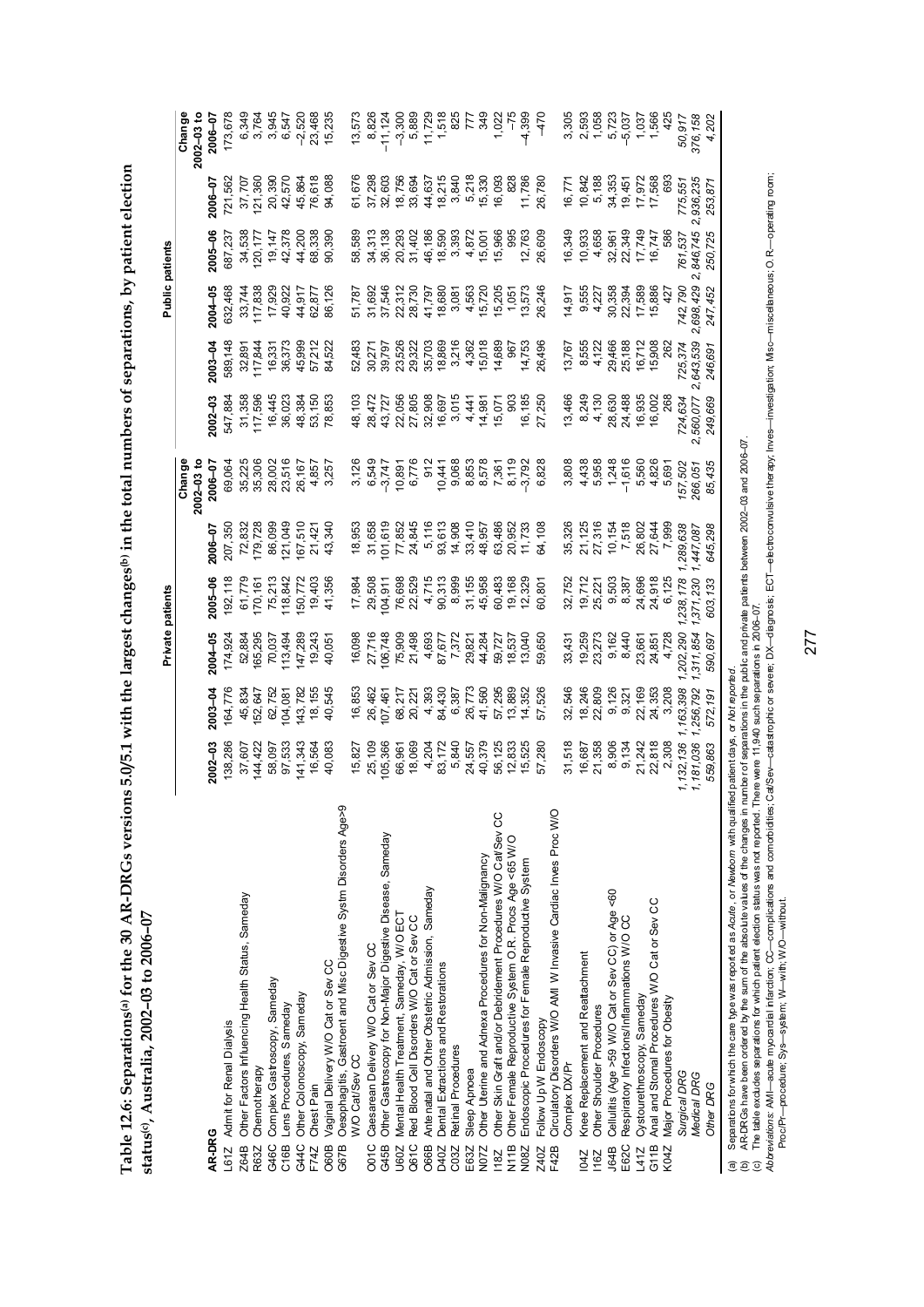| ֖֖֖֖֪ׅ֖֧ׅ֪ׅ֪ׅׅׅ֖֧֖֖֧ׅ֖֧֪ׅ֪֧֚֚֚֚֚֚֚֚֚֚֚֚֚֚֚֚֚֚֚֚֚֚֚֚֚֚֬֝֝֝֝֝֬֝֬֓֬֝֬֝֬֝֬֓֬֝֬֝֬֓֬֝֬ |     |
|----------------------------------------------------------------------------------|-----|
|                                                                                  |     |
|                                                                                  |     |
|                                                                                  |     |
|                                                                                  |     |
|                                                                                  |     |
|                                                                                  |     |
| l                                                                                |     |
|                                                                                  |     |
| י<br>ו<br>ו                                                                      |     |
|                                                                                  |     |
|                                                                                  |     |
|                                                                                  |     |
|                                                                                  |     |
| )<br>יי גם אי                                                                    |     |
|                                                                                  |     |
|                                                                                  |     |
|                                                                                  |     |
|                                                                                  |     |
| ֧ׅ֧֧֚֚֚֚֚֚֚֚֚֚֚֚֚֚֚֚֚֚֚֚֚֚֚֚֚֚֚֚֚֚֬֝֜֓֝֓֝                                        |     |
| $-10$                                                                            |     |
|                                                                                  |     |
|                                                                                  |     |
| ation@ and cost st                                                               |     |
|                                                                                  |     |
|                                                                                  |     |
|                                                                                  |     |
| l                                                                                |     |
|                                                                                  |     |
|                                                                                  | Ĺ   |
| たい こうじょう                                                                         | ミンク |
| $\ddot{\cdot}$                                                                   |     |
| ⊿ו                                                                               |     |
|                                                                                  |     |
| .<br>I                                                                           |     |

|                   |                                                                                                                               |             | Public      | Separations               |            | Patient days              |                  | Cost by    |
|-------------------|-------------------------------------------------------------------------------------------------------------------------------|-------------|-------------|---------------------------|------------|---------------------------|------------------|------------|
|                   |                                                                                                                               |             | patient     | per 10,000                | Patient    | per 10,000                | <b>ALOS</b>      | volume     |
| AR-DRG            |                                                                                                                               | Separations | separations | population <sup>(b)</sup> | days       | population <sup>(b)</sup> | (days)           | (3°000)    |
| O60B              | Vaginal Delivery W/O Catastrophic or Severe CC                                                                                | 98,771      | 91,517      |                           | 284,927    | 136.6                     |                  | 403,282    |
| F74Z              | Chest Pain                                                                                                                    | 51,540      | 44,767      | 24.7                      | 91,645     | 44.0                      |                  | 75,455     |
| OO <sub>1C</sub>  | Caesarean Delivery W/O Catastrophic or Severe CC                                                                              | 41,406      | 37,235      | 19.9                      | 174,839    | 83.8                      |                  | 284,459    |
| G67B              | Oesophagitis, Gastroent and Misc Digestive Systm Disorders Age>9 W/O Cat/Sev CC                                               | 41,201      | 34,925      | 19.8                      | 102,464    | 49.1                      |                  | 63,532     |
| <b>O66A</b>       | Antenatal and Other Obstetric Admission                                                                                       | 35,107      | 32,873      | 16.8                      | 80,933     | 38.8                      | 4 0 0<br>4 0 0   | 74,111     |
| J64B              | Cellulitis (Age > 59 W/O Catastrophic or Severe CC) or Age <60                                                                | 32,709      | 28,938      | 15.7                      | 40,752     | 67.5                      |                  | 102,117    |
| O60C              | Vaginal Delivery Single Uncomplicated W/O Other Condition                                                                     | 24,308      | 23,107      | 11.7                      | 53,383     | 25.6                      |                  | 85,078     |
| G66B              | Abdominal Pain or Mesenteric Adenits W/O CC                                                                                   | 22,767      | 20,156      | 0.9                       | 41,720     | 20.0                      |                  | 30,531     |
| E <sub>69</sub> C | Bronchitis and Asthma Age <50 W/O CC                                                                                          | 20,912      | 18,914      | 10.0                      | 37,279     | 17.9                      |                  | 38,018     |
| F62B              | Heart Failure and Shock W/O Catastrophic CC                                                                                   | 20,517      | 16,200      | $9.\overline{8}$          | 117,543    | 56.4                      |                  | 84,304     |
| E 65A             | Chronic Obstructive Airways Disease W Catastrophic or Severe CC                                                               | 20,490      | 16,961      |                           | 164,729    |                           |                  | 129,579    |
| E65B              | Chronic Obstructive Airways Disease W/O Catastrophic or Severe CC                                                             | 19,914      | 17,120      |                           | 108,016    | 79.0<br>51.8              |                  | 74,040     |
| F71B              | Non-Major Arrhythmia and Conduction Disorders W/O Catastrophic or Severe CC                                                   | 19,622      | 15,445      |                           | 57,356     |                           |                  | 38,557     |
| U67Z              | Personality Disorders and Acute Reactions                                                                                     | 19,291      | 18,629      |                           | 104,815    | 27.5<br>50.3<br>35.1      |                  | 81,177     |
| E62C              | Respiratory Infections/Inflammations W/O CC                                                                                   | 19,110      | 16,037      |                           | 73,246     |                           |                  | 57,559     |
| <b>H08B</b>       |                                                                                                                               | 18,702      | 17,082      |                           | 35,896     | 172                       |                  | 89,695     |
| E <sub>62</sub> B | Respiratory Infections/Inflammations W Severe or Moderate CC<br>Appendicectomy W/O C++++++++<br>Appendicectomy W/O C+++++++++ | 18,189      | 14,875      |                           | 114,408    | 54.9                      | 6.3              | 97,057     |
| G07B              |                                                                                                                               | 17,742      | 15,032      |                           | 49,158     | 23.6                      | 2.8              | 87,291     |
| U63B              | Major Affective Disorders Age <70 W/O Catastrophic or Severe CC                                                               | 17,382      | 16,728      |                           | 253,162    | 121.4                     | 14.6             | 152,562    |
| D63B              | Otitis Media and URI W/O CC                                                                                                   | 17,164      | 15,434      |                           | 32,716     | 15.7                      | $\frac{0}{1}$    | 28,630     |
| G68B              | Gastroenteritis Age < 10 W/O CC                                                                                               | 16,982      | 14,998      |                           | 28,920     | 13.9                      | $\ddot{ }$ :     | 31,179     |
| <b>168B</b>       | Non-surgical Spinal Disorders W/O CC                                                                                          | 16,338      | 12,526      |                           | 63,699     | 30.5                      | 3.9              | 55,958     |
| <b>U61A</b>       | Schizophrenia Disorders W Mental Health Legal Status                                                                          | 16,102      | 15,759      |                           | 513, 152   | 246.1                     | 31.9             | 225,879    |
| X60C              | njuries Age <65                                                                                                               | 15,667      | 12,580      | 7.5                       | 30,721     | 14.7                      | 0 0<br>2 0       | 21,934     |
| <b>B76B</b>       | Seizure W/O Catastrophic or Severe CC                                                                                         | 14,854      | 13,173      | $\overline{7}1$           | 37,927     | 182                       |                  | 32,114     |
| K <sub>6</sub> 0B | Diabetes W/O Catastrophic or Severe CC                                                                                        | 14,656      | 12,716      | $\overline{0}$            | 64,221     | 30.8                      | $4\cdot$         | 49,640     |
| X62B              | Poisoning/Toxic Effects of Drugs and Other Substances Age <60 W/O CC                                                          | 14,551      | 13,798      | $\overline{7.0}$          | 26,376     | 12.6                      | $\frac{8}{1}$    | 20,415     |
| O60A              | Vaginal Delivery W Catastrophic or Severe CC                                                                                  | 14,420      | 13,426      | 6.9                       | 64,478     | 30.9                      | 4.5              | 81,761     |
| F72B              | Unstable Angina W/O Catastrophic or Severe CC                                                                                 | 14,394      | 11,928      | 6.9                       | 36,670     | 17.6                      | 2.5              | 31,883     |
| L63B              | Kidney and Urinary Tract Infections Age >69 or W Severe CC                                                                    | 14,262      | 11,239      | 6.8                       | 83,466     | 40.0                      | 5.9              | 57,419     |
|                   | Other                                                                                                                         | 1,487,559   | ,245,620    | 713.4                     | 9,013,797  | 4,322.7                   | $\overline{6}$ 1 | 10,044,685 |
| Total             |                                                                                                                               | 2,216,629   | 1,889,738   | 1,063.0                   | 12,082,414 | 5,794.4                   | ഥ<br>ທ່          | 12,729,898 |
| ā                 | Separations for which the care type was reported as $A$ cute or Mewhorn with qualitied parts at $M$ di reported               |             |             |                           |            |                           |                  |            |

(a) Separations for which the care type was reported as *Acute,* or *Newborn* with qualified patient days, or *Not reported* .

(b) Crude rate based on Australian population as at 31 December 2006.

(c) Based on the 2005–06 AR-DRG version 5.0 cost weights.

(a) Separatons for which the care type was reported as *Acute, or Newborn* with qualined patent days, or *Not reported* .<br>(b) Cude rate based on Australian population as at 31 December 2006.<br>(c) Based on the 2005–06 AR-DR *Abbreviations:* ALOS—average length of stay; Cat/Sev—catastrophic or severe; CC—complications and comorbidities; CDE—common bile duct exploration; Gastroent—gastroenteritis; Misc—miscellaneous; Sys—system; *Note:* Similar tables for all AR-DRGs are provided on the Internet at <www.aihw.gov.au> for Australia and each state and territory.URI—upper respiratory tract infection; W—with; W/O—without.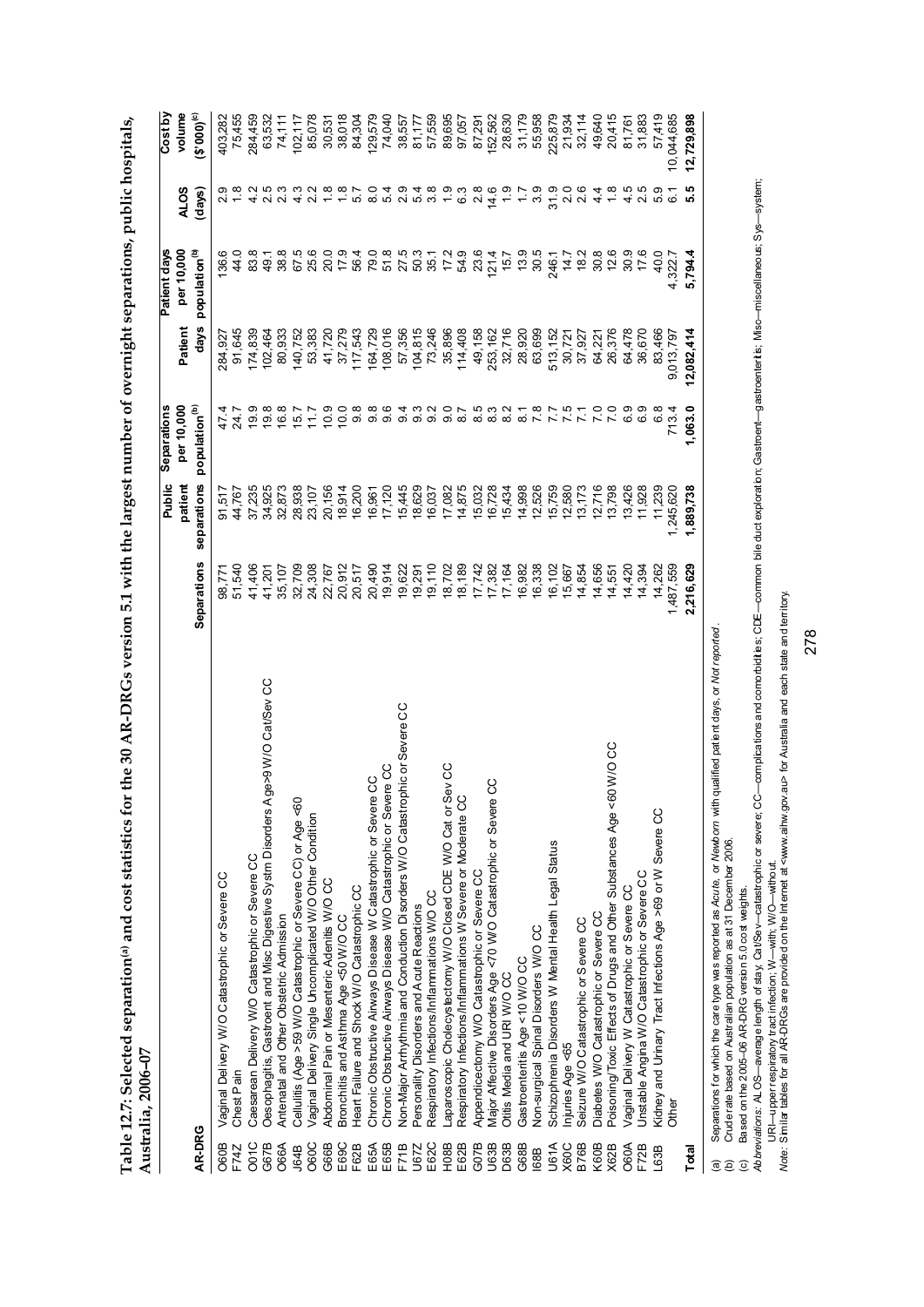|                   | Australia, 2006-07                                                              |             |                   | Separations                                |                  | Patient days                                    |                 |
|-------------------|---------------------------------------------------------------------------------|-------------|-------------------|--------------------------------------------|------------------|-------------------------------------------------|-----------------|
|                   |                                                                                 |             | Public<br>patient | per 10,000                                 | Patien           | per 10,000                                      | <b>ALOS</b>     |
| AR-DRG            |                                                                                 | Separations | separations       | population <sup>(b)</sup>                  | days             | population <sup>(b)</sup>                       | (days)          |
| O60B              | Vaginal Delivery W/O Catastrophic or Severe CC                                  | 36,353      | ن<br>ء            |                                            | 56,132           |                                                 |                 |
| E63Z              | Sleep Apnoea                                                                    | 31,777      | n.p.              | 15.2                                       | 32,188           | 15.4                                            | $\frac{1}{2}$   |
| O01C              | Caesarean Delivery W/O Catastrophic or Severe CC                                | 27,641      | م<br>ء            | 13.3                                       | 145,740          | 69.9                                            | 53              |
| 116Z              | Other Shoulder Procedures                                                       | 24,891      |                   | 11.9                                       | 38,712           | 18.6                                            | $\frac{6}{1}$   |
| <b>DHO</b>        | Knee Replacement and Reattachment                                               | 20,289      | 86                | 5.6                                        | 154,450          |                                                 |                 |
| G09Z              | nguinal and Femoral Hernia Procedures Age>0                                     | 18,856      | 67                | 0.8                                        | 26,824           |                                                 |                 |
| F42B              | Circulatory Disorders W/O AMI W Invasive Cardiac Inves Proc W/O Complex DXPr    | 16,186      | م<br>a            |                                            | 31,293           |                                                 |                 |
| H <sub>08</sub> B | aparoscopic Cholecystectomy W/O Closed CDE W/O Cat or Sev CC                    | 16,064      | $\overline{5}$    |                                            | 28,893           | <b>7 2 5 5 5 7 8 4 7 8</b><br>4 5 6 5 7 8 4 7 8 |                 |
| D <sub>11</sub> Z | onsillectomy and/or Adenoidectomy                                               | 15,471      | $\frac{8}{1}$     |                                            | 16,552           |                                                 |                 |
| N04Z              | Hysterectomy for Non-Malignancy                                                 | 14,126      |                   | 6.8                                        |                  |                                                 | $\frac{2}{4}$   |
| <b>DSC</b>        | Hip Replacement W/O Catastrophic or Severe CC                                   | 11,848      |                   |                                            | 58,772<br>86,376 |                                                 | $\tilde{z}$     |
| <b>M02B</b>       | Transurethral Prostatectomy W/O Catastrophic or Severe CC                       | 11,546      | おい みぁん            |                                            | 35,981           |                                                 | $\tilde{\circ}$ |
| 18Z               | Other Knee Procedures                                                           | 11,439      |                   |                                            | 18,016           |                                                 |                 |
| <b>U63B</b>       | Major Affective Disorders Age <70 W/O Catastrophic or Severe CC                 | 11,395      |                   |                                            | 211,244          | 101.3                                           | 18.5            |
| F <sub>152</sub>  | ntation<br>Percutaneous Coronary Intervention W/O AMI W Stent Impla             | 10,767      |                   |                                            | 25,216<br>11,044 | 12.1                                            | 23              |
| D <sub>10</sub> Z | Nasal Procedures                                                                | 9,829       | ច់ ភូ             | 47                                         |                  | 5.3                                             |                 |
| N06Z              | Female Reproductive System Reconstructive Procedures                            | 9,481       | 25                | 4 4 4<br>4 4 4                             | 30,461<br>11,533 | $4.6$<br>$4.6$<br>$9.4$                         | 32              |
| D06Z              | Sinus, Mastoid and Complex Middle Ear Procedures                                | 9,445       |                   |                                            |                  |                                                 |                 |
| 202               | Other Foot Procedures                                                           | 9,441       | ి స్థ             |                                            | 19,576           |                                                 | 2.56            |
| G67B              | Oesophagitis, Gastroent and Misc Digestive Systm Disorders Age>9 W/O Cat/Sev CC | 9,416       |                   | $44$<br>$46$                               | 33,777<br>43,542 |                                                 |                 |
| <b>10B</b>        | Other Back and Neck Procedures W/O Catastrophic or Severe CC                    | 9,381       |                   |                                            |                  | $16.2$<br>$20.9$                                | 4.6             |
| J06B              | Major Procedures for Non-Malignant Breast Conditions                            | 8,935       | 을 흘친              | $\begin{array}{c} 4 \\ 4 \\ 4 \end{array}$ | 15,660           | 7<br>0<br>0<br>0<br>0<br>1                      |                 |
| F74Z              | Chest Pain                                                                      | 8,857       |                   |                                            | 19,960           |                                                 | $\frac{3}{2}$   |
| 29Z               | Knee Reconstruction Or Revision                                                 | 8,485       | င္                | $\frac{1}{4}$                              | 11,969           |                                                 |                 |
| <b>168B</b>       | Non-surgical Spinal Disorders W/O CC                                            | 8,390       | <u>ಇ ಭ</u>        | 4.0                                        | 43,803           | 21.0                                            | 52              |
| G11B              | Anal and Stomal Procedures W/O Catastrophic or Severe CC                        | 7,978       |                   | 3.8                                        | 15,440           | $\overline{74}$                                 | $\ddot{ }$      |
| K04Z              | Major Procedures for Obesity                                                    | 7,756       | ن<br>ح            | က                                          | 13,910           | 6.7                                             | $\frac{8}{18}$  |
| 130Z              | <b>Hand Procedures</b>                                                          | 7,363       |                   | 35                                         | 10,083           | 4.8                                             | $\frac{4}{3}$   |
| <b>O66A</b>       | Antenatal and Other Obstetric Admission                                         | 7,286       |                   | 3.5                                        | 19,663           | 9.4                                             | 27              |
| F20Z              | Vein Ligation and Stripping                                                     | 7,269       | ž                 | 3.5                                        | 10,306           | $\frac{9}{4}$                                   |                 |
|                   | Other                                                                           | 579,416     | 3,229             | 277.9                                      | 3,435,160        | 1,647.4                                         |                 |
| Total             |                                                                                 | 987,377     | 4.234             | 473.5                                      | 4,812,276        | 2,307.8                                         | $\frac{9}{4}$   |
|                   |                                                                                 |             |                   |                                            |                  |                                                 |                 |

Table 12.8: Selected separation® statistics for the 30 AR-DRGs version 5.1 with the largest number of overnight separations, private hospitals, **Table 12.8: Selected separation(a) statistics for the 30 AR-DRGs version 5.1 with the largest number of overnight separations, private hospitals, Australia, 2006–07** 

(a) Separations for which the care type was reported as *Acute,* or *Newborn* with qualified patient days, or *Not reported* .

(b) Crude rate based on Australian population as at 31 December 2006.

(a) Separations for which the care type was reported as Ac*ute, or Newborn w*ith qualified pat ient days, or *Not reported .*<br>(b) Crude rate based on Australian population as at 31 December 2006.<br>Ab*breviations:* ALOS—ave *Abbreviations:* ALOS—average length of stay; AMI—acute myocardial infarction; Cat/Sev—catastrophic or severe; CC—complications and comorbidities; CDE—common bile duct exploration; DX/Pr—diagnosis/procedure; Gatroent—gastroenteritis; Invest—investigative; Misc—miscellaneous; Sys—system; Proc—procedure; W—with; W/O—without.

*Note:* Similar tables for all AR-DRGs are provided on the Internet at <www.aihw.gov.au> for Australia and each state and territory.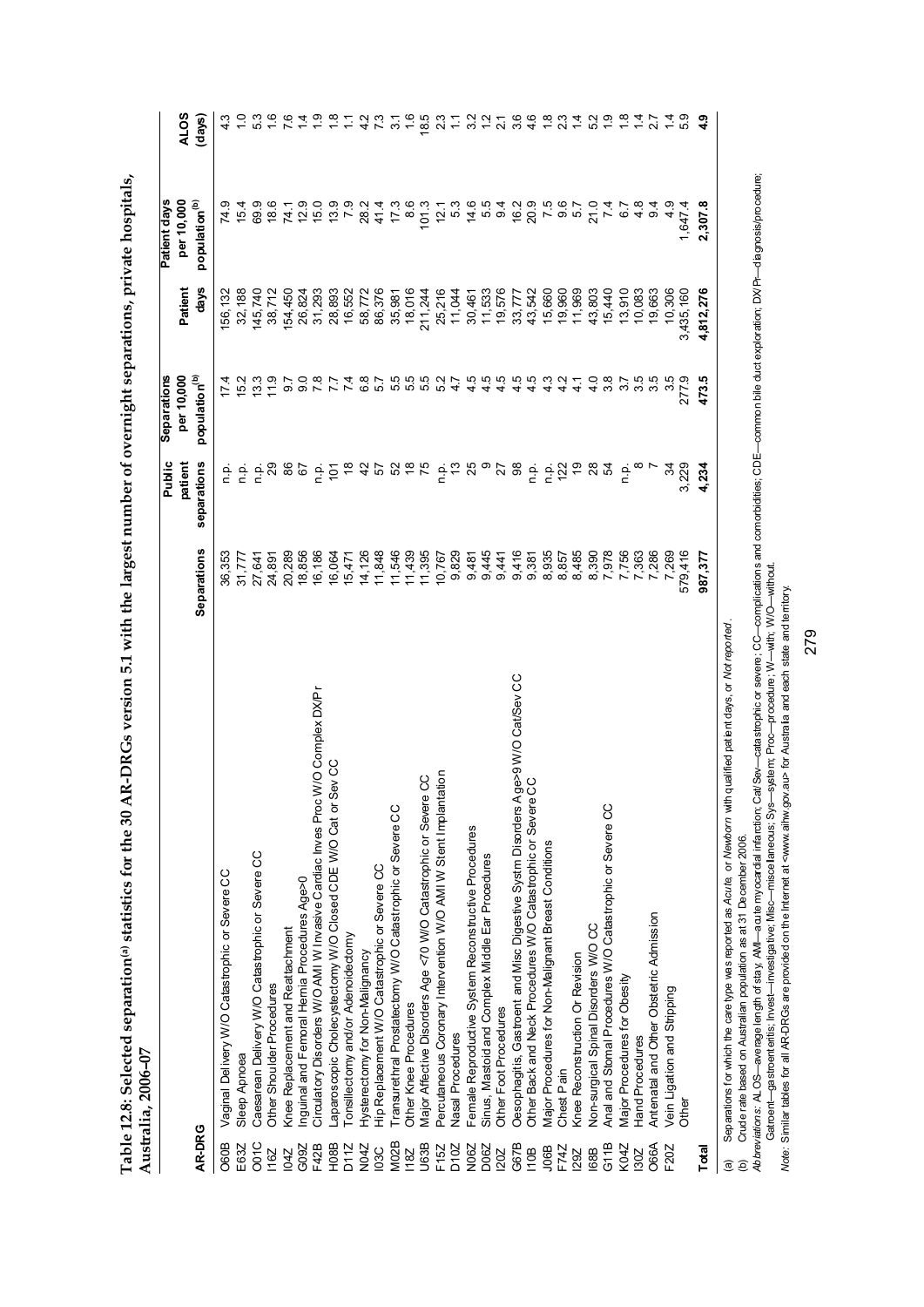|                   | Australia, 2006-07                                                                                                            |             |                |                                  |                |
|-------------------|-------------------------------------------------------------------------------------------------------------------------------|-------------|----------------|----------------------------------|----------------|
|                   |                                                                                                                               |             | Public patient | Separations per                  | Cost by volume |
| AR-DRG            |                                                                                                                               | Separations | separations    | 10,000 population <sup>(b)</sup> | (3°000)        |
| L61Z              | Admit for Renal Dialysis                                                                                                      | 781,949     | 391,969        | 375.0                            | 369,080        |
| R63Z              | Chemotherapy                                                                                                                  | 134,370     | 118,032        | 64.4                             | 123,217        |
| G44C              | Other Colonoscopy, Sameday                                                                                                    | 54,708      | 45,393         | 26.2                             | 61,875         |
| C <sub>16B</sub>  | ens Procedures, Sameday                                                                                                       | 51,211      | 41,552         | 24.6                             | 112,101        |
| O66B              | Antenatal and Other Obstetric Admission, Sameday                                                                              | 46,650      | 44,628         | 22.4                             | 22,672         |
| Z64B              | Other Factors Influencing Health Status, Sameday                                                                              | 43,204      | 37,394         | 20.7                             | 33,915         |
| G45B              | Other Gastroscopy for Non-Major Digestive Disease, Sameday                                                                    | 38,970      | 32,290         | 18.7                             | 39,009         |
| F74Z              | Chest Pain                                                                                                                    | 34,081      | 31,686         | 16.3                             | 49,895         |
| J11Z              | Other Skin, Subcutaneous Tissue and Breast Procedures                                                                         | 32,955      | 29,330         | 15.8                             | 55,397         |
| Q61C              | Red Blood Cell Disorders W/O Catastrophic or Severe CC                                                                        | 30,304      | 26,668         | 14.5                             | 37,547         |
| Z40Z              | Follow Up W Endoscopy                                                                                                         | 28,750      | 25,199         |                                  | 29,440         |
| G67B              | Oesophagitis, Gastroent and Misc Digestive Systm Disorders Age>9 W/O Cat/Sev CC                                               | 28,243      | 26,619         | 13.5<br>13.7<br>13.7             | 43,551         |
| G46C              | Complex Gastroscopy, Sameday                                                                                                  | 24,357      | 20,210         |                                  | 31,956         |
| O05Z              | Abortion W O.R. Procedure                                                                                                     | 24,271      | 21,199         | 11.6                             | 42,814         |
| D40Z              | Dental Extractions and Restorations                                                                                           | 21,701      | 16,214         | 10.4                             | 40,125         |
| U60Z              | Mental Health Treatment, Sameday, W/O ECT                                                                                     | 21,636      | 18,746         | 10.4                             | 17,374         |
| X60C              | njuries Age <65                                                                                                               | 21,417      | 17,808         | 10.3                             | 29,984         |
| R61C              | Lymphoma and Non-Acute Leukaemia, Sameday                                                                                     | 20,614      | 16,451         | 9.9                              | 18,285         |
| L41Z              | Cystourethroscopy, Sameday                                                                                                    | 20,060      | 17,627         | 9.6                              | 23,550         |
| G66B              | Abdominal Pain or Mesenteric Adenitis W/O CC                                                                                  | 18,752      | 17,817         | Q<br>တ                           | 25,146         |
| 168C              | Non-surgical Spinal Disorders, Sameday                                                                                        | 17,632      | 14,827         | ယ<br>$\infty$                    | 21,952         |
| N09Z              | Conisation, Vagina, Cervix and Vulva Procedures                                                                               | 16,779      | 15,221         | $\infty$                         | 31,628         |
| N <sub>10</sub> Z | Diagnostic Curettage or Diagnostic Hysteroscopy                                                                               | 16,482      | 14,865         | 7.9                              | 28,267         |
| 18Z               | Other Knee Procedures                                                                                                         | 14,342      | 12,562         | თ<br>ဖ                           | 41, 678        |
| <b>1970</b>       | or Severe CC<br>Other Kidney and Urinary Tract Diagnoses W/O Catastrophic                                                     | 14,135      | 12,432         | $\infty$<br>ဖ                    | 25,726         |
| 130Z              | Hand Procedures                                                                                                               | 13,755      | 11,741         | <u>ဖ</u><br>ဖ                    | 45,570         |
| <b>174C</b>       | njury to Forearm, Wrist, Hand or Foot Age <75 W/O CC                                                                          | 13,749      | 12,070         | ဖ<br>ဖ                           | 22,177         |
| N07Z              | Other Uterine and Adnexa Procedures for Non-Malignancy                                                                        | 13,702      | 10,253         | 6.6                              | 42,010         |
| Q60C              | CC W/O Malignancy<br>Reticuloendothelial and Immunity Disorders W/O Cat or Sev                                                | 13,081      | 10,833         | 6.3                              | 15,750         |
| U40Z              | Mental Health Treatment, Sameday, W ECT                                                                                       | 12,273      | 11,909         | 5.9                              | 8,235          |
|                   | Other                                                                                                                         | 689,137     | 605,967        | 330.5                            | 1,846,154      |
| Total             |                                                                                                                               | 2,313,270   | 2,029,512      | 1,109.4                          | 3,336,080      |
| ć                 | or Mot m porto o<br>h au olified potient doub<br>or Moubom w<br>chond as Act to<br>Concentions for utilish the came two surge |             |                |                                  |                |

Table 12.9: Selected separation® and cost statistics for the 30 AR-DRGs version 5.1 with the largest number of same-day separations, public hospitals,<br>Anstralia. 2006–07 **Table 12.9: Selected separation(a) and cost statistics for the 30 AR-DRGs version 5.1 with the largest number of same-day separations, public hospitals, Australia, 2006–07** 

(a) Separations for which the care type was reported as *Acute,* or *Newborn* with qualified patient days, or *Not reported.*

(b) Crude rate based on Australian population as at 31 December 2006.

(c) Based on the 2005–06 AR-DRG version 5.0 cost weights.

(a) Separations for which the care type was reported as *Acute,*or Me*wborn* with qualified patient days, or Mo*t reported.*<br>(b) Crude rate based on Australian population as at 31 December 2006.<br>Ab*breviations: Ce*t—catast *Abbreviations:* Cat—catastrophic; CC—complications and comorbidities; ECT—electroconvulsive therapy; Gastroent—gastroenteritis; Misc—miscellaneous; O.R.—operating room; Sev—severe; Sys—system; W—with; W/O-without. W/O—without

Note: Similar tables for all AR-DRGs are provided on the Internet at <www.aihw.gov.au> for Australia and each state and territory. *Note:* Similar tables for all AR-DRGs are provided on the Internet at <www.aihw.gov.au> for Australia and each state and territory.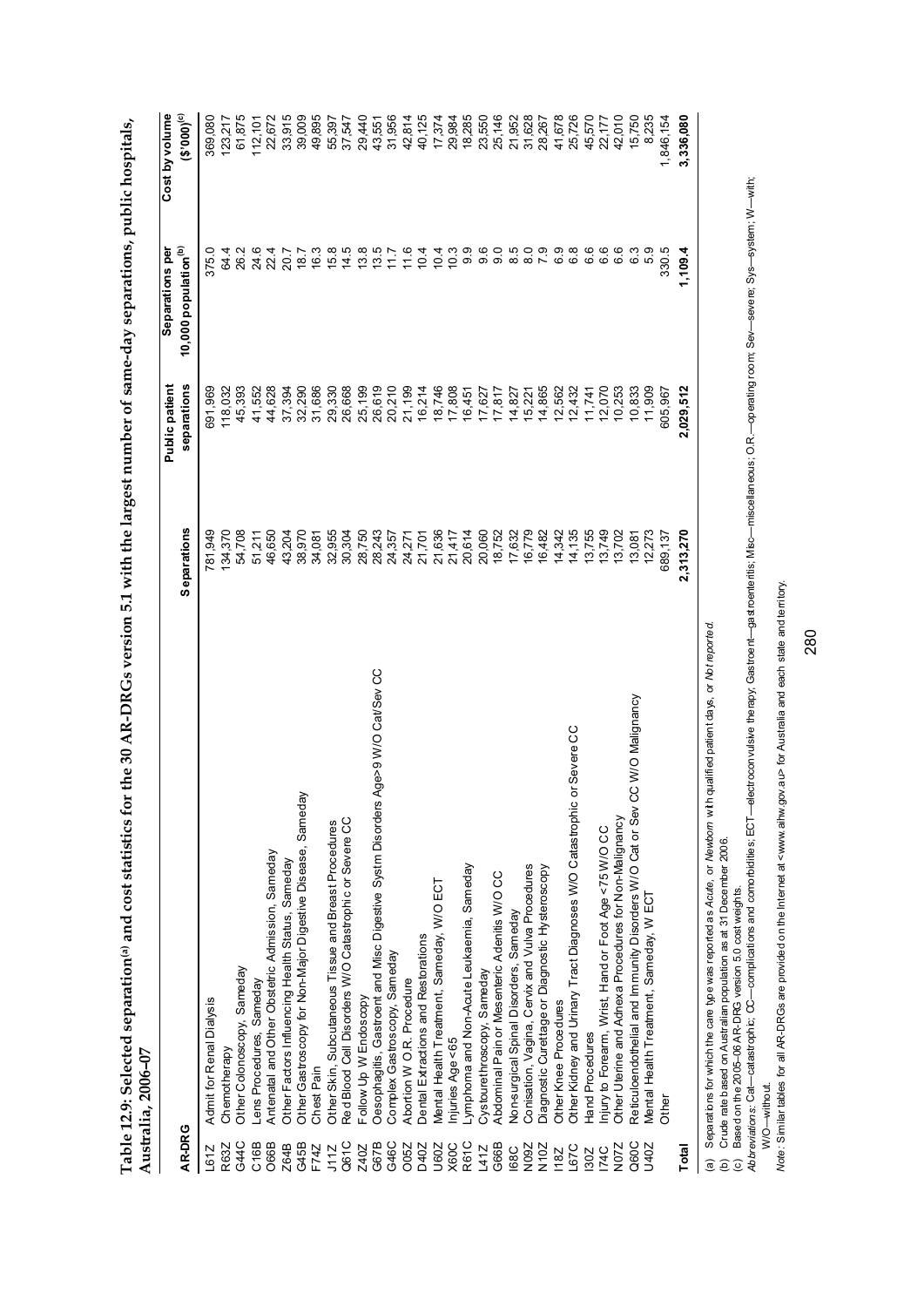|                  | Australia, 2006-07                                                                                                     |             |                                      |                                                     |
|------------------|------------------------------------------------------------------------------------------------------------------------|-------------|--------------------------------------|-----------------------------------------------------|
| <b>AR-DRG</b>    |                                                                                                                        | Separations | <b>Public patient</b><br>separations | Separations per<br>10,000 population <sup>(b)</sup> |
| R63Z             | Chemotherapy                                                                                                           | 167,639     | 3,158                                |                                                     |
| G44C             | Other Colonoscopy, Sameday                                                                                             | 158,689     | $\frac{47}{1}$                       | 80.1<br>76.1                                        |
| L61Z             | Admit for Renal Dialysis                                                                                               | 144,980     | 27,503                               | 69.5                                                |
| C <sub>16B</sub> | ens Procedures, Sameday                                                                                                | 113,398     | 1,018                                | 54.4                                                |
| G45B             | Other Gastroscopy for Non-Major Digestive Disease, Sameday                                                             | 95,300      | 313                                  | 45.7                                                |
| D40Z             | Dental Extractions and Restorations                                                                                    | 85,706      | $\mathfrak{z}$                       | 41.1                                                |
| G46C             | Complex Gastroscopy, Sameday                                                                                           | 82,142      | $\frac{8}{2}$                        | 39.4                                                |
| U60Z             | Mental Health Treatment, Sameday, W/O ECT                                                                              | 74,990      | 5                                    | 36.0                                                |
| Z64B             | Other Factors Influencing Health Status, Sameday                                                                       | 67,464      | 33<br>33                             | $32.4$<br>28.4                                      |
| Z40Z             | Follow Up W Endoscopy                                                                                                  | 59,295      |                                      |                                                     |
| <b>18Z</b>       | Other Knee Procedures                                                                                                  | 49,892      |                                      | 23.9                                                |
| J11Z             | Other Skin, Subcutaneous Tissue and Breast Procedures                                                                  | 48,543      | ದೆ ಸಿ                                | 23.3                                                |
| <b>CO5Z</b>      | Abortion W O.R. Procedure                                                                                              | 47,410      | င္                                   |                                                     |
| N072             | Other Uterine and Adnexa Procedures for Non-Malignancy                                                                 | 39,975      | 517                                  | 22.7<br>19.2                                        |
| L41Z             | Cystourethroscopy, Sameday                                                                                             | 24,776      | 345                                  | 11.9                                                |
| J08B             | Other Skin Graft and/or Debridement Procedures W/O Catastrophic or Severe CC                                           | 21,273      | 162                                  | 10 <sup>2</sup>                                     |
| N11B             | Other Female Reproductive System O.R. Procs Age < 65 W/O Malignancy W/O CC                                             | 20,489      | <u>n</u>                             | 9.8                                                 |
| <b>1880</b>      | Non-surgical Spinal Disorders, Sameday                                                                                 | 18,565      | ဗု                                   | 8.9                                                 |
| G11B             | Anal and Stomal Procedures W/O Catastrophic or Severe CC                                                               | 17,623      | ္က                                   | 8.5                                                 |
| J10Z             | Skin, Subcutaneous Tissue and Breast Plastic O.R. Procedures                                                           | 17,266      | 89                                   | $\frac{3}{8}$                                       |
| F42B             | Proc W/O Complex DX/Pr<br>Circulatory Disorders W/O AMI W Invasive Cardiac Inves                                       | 16,469      | 1,312                                | $\overline{7}$ .9                                   |
| N10Z             | Diagnostic Curettage or Diagnostic Hysteroscopy                                                                        | 16,431      | 5                                    |                                                     |
| Q61C             | Red Blood Cell Disorders W/O Catastrophic or Severe CC                                                                 | 16,151      | 50                                   |                                                     |
| 130Z             | Hand Procedures                                                                                                        | 15,996      | $\frac{1}{2}$                        |                                                     |
| <b>B05Z</b>      | Carpal Tunnel Release                                                                                                  | 13,725      | $\frac{6}{4}$                        | 6.6                                                 |
| R61C             | Lymphoma and Non-Acute Leukaemia, Sameday                                                                              | 13,163      | 27                                   | 63                                                  |
| N09Z             | Conisation, Vagina, Cervix and Vulva Procedures                                                                        | 12,258      | 52                                   | 5.9                                                 |
| C03Z             | Retinal Procedures                                                                                                     | 11,512      |                                      | 5.5                                                 |
| D <sub>132</sub> | Wyringotomy W Tube Insertion                                                                                           | 11,494      | 9                                    | 5.5                                                 |
| V62B             | Alcohol Use Disorder and Dependence, Sameday                                                                           | 11,286      |                                      | 54                                                  |
|                  | <b>Other</b>                                                                                                           | 348,444     | 5,875                                | 167.1                                               |
| Total            |                                                                                                                        | 1,842,344   | 42,173                               | 883.5                                               |
| $\widehat{a}$    | with qualified patient days, or Not reported.<br>Separations for which the care type was reported as Acute, or Newborn |             |                                      |                                                     |

Table 12.10: Selected separation<sup>(a)</sup> statistics for the 30 AR-DRGs version 5.1 with the largest number of same-day separations, private hospitals, **Table 12.10: Selected separation(a) statistics for the 30 AR-DRGs version 5.1 with the largest number of same-day separations, private hospitals,** 

(b) Crude rate based on Australian population as at 31 December 2006.

(b) Crude rate based on Australian population as at 31 December 2006.<br>*Abbreviations: CC—c*omplications and connorbidities; DX/Pr—diagnosis/procedure; ECT—electrocomv⊔isive therapy, Inves—investigation; O.R.—operating roo *Abbreviations:* CC—complications and comorbidities; DX/Pr—diagnosis/procedure; ECT—electroconvulsive therapy; Inves—investigation; O.R.—operating room; Procs—procedure; W—with; W/O—without. *Note:* Similar tables for all AR-DRGs are provided on the Internet at <www.aihw.gov.au> for Australia and each state and territory.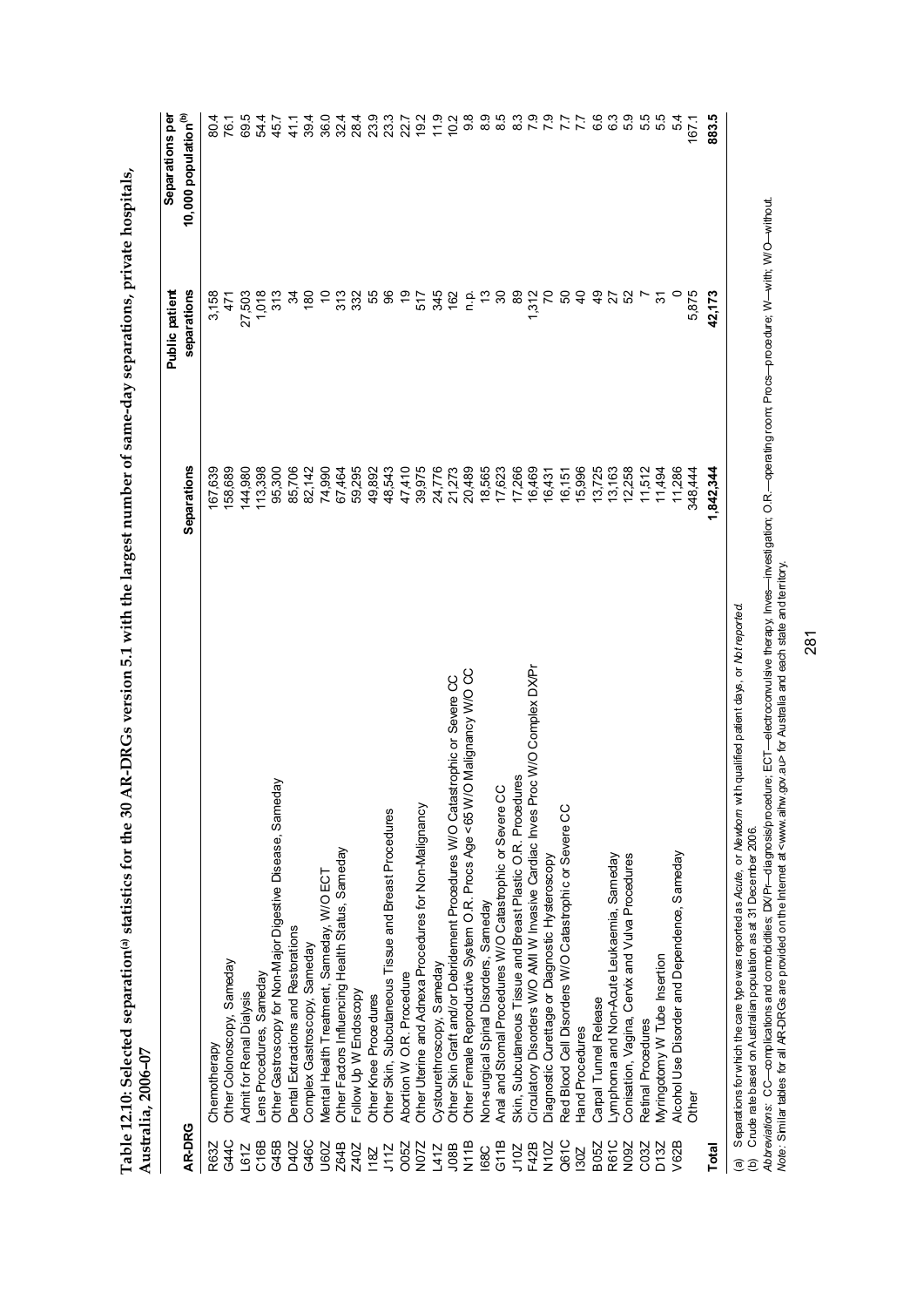|                  | nospitals, Australia, 2006-07                                                |                    |               |                                  |
|------------------|------------------------------------------------------------------------------|--------------------|---------------|----------------------------------|
|                  |                                                                              |                    | Public        | Separations                      |
|                  |                                                                              |                    | patient       | per 10,000                       |
| AR-DRG           |                                                                              | <b>Separations</b> | separations   | population <sup>(b)</sup>        |
| G44C             | Other Colonoscopy, Sameday                                                   | 65,712             | ءِ<br>ص       | 31.5<br>28.                      |
| C <sub>16B</sub> | Lens Procedures, Sameday                                                     | 59,660             | 605           |                                  |
| L61Z             | Admit for Renal Dialysis                                                     | 52,419             | 16,718        | 25.1                             |
| G45B             | Other Gastroscopy for Non-Major Digestive Disease, Sameday                   | 45,726             |               | 21.9                             |
| R63Z             | Chemotherapy                                                                 | 36,881             | 1,259         | 17.7                             |
| O05Z             | Abortion W O.R. Procedure                                                    | 36,793             | 17            | 17.6                             |
| G46C             | Complex Gastroscopy, Sameday                                                 | 34,713             | ρ.<br>Γ       | 16.6                             |
| D40Z             | Dental Extractions and Restorations                                          | 20,575             | n.p.          | 9.9                              |
| J11Z             | Procedures<br>Other Skin, Subcutaneous Tissue and Breast                     | 18,207             | 36            | $\overline{8.7}$                 |
| Z40Z             | Follow Up W Endoscopy                                                        | 16,877             |               | $\overline{8}$                   |
| Z64B             | Other Factors Influencing Health Status, Sameday                             | 16,392             | n p.          |                                  |
| N11B             | Other Female Reproductive System O.R. Procs Age <65 W/O Malignancy W/O CC    | 11,760             |               |                                  |
| N072             | Other Uterine and Adnexa Procedures for Non-Malignancy                       | 11,729             | բեց<br>453    |                                  |
| C03Z             | Retinal Procedures                                                           | 9,777              |               |                                  |
| J08B             | Other Skin Graft and/or Debridement Procedures W/O Catastrophic or Severe CC | 8,567              | $150$ $8$     | $\frac{1}{4}$                    |
| 7017             | Skin, Subcutaneous Tissue and Breast Plastic O.R. Procedures                 | 6,765              |               |                                  |
| Q61C             | Red Blood Cell Disorders W/O Catastrophic or Severe CC                       | 5,594              |               |                                  |
| C11Z             | Eyelid Procedures                                                            | 5,357              | բ 32<br>Տ     |                                  |
| R61C             | Lymphoma and Non-Acute Leukaemia, Sameday                                    | 4,858              | ρ.<br>Γ       |                                  |
| <b>168C</b>      | Non-surgical Spinal Disorders, Sameday                                       | 4,842              | $\circ$       | 2 7 6 3 3 2 3<br>2 3 4 5 6 7 8 9 |
| <b>18Z</b>       | Other Knee Proce dures                                                       | 4,603              | n p.          |                                  |
| G42B             | Other Gastroscopy for Major Digestive Disease, Sameday                       | 4,114              |               | 2.0                              |
| C14Z             | Other Eye Procedures                                                         | 3,821              | $\tilde{c}$   | $\frac{8}{10}$                   |
| <b>JO6B</b>      | Major Procedures for Non-Malignant Breast Conditions                         | 3,517              | $\frac{6}{5}$ |                                  |
| C12Z             | Other Corneal, Scleral and Conjunctival Procedures                           | 3,095              | 26            | $\ddot{1}$                       |
| G11B             | Anal and Stomal Procedures W/O Catastrophic or Severe CC                     | 2,642              | 0             | $\frac{3}{2}$                    |
| M63Z             | Sterilisation, Male                                                          | 2,406              |               |                                  |
| 130Z             | Hand Procedures                                                              | 2,364              |               | $\tilde{=}$                      |
| L41Z             | Cystourethroscopy, Sameday                                                   | 2,189              | n p.          |                                  |
| D14Z             | <b>Vlouth and Salivary Gland Procedures</b>                                  | 2,142              | o.<br>D       | $\frac{0}{1}$                    |
|                  | Other                                                                        | 64,516             | 4,018         | 30.9                             |
| Total            |                                                                              | 568,613            | 23,450        | 272.7                            |
|                  |                                                                              |                    |               |                                  |

Table 12.11: Selected separation® statistics for the 30 AR-DRGs version 5.1 with the largest number of separations, private free-standing day<br>hospitale Australia 2006–07 **Table 12.11: Selected separation(a) statistics for the 30 AR-DRGs version 5.1 with the largest number of separations, private free-standing day hospitals, Australia, 2006–07** 

(a) Separations for which the care type was reported as Acute, or Mewborn with qualified patient days, or Mot reported.<br>(b) Crude rate based on Australian population as at 31 December 2006.<br>Ab*breviations:* CC—complication (a) Separations for which the care type was reported as *Acute,* or *Newborn* with qualified patient days, or *Not reported.*

(b) Crude rate based on Australian population as at 31 December 2006.

*Abbreviations:* CC—complications and comorbidities; O.R.—operating room; Proc—procedure; W—with; W/O—without.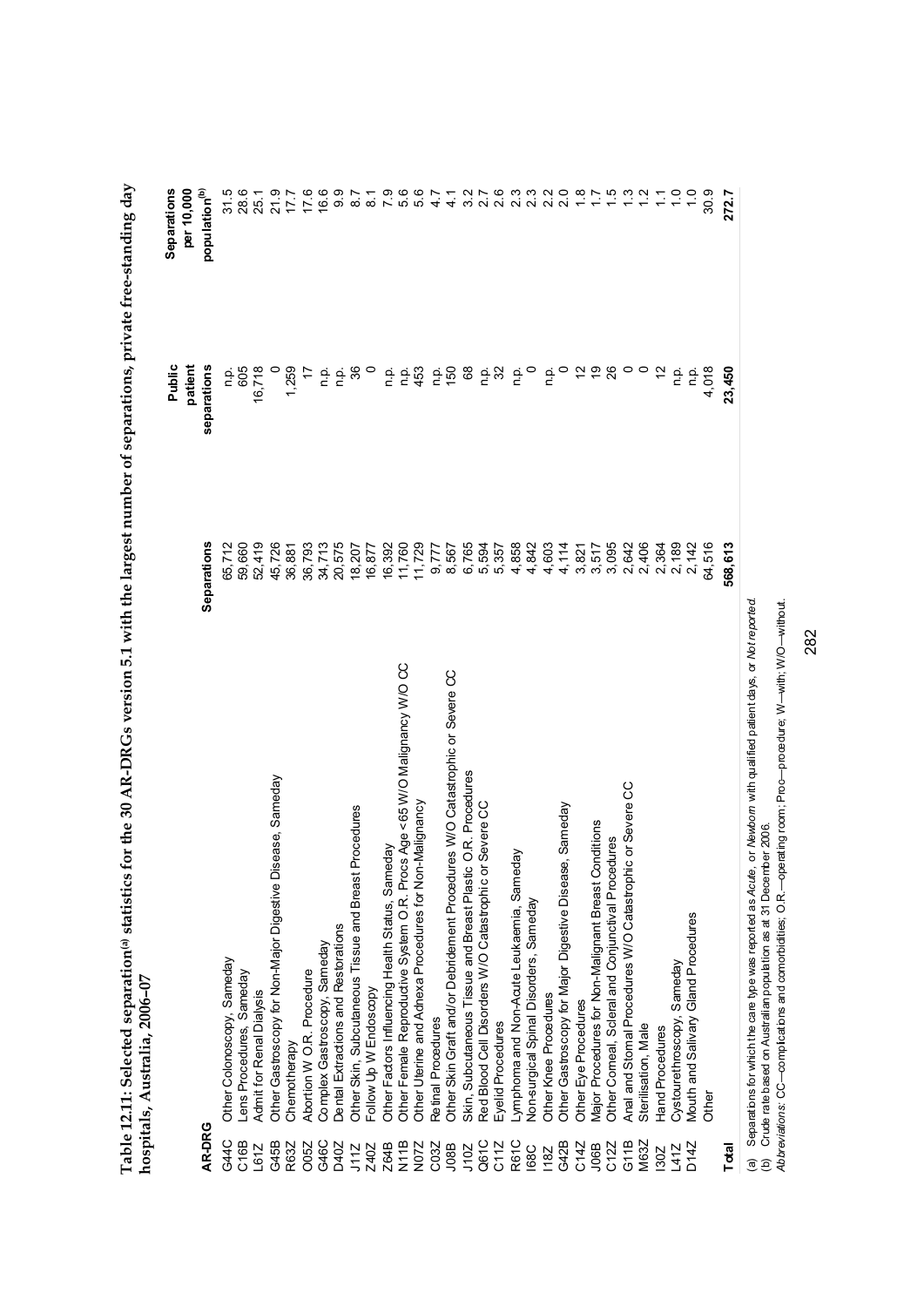| statistics for the 30 AR-DRGs version 5.1 with the largest number of separations, public psych<br>e pue ى |  |
|-----------------------------------------------------------------------------------------------------------|--|
|                                                                                                           |  |
|                                                                                                           |  |

|             |                                                                                                                                             |                           |                         |                        | Separations               |                 | Patient days              |                       | Cost by             |
|-------------|---------------------------------------------------------------------------------------------------------------------------------------------|---------------------------|-------------------------|------------------------|---------------------------|-----------------|---------------------------|-----------------------|---------------------|
|             |                                                                                                                                             |                           |                         | Public                 | per 10,000                |                 | per 10,000                |                       | volume              |
| AR-DRG      |                                                                                                                                             | <b>Separations</b>        | separations<br>Same-day | separations<br>patient | population <sup>(b)</sup> | days<br>Patient | population <sup>(b)</sup> | (days)<br><b>ALOS</b> | $(5,000)_{\rm (c)}$ |
| U61A        | Schizophrenia Disorders W Mental Health Legal Status                                                                                        | 2,890                     | 0                       | 2,610                  | $\dot{4}$                 | I67,040         | $rac{1}{6}$               | 8.75                  | 40,541              |
| U67Z        | Personality Disorders and Acute Reactions                                                                                                   | 1,825                     |                         | 1,804                  |                           | 13,494          | 6.5                       |                       | 7,680               |
| U63B        | ie CC<br>Major Affective Disorders Age <70 W/O Catastrophic or Seve                                                                         | 1,617                     | $\circ$                 | 1,578                  | $\frac{8}{1}$             | 34,852          | 16.7                      | 21.6                  | 4,192               |
| U60Z        | Mental Health Treatment, Sameday, W/O ECT                                                                                                   | 1,456                     | 1,456                   | 1,446                  | 5o                        | 1,456           | $\overline{0}$            |                       | 1,169               |
| U61B        | Schizophrenia Disorders W/O Mental Health Legal Status                                                                                      | 885                       |                         | 883                    | $\overline{0}$            | 37,383          | 17.9                      | 42.2                  | 6,860               |
| V61Z        | Drug Intoxication and Withdrawal                                                                                                            | 730                       |                         | 723                    | $\overline{0}$            | 7,541           | 3.6                       | 10.3                  | 3,107               |
| U62A        | Paranoia and Acute Psych Disorder W Cat/Sev CC or W Mental Health Legal Status                                                              | 462                       |                         | 422                    | 0                         | 12,230          | 5.9                       | 26.5                  | 4,766               |
| Z64A        | Other Factors Influencing Health Status                                                                                                     | $\frac{43}{5}$            |                         | 427                    | Ņ<br>$\circ$              | 4,509           | 2.2                       | 10.4                  | 1,630               |
| U64Z        | Other Affective and Somatoform Disorders                                                                                                    | 410                       |                         | 338                    | Ņ<br>O                    | 7,096           | 3.4                       | 17.3                  | 2,022               |
| V62A        | Alcohol Use Disorder and Dependence                                                                                                         | 409                       |                         | 407                    | Ņ<br>$\circ$              | 4,518           | 2.2                       | 11.0                  | 1,915               |
| V60B        | Alcohol Intoxication and Withdrawal W/O CC                                                                                                  | 379                       | 52                      | 377                    | $\overline{0}$            | 1,604           | $\frac{8}{10}$            | 4.2                   | 502                 |
| U40Z        | Mental Health Treatment, Sameday, W ECT                                                                                                     | 370                       | 370                     | 370                    | $\overline{0}$            | 370             | $\overline{0}$            | $\frac{0}{1}$         | 248                 |
| <b>U63A</b> | Major Affective Disorders Age >69 or W (Catastrophic or Severe CC)                                                                          | 305                       |                         | 302                    | $\overline{c}$            | 9,034           | 4.3                       | 29.6                  | 4,433               |
| V64Z        | Major Affective Disorders Age >69 or W Catastrophic or Severe CC                                                                            | 288                       | $\infty$                | 288                    | $\overline{c}$            | 1,839           | 0.9                       | 6.4                   | 837                 |
| B63Z        | Dementia and Other Chronic Disturbances of Cerebral Function                                                                                | 285                       | n.p.                    | 275                    | ā                         | 20,953          | 10.0                      | 73.5                  | 2,573<br>1,220      |
| V63A        | Opioid Use Disorder and Dependence                                                                                                          | 273                       | ယ                       | 273                    | 2                         | 1,660           | $0.\overline{8}$          | $\overline{6}$ .      |                     |
| U62B        | Paranoia and Acute Psych Disorder W/O Cat/Sev CC W/O Mental Health Legal Status                                                             | 85                        | $\circ$                 | 83                     | $\overline{5}$            | 1,141           | 0.5                       | 13.4                  | 423                 |
| Z64B        | Other Factors Influencing Health Status, Sameday                                                                                            | $\boldsymbol{\mathrm{3}}$ | 83                      | 83                     | $\overline{5}$            | 83              | $\frac{1}{9}$             | $\frac{1}{2}$         | 65                  |
| V63B        | Opioid Use Disorder and Dependence, Left Against Medical Advice                                                                             | 65                        | ن<br>ص                  | 89                     | $\overline{5}$            | 252             | $\overline{c}$            | 3.9                   | 173                 |
| V60A        | Alcohol Intoxication and Withdrawal WCC                                                                                                     | 67                        | n p.                    | 38                     | $\overline{5}$            | 451             | $\frac{2}{3}$             | 7.4                   | 99                  |
| U65Z        | Anxiety Disorders                                                                                                                           | 57                        |                         | 55                     | $\overline{5}$            | 57              | $\frac{3}{2}$             | 11.8                  | 215                 |
| U68Z        | Childhood Mental Disorders                                                                                                                  | 55                        | $\circ$                 | S3                     | $\overline{5}$            | 908             | 0.4                       | 16.5                  | 598                 |
| <b>B64B</b> | Delirium W/O Catastrophic CC                                                                                                                |                           | ن<br>ص                  | 8                      | $\overline{5}$            | 988             | 0.5                       | 19.0                  | 241                 |
| <b>B81B</b> | Severe CC<br>Other Disorders of the Nervous System W/O Catastrophic or                                                                      | $\overline{4}$            | ρ.<br>Γ                 | 42                     | $\overline{5}$            | 824             | 0.4                       | 19.6                  | 123                 |
| U66Z        | Eating and Obsessive-Compulsive Disorders                                                                                                   |                           |                         |                        | $\overline{5}$            | 439             | $\frac{2}{5}$             | 15.1                  | 536                 |
| V62B        | Alcohol Use Disorder and Dependence, Sameday                                                                                                |                           | $\ddot{4}$              |                        | $\overline{5}$            | $\frac{4}{3}$   | $\frac{1}{2}$             | $\frac{0}{1}$         | చ                   |
| O61Z        | Postpartum and Post Abortion W/O O.R. Procedure                                                                                             |                           |                         |                        | $\overline{5}$            | $\frac{187}{2}$ | $\overline{Q}$            | 15.6                  | $\overline{24}$     |
| <b>B67A</b> | Degenerative Nervous System Disorders W Cat or Sev CC                                                                                       | S                         |                         | ∞                      | čδ                        | 560             | 0.5                       | 5.66                  | $\frac{2}{1}$       |
| <b>B67C</b> | Degenerative Nervous System Disorders Age <60 W/O Cat or Sev CC                                                                             |                           |                         |                        | ς<br>Ω                    | 257             | $\tilde{\circ}$           | 36.7                  |                     |
| <b>B81A</b> | Other Disorders of the Nervous System W Catastrophic or Severe CC                                                                           |                           |                         |                        | ë                         | 57              | $\ddot{\theta}$           | 11.4                  |                     |
| Total       |                                                                                                                                             | 13,833                    | 2,147                   | 13,323                 | မိ<br>စ                   | 342,499         | ુત્ર                      | 24.8                  | 97,600              |
| @           | qualified patient days, or Not reported<br>Separations for which the care type was reported as Acute, or Newborn with<br>č<br>$\frac{1}{2}$ |                           |                         |                        |                           |                 |                           |                       |                     |

(b) Crude rate based on Australian population as at 31 December 2006.

(c) Based on the 2005–06 AR–DRG version 5.0 cost estimates.

(b) Crude ratebased on Australian population as at 31 December 2006.<br>(c) Based on the 2005–06 AR–DRG version 5.0 cost estimates.<br>Ab*breviations:* ALOS—average length of stay, Cat/Sev—catastrophic or severe; CC—compication *Abbreviations:* ALOS—average length of stay; Cat/Sev—catastrophic or severe; CC—complications and comorbidities; ECT—electroconvulsive therapy; Psych—psychological; O.R.—operating room; W—with; W/O—without.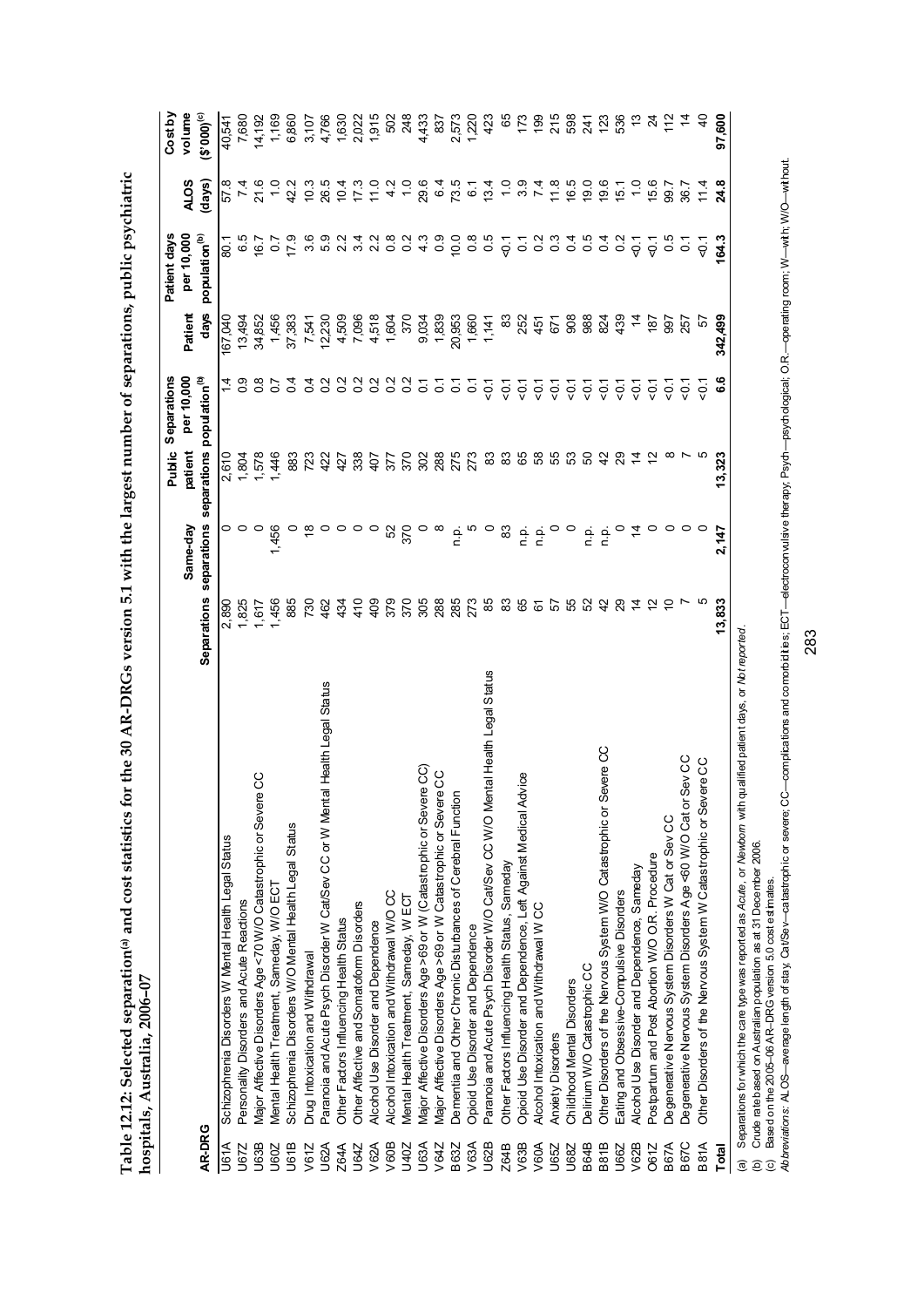|             | 5.1 with the largest number of separations, public hospitals, states and territories, 2006-07<br>$\overline{5}$<br>Table 12.13: Separations <sup>(a)</sup> for the 30 AR-DRGs versi |                         |                |                               |                            |                         |                              |                     |                         |           |
|-------------|-------------------------------------------------------------------------------------------------------------------------------------------------------------------------------------|-------------------------|----------------|-------------------------------|----------------------------|-------------------------|------------------------------|---------------------|-------------------------|-----------|
| AR-DRG      |                                                                                                                                                                                     | NSW                     | ۶Ë             | <b>J</b> o                    | ≸                          | S                       | Tas                          | 75                  | 2                       | Total     |
| L61Z        | Admit for Renal Dialysis                                                                                                                                                            | 235,056                 | 227,752        | 116,784                       | 81,652                     | 54,276                  | 13,083                       | 19,95               | 35,549                  | 784,106   |
| R63Z        | Chemotherapy                                                                                                                                                                        | 3,495                   | 67,373         | 20,768                        | 21,447                     | 16,894                  | 2,515                        | ġ                   | 1,589                   | 134,572   |
| O60B        | Vaginal Delivery W/O Catastrophic or Severe CC                                                                                                                                      | 35,810                  | 26,529         | 18,03                         | 9,547                      | 6,710                   | 2,049                        | 1,700               | 1,250                   | 101,634   |
| F74Z        | Chest Pain                                                                                                                                                                          | 29,567                  | 22,558         | 16,37                         | 6,124                      | 7,622                   | 1,372                        | 940                 | 1,067                   | 85,621    |
| G67B        | Oesophagits, Gastroent and Misc Digestive System Disorders Age>9 W/O Cat/Sev C                                                                                                      | 24,209                  | 19,760         | 12,162                        | 4,931                      | 5,566                   | 1,465                        | 852                 | 499                     | 69,444    |
| G44C        | Other Colonoscopy, Sameday                                                                                                                                                          | 16,192                  | 14,692         | 6,775                         | 9,395                      | 5,661                   |                              | 538                 | 506                     | 54,708    |
| C16B        | ens Procedures, Sameday                                                                                                                                                             | 18,092                  | 14,773         | 5,902                         | 6,082                      | 4,446                   | 요<br>요 한 은                   |                     | 447                     | 51,211    |
| O66B        | Antenatal and Other Obstetric Admission, Sameday                                                                                                                                    | 12,450                  | 13,572         | 11,939                        | 4,176                      | 2,325                   |                              | 1,048<br>172<br>157 | 1,099                   | 46,650    |
| Z64B        | Other Factors Influencing Health Status, Sameday                                                                                                                                    | 7,082                   | 19,076         | 7,758                         |                            | 1,915<br>2,978<br>2,856 |                              |                     |                         | 43,204    |
| G66B        | Abdominal Pain or Mesenteric Adenits W/O CC                                                                                                                                         | 13,669                  | 13,235         |                               |                            |                         |                              |                     | $43$<br>550             | 41,519    |
| O01C        | Caesarean Delivery W/O Catastrophic or Severe CC                                                                                                                                    | 14,354                  | 10,222         |                               |                            |                         |                              | 578<br>835          | 5 <sup>o</sup>          | 41,501    |
| G45B        | ŔĘ<br>Other Gastroscopy for Non-Major Digestive Disease, Samed                                                                                                                      | 9,751                   | 11,782         | 7,016<br>8,268<br>5,280       | 72<br>2006<br>4006<br>4006 | 4,479                   | 58888                        | 384                 | $rac{9}{4}$             | 38,970    |
| Q61C        | Red Blood Cell Disorders W/O Catastrophic or Severe CC                                                                                                                              | 10,210                  | 14,458         | 4,048                         | 4,275                      | 3,902                   | <b>985596288</b><br>98559688 | 365                 | 285                     | 38,539    |
| J64B        | $\sqrt{6}$<br>Cellulitis (Age >59 W/O Catastrophic or Severe CC) or Age                                                                                                             | 12,465<br>11,998        | 8,445          |                               | 3,856                      |                         |                              | 507                 |                         | 38,505    |
| X60C        | njuries Age <65                                                                                                                                                                     |                         | 8,922          | 7,914<br>9,384                | 2,574                      | 2,723                   |                              | 382                 | 1,923<br>1,257<br>1,277 | 37,084    |
| J11Z        | Other Skin, Subcutaneous Tissue and Breast Procedures                                                                                                                               | 8,686                   | 11,963         | 7,680                         | 3,930                      | 3,225<br>2,493<br>3,829 |                              | 378                 |                         | 36,884    |
| O66A        | Antenatal and Other Obstetric Admission                                                                                                                                             | $\frac{12,132}{7,778}$  | 7,071          | 7,275<br>5,285<br>5,265       |                            |                         |                              | 432<br>275          | $\approx$               | 35,107    |
| Z40Z        | Follow Up W Endoscopy                                                                                                                                                               |                         | 8,556          |                               |                            |                         |                              |                     | 15 <sup>2</sup>         | 30,086    |
| <b>CO5Z</b> | Abortion W O.R. Procedure                                                                                                                                                           |                         | 9,025<br>7,568 |                               |                            | 5,915<br>2,387          |                              | ន្លី ខ្លី ខ្លី      | 1,104                   | 29,959    |
| F71B        | Non-Major Arrhythmia and Conduction Disorders W/O Catastrophic or Severe CC                                                                                                         | 10,807                  |                |                               |                            |                         |                              |                     | $\frac{2}{2}$           | 29,517    |
| E69C        | Bronchitis and Asthma Age <50 W/O CC                                                                                                                                                | 10,670                  |                |                               |                            | 2,870                   | 496                          |                     | 271                     | 27,47     |
| O60C        | Vaginal Delivery Single Uncomplicated W/O Other Condition                                                                                                                           | 10,235                  |                | $4,950$<br>$7,340$<br>$7,340$ |                            | 1, 617<br>1, 318        | 82                           |                     | 472                     | 26,513    |
| <b>174C</b> | njury to Forearm, Wrist, Hand or Foot Age <75 W/O CC                                                                                                                                | 8,993<br>7,766          |                | 5,875                         |                            |                         | $rac{450}{770}$              | र्दे                | $\frac{5}{4}$           | 25,624    |
| 130Z        | <b>Hand Procedures</b>                                                                                                                                                              |                         |                | 3,850                         | 2,708                      | 2,117                   |                              | 527                 | 300                     | 24,835    |
| D63B        | Otitis Media and URI W/OCC                                                                                                                                                          |                         |                | 4,854                         | 097<br>2083<br>2083        | 1,960                   | 흉성원                          | 373                 | $\overline{5}$          | 24,566    |
| X62B        | Poisoning/Toxic Effects of Drugs and Other Substances Age <60 W/O CC                                                                                                                | 0,147<br>0,688<br>0,298 |                | 4,738                         |                            | 2,193<br>2,254          |                              | 396                 | 208                     | 24,438    |
| G46C        | Complex Gastroscopy, Sameday                                                                                                                                                        |                         |                | 2,526<br>4,732                |                            |                         |                              | $\frac{22}{20}$     | 33<br>27                | 24,357    |
| D40Z        | Dental Extractions and Restorations                                                                                                                                                 | 5,877                   | 7,721          |                               | 2,610                      | 1,962                   | $\frac{5}{4}$                |                     |                         | 23,859    |
| F62B        | Heart Failure and Shock W/O Catastrophic CC                                                                                                                                         | 8,702                   | 6,021          | 3,692                         | 2,033                      | 1,949                   | 572                          | 259                 | $23^{\circ}$            | 23,459    |
| E65B        | Chronic Obstructive Airways Disease W/O Catastrophic or Severe CC                                                                                                                   | 8,842                   | 5,198          | 4,198                         | 1,924                      | 1,924                   | 687                          | 202                 | 41                      | 23,392    |
|             | Other                                                                                                                                                                               | 831,680                 | 683,569        | 426,146                       | 227,410                    | 217,783                 | 56,919                       | 37,453              | 31,604                  | 2,512,564 |
| Total       |                                                                                                                                                                                     | 1,420,265               | 1,280,341      | 758,735                       | 438,670                    | 380,175                 | 94,988                       | 71,989              | 84,736                  | 4,529,899 |
| ම           | Separations for which the care type was reported as Acute, or Newtorn with qualified patient days, or Not reported                                                                  |                         |                |                               |                            |                         |                              |                     |                         |           |

(а) эерагалля отмпол пье сан уре маз геролея аз доде, от мемоло ранет саку, от мотероле д<br>Ab*breviations: Call Sev—cat*astrophic or severe; CC—complications and comorbidties; ECT—electroconvulsive therapy; Gastroent—ga *Abbreviations:* Cat/Sev—catastrophic or severe; CC—complications and comorbidities; ECT—electroconvulsive therapy; Gastroent—gastroenteritis; misc—miscellaneous; O.R.—operating room; URI—upper respiratory tract infection; W—with; W/O—without.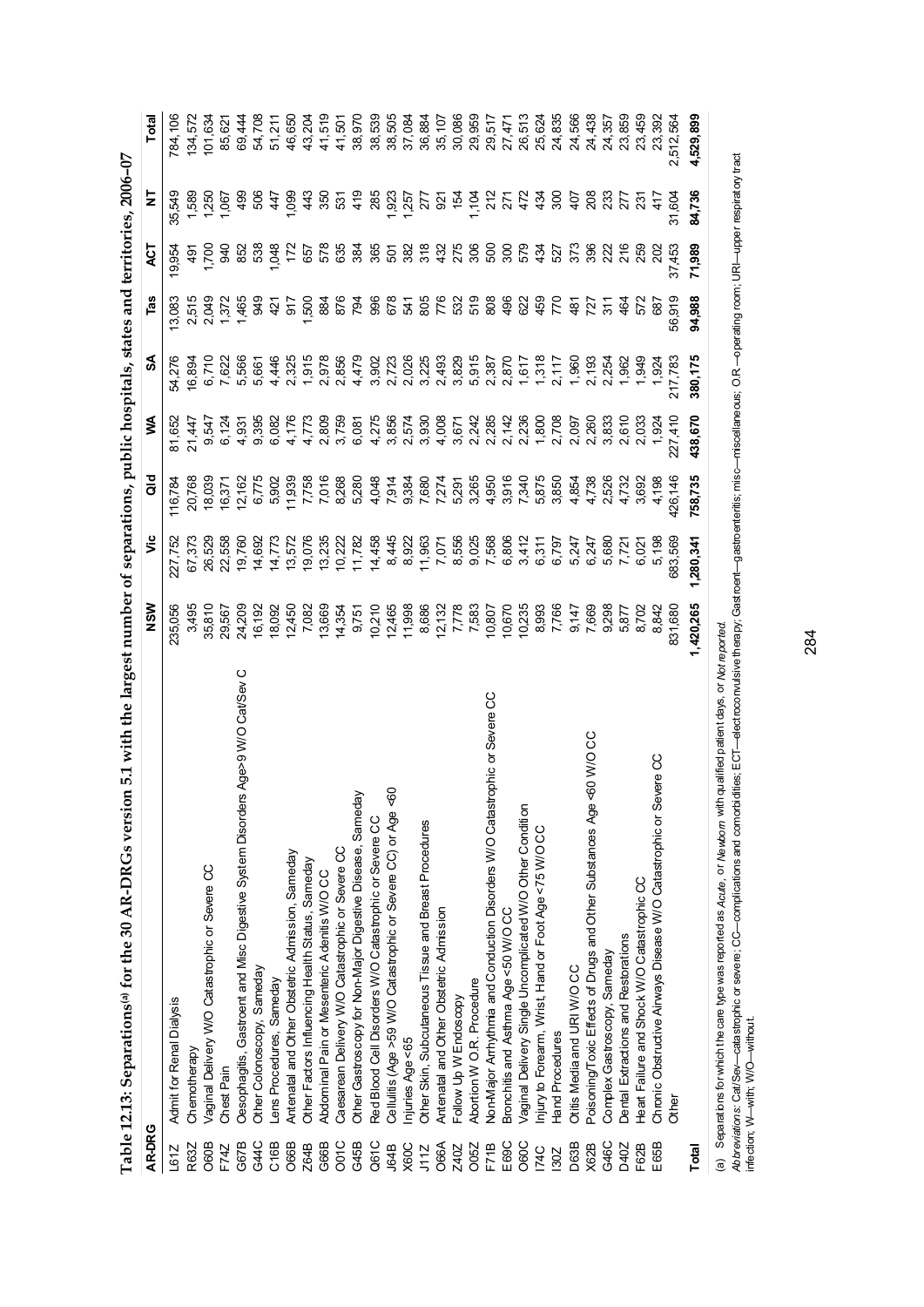|                   | Table 12.14: Separations® for the 30 AR-DRGs version 5.1 with the largest number of separations, private hospitals, states and territories, 2006-07 |         |         |                         |         |         |               |                             |               |           |
|-------------------|-----------------------------------------------------------------------------------------------------------------------------------------------------|---------|---------|-------------------------|---------|---------|---------------|-----------------------------|---------------|-----------|
| AR-DRG            |                                                                                                                                                     | NS M    | ۊ       | ¤a                      | ⋚       | న్      | Tas           | হ                           | Ξ             | Total     |
| R63Z              | Chemotherapy                                                                                                                                        | 31,138  | 44,909  | 51,074                  | 18,605  | 5,013   | ن<br>ء        | ن<br>ء                      | ٩ŗ            | 167,713   |
| G44C              | Other Colonoscopy, Sameday                                                                                                                          | 45,904  | 45,400  | 967<br>39 <sub>i</sub>  | 13,531  | 9,418   | $\frac{1}{2}$ | ن<br>ء                      | م<br>1        | 158,689   |
| L61Z              | <b>Admit for Renal Dialysis</b>                                                                                                                     | 21,059  | 34,563  | 52,115                  | 20,364  | 16,894  | غ             | ف<br>C                      | n.<br>E       | 144,995   |
| C <sub>16B</sub>  | Lens Procedures, Sameday                                                                                                                            | 38,872  | 24,389  | 29,908                  | 7,262   | 7,857   | $\frac{1}{2}$ | ف<br>n                      | ن<br>P        | 113,398   |
| G45B              | eday<br>Other Gastroscopy for Non-Major Digestive Disease, Sam                                                                                      | 24,069  | 33,959  | 23,230                  | 6,033   | 5,645   | ن<br>P        | ف<br>E                      | غ             | 95,300    |
| D40Z              | Dental Extractions and Restorations                                                                                                                 | 24,832  | 23,130  | 16,871                  | 12,804  | 7,350   | q,            | غ                           | ρ.<br>Γ       | 88,053    |
| G46C              | Complex Gastroscopy, Sameday                                                                                                                        | 31,839  | 19,113  | 18,581                  | 6,843   | 4,425   | م<br>ء        | ف<br>E                      | غ             | 82,142    |
| U60Z              | Mental Health Treatment, Sameday, W/O ECT                                                                                                           | 20,310  | 24,520  | 17,584                  | 7,598   | ೫       | فه            |                             | نج            | 74,990    |
| Z64B              | Other Factors Influencing Health Status, Sameday                                                                                                    | 12,683  | 24,206  | 19,053                  | 6,685   | 2,950   | م<br>P        | $\frac{a}{c}$ $\frac{a}{c}$ | 흔             | 67,464    |
| <b>18Z</b>        | Other Knee Procedures                                                                                                                               | 16,663  | 15,496  | 11,629                  | 6,758   | 7,602   | م<br>م        | ف<br>م                      | ېم            | 61,331    |
| Z40Z              | Follow Up W Endoscopy                                                                                                                               | 20,264  | 16,527  | 13,313                  | 4,643   | 4,367   | فة            |                             | 흔             | 60,825    |
| J11Z              | Other Skin, Subcutaneous Tissue and Breast Procedures                                                                                               | 14,571  | 11,546  | 11,896                  | 6,103   | 5,392   | غ             |                             | غ             | 51,982    |
| O05Z              | Abortion W O.R. Procedure                                                                                                                           | 10,295  | 16,691  | 16,021                  | 3,989   | 857     | نه<br>ء       |                             | $\frac{1}{2}$ | 48,471    |
| N07Z              | Other Uterine and Adnexa Procedures for Non-Malignancy                                                                                              | 15,275  | 11,553  |                         | 3,477   | 3,452   | م<br>1        |                             | فع            | 45,416    |
| O60B              | Vaginal Delivery W/O Catastrophic or Severe CC                                                                                                      | 10,689  | 10,282  |                         | 3,932   | 2,265   | فہ<br>P       |                             | p.            | 36,428    |
| F42B              | Proc W/O Complex DX/Pr<br>Circulatory Disorders W/O AMI W Invasive Cardiac Inves                                                                    | 10,800  | 8,196   | 9,767<br>7,155<br>7,215 | 2,584   | 2,416   | فہ<br>و       |                             | نې<br>D       | 32,655    |
| E63Z              | Sleep Apnoea                                                                                                                                        | 9,560   | 9,102   |                         | 1,793   | 2,791   | م<br>1        |                             | ف<br>1        | 31,969    |
| OO1C              | Caesarean Delivery W/O Catastrophic or Severe CC                                                                                                    | 7,371   | 6,514   | 7,687<br>7,002<br>5,365 | 3,662   | 1,844   | م<br>1        |                             | $\frac{1}{2}$ | 27,653    |
| 116Z              | Other Shoulder Procedures                                                                                                                           | 6,622   | 6,741   |                         | 4,257   | 2,722   | ف<br>ء        | ف<br>a                      | ف<br>ء        | 26,804    |
| <b>J08B</b>       | Other Skin Graft and/or Debridement Procedures W/O Catastrophic or Severe CC                                                                        | 8,347   | 5,611   | 6,742                   | 1,128   | 3,869   | غ             | ن<br>ء                      | ρ.<br>Γ       | 26,720    |
| G11B              | CC<br>Anal and Stomal Procedures W/O Catastrophic or Severe                                                                                         | 10,508  | 5,374   | 5,237                   | 1,807   | 1,539   | $\frac{1}{2}$ | $\frac{a}{c}$               | ف<br>1        | 25,601    |
| 1412              | Cystourethroscopy, Sameday                                                                                                                          | 7,729   | 5,663   | 5,052                   | 2,837   | 1,952   | نې<br>د       | ف<br>م                      | ن<br>ء        | 24,776    |
| 130Z              | Hand Procedures                                                                                                                                     | 6,424   | 5,437   | 5,227                   | 2,763   | 2,499   | ن<br>ء        | ف<br>م                      | 흔             | 23,359    |
| G09Z              | nguinal and Femoral Hernia Procedures Age>0                                                                                                         | 7,313   | 5,268   | 5,013                   | 2,277   | 1,806   | ن<br>P        | q.q                         | ف<br>P        | 22,888    |
| J10Z              | Skin, Subcutaneous Tissue and Breast Plastic O.R. Procedures                                                                                        | 5,477   | 5,039   | 6,316                   | 2,204   | 2,286   | ن<br>P        | م.<br>n                     | ې<br>c        | 22,461    |
| N <sub>11</sub> B | Other Female Reproductive System O.R. Procs Age <65 W/O Malignancy W/O CC                                                                           | 8,451   | 4,186   | 4,649                   | 813     | 1,390   | غ             | ف<br>م                      | ف<br>1        | 20,592    |
| D11Z              | Tonsillectomy and/or Adenoidectomy                                                                                                                  | 7,270   | 3,806   | 4,764                   | 2,055   | 1,766   | q,            | ف<br>م                      | م<br>P        | 20,522    |
| <b>104Z</b>       | Knee Replacement and Reattachment                                                                                                                   | 6,730   | 4,554   | 4,210                   | 1,947   | 1,905   | ρ             | q.p                         | غ<br>e        | 20,342    |
| Q61C              | Red Blood Cell Disorders W/O Catastrophic or Severe CC                                                                                              | 4,510   | 7,157   | 4,641                   | 1,525   | 1,477   | ٩'n           | ف<br>م                      | غ             | 20,063    |
| 68C               | Non-surgical Spinal Disorders, Sameday                                                                                                              | 2,931   | 6,016   | 2,170                   | 4,214   | 2,246   | ρç            | ن<br>ء                      | ن<br>P        | 18,565    |
|                   | Other                                                                                                                                               | 302,058 | 296,583 | 298,937                 | 120,877 | 98,030  | ې<br>c        | n.p                         | نغ<br>P       | ,167,554  |
| Total             |                                                                                                                                                     | 750,564 | 741,531 | 718,385                 | 285,370 | 224,055 | ءِ<br>ء       | ؋<br>¤                      | <u>ը՝</u>     | 2,829,721 |
| $\widehat{a}$     | Separations for which the care type was reported as Acute, or Newborn with qualified patient days, or Not reported                                  |         |         |                         |         |         |               |                             |               |           |

∖e) \_ o<del>c</del>earuous ou wincu ure care vipe was reported as Accuse on weigearmed paramica por modifies; DXPr—diagnosis/procedure; ECT—electroconvulsive therapy, Inves–investigation; Proc—procedure;<br>O.R.—operating room; W—w *Abbreviations:* AMI—acute myocardial infarction; Cat/Sev—catastrophic or severe; CC—complications and comorbidities; DX/Pr—diagnosis/procedure; ECT—electroconvulsive therapy; Inves—investigation; Proc—procedure; O.R.—operating room; W—with; W/O—without.

n.p. Not published.

285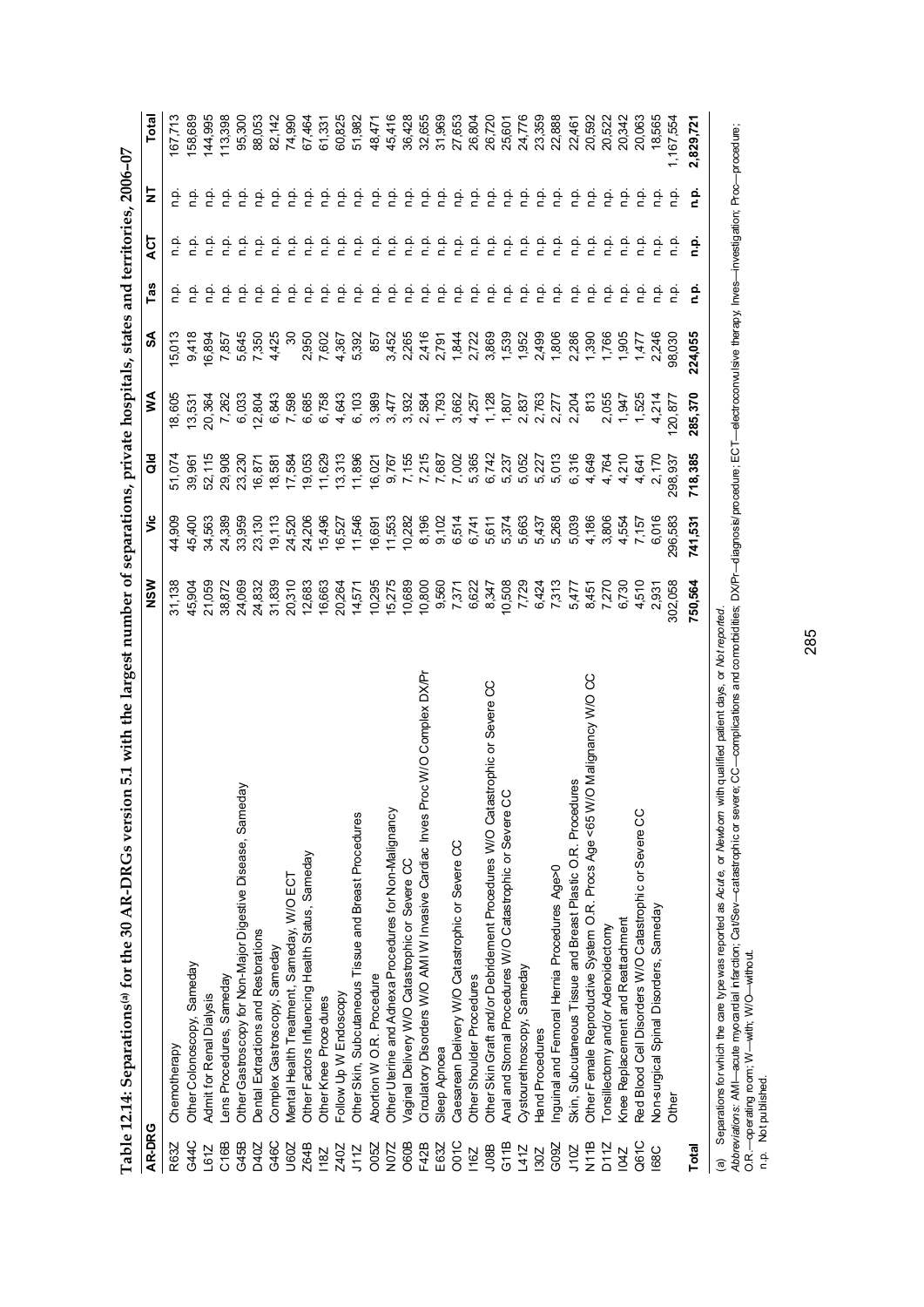|               | Table 12.15: Average length of stay (days) for the 30 AR-DRGs version 5.1 with the largest number of separations <sup>(a)</sup> , public hospitals, states and<br>territories, 2006-07 |               |                      |               |               |                 |        |               |               |               |
|---------------|----------------------------------------------------------------------------------------------------------------------------------------------------------------------------------------|---------------|----------------------|---------------|---------------|-----------------|--------|---------------|---------------|---------------|
| <b>AR-DRG</b> |                                                                                                                                                                                        | <b>NSM</b>    | ئا                   | ᅙ             | ⋚             | వ్              | Tas    | ACT           | Ż             | Total         |
|               | .61Z Admit for Renal Dialysis                                                                                                                                                          |               |                      |               |               |                 |        |               |               |               |
| R63Z          | Chemotherapy                                                                                                                                                                           |               |                      |               |               | <u>ب</u>        |        |               |               |               |
| O60B          | Vaginal Delivery W/O Catastrophic or Severe CC                                                                                                                                         | <u>ဒ</u>      |                      |               |               | 2.9             |        | e<br>N        | 32            |               |
| F74Z          | <b>Chest Pain</b>                                                                                                                                                                      | $\frac{6}{1}$ |                      |               | 13            | $\frac{6}{1}$   |        | $\frac{2}{1}$ | $\frac{6}{1}$ |               |
| G67B          | Oesophagitis, Gastroent and Misc Digestive System Disorders Age>9 W/O Cat/Sev C                                                                                                        |               | $\overset{\circ}{=}$ | $\frac{8}{1}$ | $\tilde{21}$  | $\overline{20}$ | o<br>N | $\ddot{ }$ :  | 2.0           | $\frac{1}{2}$ |
| CAAC          | Chhar Colonaeau Samadau                                                                                                                                                                | $\frac{1}{1}$ | $\frac{1}{1}$        | $\frac{1}{1}$ | $\frac{1}{1}$ | $\frac{1}{1}$   | ຸ      | $\frac{1}{1}$ | $\frac{1}{1}$ | $\subseteq$   |

| 2.6<br>$\overline{C}$<br>$\frac{1}{1}$<br>$\frac{0}{1}$<br>40<br>$\frac{1}{2}$<br>$\frac{2}{1}$<br>3.8<br>$\frac{15}{1}$<br>2.7<br>$\frac{9}{1}$ $\frac{1}{1}$<br>$\frac{3}{2}$<br>$\overline{4}$<br>$\frac{1}{10}$<br>$\frac{1}{2}$<br>5.4<br>53<br>3.2<br>$\frac{1}{2}$<br>$\sum$<br>$\ddot{ }$<br>$\ddot{ }$<br>$\frac{1}{\sqrt{2}}$<br>$\frac{0}{1}$<br>$\frac{1}{2}$<br>$\frac{5}{1}$<br>$\frac{5}{1}$<br>$\frac{0}{1}$<br>2.2<br>$\frac{6}{1}$<br>$\sim$<br>$\frac{2}{3}$<br>$\overline{4}$<br>2.0<br>$\frac{15}{10}$<br>$\frac{1}{2}$<br>Ю<br>$\frac{0}{3}$<br>$\stackrel{+}{\scriptstyle\sim}$<br>0<br>$\frac{0}{\tau}$<br>$1\overline{4}$<br>4.2<br>$4\overline{4}$<br>2.2<br>$\sum$<br>57<br>$\mathbf{N}$<br>6<br>$7.50$<br>$7.5$<br>တ္<br>ဖ<br>Q<br>$\supseteq$<br>$\frac{1}{2}$<br>$\frac{1}{2}$<br>$\frac{1}{2}$<br>$\frac{6}{1}$<br>4.6<br>$\tilde{\mathfrak{c}}$<br>$\frac{6}{1}$<br>$\ddot{ }$<br>$24$<br>1.7<br>$\frac{1}{2}$<br>$\overline{4}$<br>$\frac{8}{10}$<br>$\frac{1}{2}$<br>Q<br>$\dot{4}$<br>$4\overline{4}$<br>$\overline{21}$<br>$\ddot{ }$<br>54<br>$\ddot{t}$<br>N<br>99997<br>20727<br>$\frac{6}{1}$<br>$\frac{1}{2}$<br>3.0<br>$\frac{3}{2}$ $\frac{1}{2}$<br>7.99<br>$\frac{5}{10}$<br>$\frac{1}{2}$<br>$\frac{1}{2}$<br>3.8<br>಼<br>$\frac{1}{2}$<br>$\frac{9}{4}$<br>$\frac{4}{4}$<br>$\tilde{\cdot}$<br>51<br>7.200<br>$\frac{8}{1}$ $\frac{6}{1}$<br>$\frac{5}{1}$<br>$\frac{1}{2}$<br>$\frac{1}{2}$<br>$\frac{0}{1}$<br>$\frac{0}{1}$<br>ယ္<br>$\ddot{\circ}$<br>$\infty$<br>$\circ$<br>$\circ$<br>$\frac{1}{2}$<br>$\frac{1}{2}$<br>$\frac{1}{4}$<br>$\frac{1}{2}$<br>ယ္<br>$3.3800$<br>$3.480$<br>$\frac{0}{1}$<br>3.7<br>$\frac{7}{11}$<br>$4.7$<br>$4.7$<br>τÚ<br>ဖ<br>$\circ$<br>$\circ$<br>$\circ$<br>$\circ$<br>က<br>ო<br>$\circ$<br>$\sim$<br>$\frac{3}{2}$<br>$\frac{1}{2}$<br>24<br>$\frac{1}{2}$<br>$\frac{1}{2}$<br>$\mathbf{N}$<br>ω.<br>$\sim$<br>$\circ$<br>$\circ$<br>$\sim$<br>$\circ$<br>$\overline{ }$<br>N<br>$\tilde{\cdot}$<br>$\frac{1}{4}$<br>$\overline{21}$<br>Ξ<br>$\sim$<br>$\sim$<br>4<br>4<br>4<br><i>A O T B G A U</i><br><i>A U T B G A U</i><br>Q<br>$\circ$<br>ဖ<br>$\frac{1}{2}$<br>o o o n w<br>$\circ$<br>ဖ<br>ထု ဟု ကု<br>53<br>Q<br>$\frac{4}{4}$<br>$\ddot{ }$<br>$\overline{C}$<br>$\frac{1}{2}$<br>$\overline{5}$<br>$\overline{21}$<br>$\tilde{U}$<br>က<br>ო<br>4<br>ers Age>9 W/O Cat/Sev C<br>strophic or Severe CC<br><60 W/O CC<br>Severe CC<br>$\frac{60}{5}$<br>day<br>$\pmb{\omega}$<br>Vaginal Delivery Single Uncomplicated W/O Other Condition<br>Oesophagitis, Gastroent and Misc Digestive System Disord<br>Other Gastroscopy for Non-Major Digestive Disease, Same<br>Cellulitis (Age >59 W/O Catastrophic or Severe CC) or Age<br>Non-Major Arrhythmia and Conduction Disorders W/O Cata<br>Poisoning/Toxic Effects of Drugs and Other Substances Ag<br>Red Blood Cell Disorders W/O Catastrophic or Severe CC<br>Chronic Obstructive Airways Disease W/O Catastrophic or<br>Other Skin, Subcutaneous Tissue and Breast Procedures<br>Injury to Forearm, Wrist, Hand or Foot Age <75 W/O CC<br>Caesarean Delivery W/O Catastrophic or Severe CC<br>Antenatal and Other Obstetric Admission, Sameday<br>Other Factors Influencing Health Status, Sameday<br>Vaginal Delivery W/O Catastrophic or Severe CC<br>Abdominal Pain or Mesenteric Adenitis W/O CC<br>Heart Failure and Shock W/O Catastrophic CC<br>Antenatal and Other Obstetric Admission<br>Bronchitis and Asthma Age <50 W/O CC<br>Dental Extractions and Restorations<br>Complex Gastroscopy, Sameday<br>Otitis Media and URI W/OCC<br>Other Colonoscopy, Sameday<br>ens Procedures, Sameday<br>Abortion W O.R. Procedure<br>Follow Up W Endoscopy<br>Admit for Renal Dialysis<br>Hand Procedures<br>Injuries Age <65<br>Chemotherapy<br>Chest Pain<br>Q61C<br>E69C<br>O60C<br>G46C<br>O60B<br>G67B<br>G44C<br>C <sub>16B</sub><br>O66B<br>G66B<br>OOTC<br>G45B<br>O66A<br>D63B<br>E <sub>65B</sub><br>O05Z<br>D40Z<br>R63Z<br>Z64B<br>X60C<br>X62B<br>F62B<br>F71B<br>F74Z<br><b>J64B</b><br>J11Z<br>Z40Z<br>L61Z<br><b>174C</b><br>1302 | AR-DRG | NSW           | ئا | <b>Jap</b> | ≸ | న్ | Tas     | <b>LS</b> | 5                                          | Total                    |
|---------------------------------------------------------------------------------------------------------------------------------------------------------------------------------------------------------------------------------------------------------------------------------------------------------------------------------------------------------------------------------------------------------------------------------------------------------------------------------------------------------------------------------------------------------------------------------------------------------------------------------------------------------------------------------------------------------------------------------------------------------------------------------------------------------------------------------------------------------------------------------------------------------------------------------------------------------------------------------------------------------------------------------------------------------------------------------------------------------------------------------------------------------------------------------------------------------------------------------------------------------------------------------------------------------------------------------------------------------------------------------------------------------------------------------------------------------------------------------------------------------------------------------------------------------------------------------------------------------------------------------------------------------------------------------------------------------------------------------------------------------------------------------------------------------------------------------------------------------------------------------------------------------------------------------------------------------------------------------------------------------------------------------------------------------------------------------------------------------------------------------------------------------------------------------------------------------------------------------------------------------------------------------------------------------------------------------------------------------------------------------------------------------------------------------------------------------------------------------------------------------------------------------------------------------------------------------------------------------------------------------------------------------------------------------------------------------------------------------------------------------------------------------------------------------------------------------------------------------------------------------------------------------------------------------------------------------------------------------------------------------------------------------------------------------------------------------------------------------------------------------------------------------------------------------------------------------------------------------------------------------------------------------------------------------------------------------------------------------------------------------------------------------------------------------------------------------------------------------------------------------------------------------------------------------------------------------------------------------------------------------------------------------------------------------------------------------------------------------------------------------------------------------------------------------------------------------------------------------------------------------------------------------------------------------------------------------------------------------------------------------------------------------------------------------------------------------------------------------|--------|---------------|----|------------|---|----|---------|-----------|--------------------------------------------|--------------------------|
|                                                                                                                                                                                                                                                                                                                                                                                                                                                                                                                                                                                                                                                                                                                                                                                                                                                                                                                                                                                                                                                                                                                                                                                                                                                                                                                                                                                                                                                                                                                                                                                                                                                                                                                                                                                                                                                                                                                                                                                                                                                                                                                                                                                                                                                                                                                                                                                                                                                                                                                                                                                                                                                                                                                                                                                                                                                                                                                                                                                                                                                                                                                                                                                                                                                                                                                                                                                                                                                                                                                                                                                                                                                                                                                                                                                                                                                                                                                                                                                                                                                                                                         |        |               |    |            |   |    |         |           |                                            |                          |
|                                                                                                                                                                                                                                                                                                                                                                                                                                                                                                                                                                                                                                                                                                                                                                                                                                                                                                                                                                                                                                                                                                                                                                                                                                                                                                                                                                                                                                                                                                                                                                                                                                                                                                                                                                                                                                                                                                                                                                                                                                                                                                                                                                                                                                                                                                                                                                                                                                                                                                                                                                                                                                                                                                                                                                                                                                                                                                                                                                                                                                                                                                                                                                                                                                                                                                                                                                                                                                                                                                                                                                                                                                                                                                                                                                                                                                                                                                                                                                                                                                                                                                         |        |               |    |            |   |    |         |           |                                            | 0                        |
|                                                                                                                                                                                                                                                                                                                                                                                                                                                                                                                                                                                                                                                                                                                                                                                                                                                                                                                                                                                                                                                                                                                                                                                                                                                                                                                                                                                                                                                                                                                                                                                                                                                                                                                                                                                                                                                                                                                                                                                                                                                                                                                                                                                                                                                                                                                                                                                                                                                                                                                                                                                                                                                                                                                                                                                                                                                                                                                                                                                                                                                                                                                                                                                                                                                                                                                                                                                                                                                                                                                                                                                                                                                                                                                                                                                                                                                                                                                                                                                                                                                                                                         |        |               |    |            |   |    |         |           | N<br>ო                                     | $\infty$<br>$\mathbf{a}$ |
|                                                                                                                                                                                                                                                                                                                                                                                                                                                                                                                                                                                                                                                                                                                                                                                                                                                                                                                                                                                                                                                                                                                                                                                                                                                                                                                                                                                                                                                                                                                                                                                                                                                                                                                                                                                                                                                                                                                                                                                                                                                                                                                                                                                                                                                                                                                                                                                                                                                                                                                                                                                                                                                                                                                                                                                                                                                                                                                                                                                                                                                                                                                                                                                                                                                                                                                                                                                                                                                                                                                                                                                                                                                                                                                                                                                                                                                                                                                                                                                                                                                                                                         |        |               |    |            |   |    |         |           | ဖ                                          | m                        |
|                                                                                                                                                                                                                                                                                                                                                                                                                                                                                                                                                                                                                                                                                                                                                                                                                                                                                                                                                                                                                                                                                                                                                                                                                                                                                                                                                                                                                                                                                                                                                                                                                                                                                                                                                                                                                                                                                                                                                                                                                                                                                                                                                                                                                                                                                                                                                                                                                                                                                                                                                                                                                                                                                                                                                                                                                                                                                                                                                                                                                                                                                                                                                                                                                                                                                                                                                                                                                                                                                                                                                                                                                                                                                                                                                                                                                                                                                                                                                                                                                                                                                                         |        |               |    |            |   |    |         |           | $\circ$<br>$\sim$                          | တ                        |
|                                                                                                                                                                                                                                                                                                                                                                                                                                                                                                                                                                                                                                                                                                                                                                                                                                                                                                                                                                                                                                                                                                                                                                                                                                                                                                                                                                                                                                                                                                                                                                                                                                                                                                                                                                                                                                                                                                                                                                                                                                                                                                                                                                                                                                                                                                                                                                                                                                                                                                                                                                                                                                                                                                                                                                                                                                                                                                                                                                                                                                                                                                                                                                                                                                                                                                                                                                                                                                                                                                                                                                                                                                                                                                                                                                                                                                                                                                                                                                                                                                                                                                         |        |               |    |            |   |    |         |           |                                            | $\circ$                  |
|                                                                                                                                                                                                                                                                                                                                                                                                                                                                                                                                                                                                                                                                                                                                                                                                                                                                                                                                                                                                                                                                                                                                                                                                                                                                                                                                                                                                                                                                                                                                                                                                                                                                                                                                                                                                                                                                                                                                                                                                                                                                                                                                                                                                                                                                                                                                                                                                                                                                                                                                                                                                                                                                                                                                                                                                                                                                                                                                                                                                                                                                                                                                                                                                                                                                                                                                                                                                                                                                                                                                                                                                                                                                                                                                                                                                                                                                                                                                                                                                                                                                                                         |        |               |    |            |   |    |         |           | o o o o n                                  | $\circ$                  |
|                                                                                                                                                                                                                                                                                                                                                                                                                                                                                                                                                                                                                                                                                                                                                                                                                                                                                                                                                                                                                                                                                                                                                                                                                                                                                                                                                                                                                                                                                                                                                                                                                                                                                                                                                                                                                                                                                                                                                                                                                                                                                                                                                                                                                                                                                                                                                                                                                                                                                                                                                                                                                                                                                                                                                                                                                                                                                                                                                                                                                                                                                                                                                                                                                                                                                                                                                                                                                                                                                                                                                                                                                                                                                                                                                                                                                                                                                                                                                                                                                                                                                                         |        |               |    |            |   |    |         |           |                                            | $\circ$                  |
|                                                                                                                                                                                                                                                                                                                                                                                                                                                                                                                                                                                                                                                                                                                                                                                                                                                                                                                                                                                                                                                                                                                                                                                                                                                                                                                                                                                                                                                                                                                                                                                                                                                                                                                                                                                                                                                                                                                                                                                                                                                                                                                                                                                                                                                                                                                                                                                                                                                                                                                                                                                                                                                                                                                                                                                                                                                                                                                                                                                                                                                                                                                                                                                                                                                                                                                                                                                                                                                                                                                                                                                                                                                                                                                                                                                                                                                                                                                                                                                                                                                                                                         |        |               |    |            |   |    |         |           |                                            | $\circ$                  |
|                                                                                                                                                                                                                                                                                                                                                                                                                                                                                                                                                                                                                                                                                                                                                                                                                                                                                                                                                                                                                                                                                                                                                                                                                                                                                                                                                                                                                                                                                                                                                                                                                                                                                                                                                                                                                                                                                                                                                                                                                                                                                                                                                                                                                                                                                                                                                                                                                                                                                                                                                                                                                                                                                                                                                                                                                                                                                                                                                                                                                                                                                                                                                                                                                                                                                                                                                                                                                                                                                                                                                                                                                                                                                                                                                                                                                                                                                                                                                                                                                                                                                                         |        |               |    |            |   |    |         |           |                                            | Ю                        |
|                                                                                                                                                                                                                                                                                                                                                                                                                                                                                                                                                                                                                                                                                                                                                                                                                                                                                                                                                                                                                                                                                                                                                                                                                                                                                                                                                                                                                                                                                                                                                                                                                                                                                                                                                                                                                                                                                                                                                                                                                                                                                                                                                                                                                                                                                                                                                                                                                                                                                                                                                                                                                                                                                                                                                                                                                                                                                                                                                                                                                                                                                                                                                                                                                                                                                                                                                                                                                                                                                                                                                                                                                                                                                                                                                                                                                                                                                                                                                                                                                                                                                                         |        |               |    |            |   |    |         |           | တ္<br>4                                    | $\sim$<br>4              |
|                                                                                                                                                                                                                                                                                                                                                                                                                                                                                                                                                                                                                                                                                                                                                                                                                                                                                                                                                                                                                                                                                                                                                                                                                                                                                                                                                                                                                                                                                                                                                                                                                                                                                                                                                                                                                                                                                                                                                                                                                                                                                                                                                                                                                                                                                                                                                                                                                                                                                                                                                                                                                                                                                                                                                                                                                                                                                                                                                                                                                                                                                                                                                                                                                                                                                                                                                                                                                                                                                                                                                                                                                                                                                                                                                                                                                                                                                                                                                                                                                                                                                                         |        |               |    |            |   |    |         |           | O.                                         | ○                        |
|                                                                                                                                                                                                                                                                                                                                                                                                                                                                                                                                                                                                                                                                                                                                                                                                                                                                                                                                                                                                                                                                                                                                                                                                                                                                                                                                                                                                                                                                                                                                                                                                                                                                                                                                                                                                                                                                                                                                                                                                                                                                                                                                                                                                                                                                                                                                                                                                                                                                                                                                                                                                                                                                                                                                                                                                                                                                                                                                                                                                                                                                                                                                                                                                                                                                                                                                                                                                                                                                                                                                                                                                                                                                                                                                                                                                                                                                                                                                                                                                                                                                                                         |        |               |    |            |   |    |         |           | ဖ                                          | 4                        |
|                                                                                                                                                                                                                                                                                                                                                                                                                                                                                                                                                                                                                                                                                                                                                                                                                                                                                                                                                                                                                                                                                                                                                                                                                                                                                                                                                                                                                                                                                                                                                                                                                                                                                                                                                                                                                                                                                                                                                                                                                                                                                                                                                                                                                                                                                                                                                                                                                                                                                                                                                                                                                                                                                                                                                                                                                                                                                                                                                                                                                                                                                                                                                                                                                                                                                                                                                                                                                                                                                                                                                                                                                                                                                                                                                                                                                                                                                                                                                                                                                                                                                                         |        |               |    |            |   |    |         |           | က<br>ო                                     | ∞<br>က                   |
|                                                                                                                                                                                                                                                                                                                                                                                                                                                                                                                                                                                                                                                                                                                                                                                                                                                                                                                                                                                                                                                                                                                                                                                                                                                                                                                                                                                                                                                                                                                                                                                                                                                                                                                                                                                                                                                                                                                                                                                                                                                                                                                                                                                                                                                                                                                                                                                                                                                                                                                                                                                                                                                                                                                                                                                                                                                                                                                                                                                                                                                                                                                                                                                                                                                                                                                                                                                                                                                                                                                                                                                                                                                                                                                                                                                                                                                                                                                                                                                                                                                                                                         |        |               |    |            |   |    |         |           |                                            | 4                        |
|                                                                                                                                                                                                                                                                                                                                                                                                                                                                                                                                                                                                                                                                                                                                                                                                                                                                                                                                                                                                                                                                                                                                                                                                                                                                                                                                                                                                                                                                                                                                                                                                                                                                                                                                                                                                                                                                                                                                                                                                                                                                                                                                                                                                                                                                                                                                                                                                                                                                                                                                                                                                                                                                                                                                                                                                                                                                                                                                                                                                                                                                                                                                                                                                                                                                                                                                                                                                                                                                                                                                                                                                                                                                                                                                                                                                                                                                                                                                                                                                                                                                                                         |        |               |    |            |   |    |         |           | ဖ္ က္ ဖ္ တ္<br>$\overline{N}$              |                          |
|                                                                                                                                                                                                                                                                                                                                                                                                                                                                                                                                                                                                                                                                                                                                                                                                                                                                                                                                                                                                                                                                                                                                                                                                                                                                                                                                                                                                                                                                                                                                                                                                                                                                                                                                                                                                                                                                                                                                                                                                                                                                                                                                                                                                                                                                                                                                                                                                                                                                                                                                                                                                                                                                                                                                                                                                                                                                                                                                                                                                                                                                                                                                                                                                                                                                                                                                                                                                                                                                                                                                                                                                                                                                                                                                                                                                                                                                                                                                                                                                                                                                                                         |        |               |    |            |   |    |         |           | $\mathbf{N}$                               | $\mathbf{N}$             |
|                                                                                                                                                                                                                                                                                                                                                                                                                                                                                                                                                                                                                                                                                                                                                                                                                                                                                                                                                                                                                                                                                                                                                                                                                                                                                                                                                                                                                                                                                                                                                                                                                                                                                                                                                                                                                                                                                                                                                                                                                                                                                                                                                                                                                                                                                                                                                                                                                                                                                                                                                                                                                                                                                                                                                                                                                                                                                                                                                                                                                                                                                                                                                                                                                                                                                                                                                                                                                                                                                                                                                                                                                                                                                                                                                                                                                                                                                                                                                                                                                                                                                                         |        |               |    |            |   |    |         |           |                                            |                          |
|                                                                                                                                                                                                                                                                                                                                                                                                                                                                                                                                                                                                                                                                                                                                                                                                                                                                                                                                                                                                                                                                                                                                                                                                                                                                                                                                                                                                                                                                                                                                                                                                                                                                                                                                                                                                                                                                                                                                                                                                                                                                                                                                                                                                                                                                                                                                                                                                                                                                                                                                                                                                                                                                                                                                                                                                                                                                                                                                                                                                                                                                                                                                                                                                                                                                                                                                                                                                                                                                                                                                                                                                                                                                                                                                                                                                                                                                                                                                                                                                                                                                                                         |        |               |    |            |   |    |         |           | $\ddot{ }$                                 |                          |
|                                                                                                                                                                                                                                                                                                                                                                                                                                                                                                                                                                                                                                                                                                                                                                                                                                                                                                                                                                                                                                                                                                                                                                                                                                                                                                                                                                                                                                                                                                                                                                                                                                                                                                                                                                                                                                                                                                                                                                                                                                                                                                                                                                                                                                                                                                                                                                                                                                                                                                                                                                                                                                                                                                                                                                                                                                                                                                                                                                                                                                                                                                                                                                                                                                                                                                                                                                                                                                                                                                                                                                                                                                                                                                                                                                                                                                                                                                                                                                                                                                                                                                         |        |               |    |            |   |    |         |           | $\alpha$ $\alpha$ $\alpha$<br>$\mathbf{N}$ | $\mathbf{a}$             |
|                                                                                                                                                                                                                                                                                                                                                                                                                                                                                                                                                                                                                                                                                                                                                                                                                                                                                                                                                                                                                                                                                                                                                                                                                                                                                                                                                                                                                                                                                                                                                                                                                                                                                                                                                                                                                                                                                                                                                                                                                                                                                                                                                                                                                                                                                                                                                                                                                                                                                                                                                                                                                                                                                                                                                                                                                                                                                                                                                                                                                                                                                                                                                                                                                                                                                                                                                                                                                                                                                                                                                                                                                                                                                                                                                                                                                                                                                                                                                                                                                                                                                                         |        |               |    |            |   |    |         |           | $\overline{ }$                             | ဖ                        |
|                                                                                                                                                                                                                                                                                                                                                                                                                                                                                                                                                                                                                                                                                                                                                                                                                                                                                                                                                                                                                                                                                                                                                                                                                                                                                                                                                                                                                                                                                                                                                                                                                                                                                                                                                                                                                                                                                                                                                                                                                                                                                                                                                                                                                                                                                                                                                                                                                                                                                                                                                                                                                                                                                                                                                                                                                                                                                                                                                                                                                                                                                                                                                                                                                                                                                                                                                                                                                                                                                                                                                                                                                                                                                                                                                                                                                                                                                                                                                                                                                                                                                                         |        |               |    |            |   |    |         |           | $\mathbf{N}$                               | $\sim$                   |
|                                                                                                                                                                                                                                                                                                                                                                                                                                                                                                                                                                                                                                                                                                                                                                                                                                                                                                                                                                                                                                                                                                                                                                                                                                                                                                                                                                                                                                                                                                                                                                                                                                                                                                                                                                                                                                                                                                                                                                                                                                                                                                                                                                                                                                                                                                                                                                                                                                                                                                                                                                                                                                                                                                                                                                                                                                                                                                                                                                                                                                                                                                                                                                                                                                                                                                                                                                                                                                                                                                                                                                                                                                                                                                                                                                                                                                                                                                                                                                                                                                                                                                         |        |               |    |            |   |    |         |           | ო<br>$\mathbf{N}$                          | $\frac{2}{1}$            |
|                                                                                                                                                                                                                                                                                                                                                                                                                                                                                                                                                                                                                                                                                                                                                                                                                                                                                                                                                                                                                                                                                                                                                                                                                                                                                                                                                                                                                                                                                                                                                                                                                                                                                                                                                                                                                                                                                                                                                                                                                                                                                                                                                                                                                                                                                                                                                                                                                                                                                                                                                                                                                                                                                                                                                                                                                                                                                                                                                                                                                                                                                                                                                                                                                                                                                                                                                                                                                                                                                                                                                                                                                                                                                                                                                                                                                                                                                                                                                                                                                                                                                                         |        |               |    |            |   |    |         |           | ပ္ပ<br>$\mathbf{N}$                        | $\frac{1}{4}$            |
|                                                                                                                                                                                                                                                                                                                                                                                                                                                                                                                                                                                                                                                                                                                                                                                                                                                                                                                                                                                                                                                                                                                                                                                                                                                                                                                                                                                                                                                                                                                                                                                                                                                                                                                                                                                                                                                                                                                                                                                                                                                                                                                                                                                                                                                                                                                                                                                                                                                                                                                                                                                                                                                                                                                                                                                                                                                                                                                                                                                                                                                                                                                                                                                                                                                                                                                                                                                                                                                                                                                                                                                                                                                                                                                                                                                                                                                                                                                                                                                                                                                                                                         |        |               |    |            |   |    |         |           | œ                                          | $\frac{6}{1}$            |
|                                                                                                                                                                                                                                                                                                                                                                                                                                                                                                                                                                                                                                                                                                                                                                                                                                                                                                                                                                                                                                                                                                                                                                                                                                                                                                                                                                                                                                                                                                                                                                                                                                                                                                                                                                                                                                                                                                                                                                                                                                                                                                                                                                                                                                                                                                                                                                                                                                                                                                                                                                                                                                                                                                                                                                                                                                                                                                                                                                                                                                                                                                                                                                                                                                                                                                                                                                                                                                                                                                                                                                                                                                                                                                                                                                                                                                                                                                                                                                                                                                                                                                         |        |               |    |            |   |    |         |           | က္                                         | $\frac{5}{1}$            |
|                                                                                                                                                                                                                                                                                                                                                                                                                                                                                                                                                                                                                                                                                                                                                                                                                                                                                                                                                                                                                                                                                                                                                                                                                                                                                                                                                                                                                                                                                                                                                                                                                                                                                                                                                                                                                                                                                                                                                                                                                                                                                                                                                                                                                                                                                                                                                                                                                                                                                                                                                                                                                                                                                                                                                                                                                                                                                                                                                                                                                                                                                                                                                                                                                                                                                                                                                                                                                                                                                                                                                                                                                                                                                                                                                                                                                                                                                                                                                                                                                                                                                                         |        |               |    |            |   |    |         |           |                                            | $\frac{0}{1}$            |
|                                                                                                                                                                                                                                                                                                                                                                                                                                                                                                                                                                                                                                                                                                                                                                                                                                                                                                                                                                                                                                                                                                                                                                                                                                                                                                                                                                                                                                                                                                                                                                                                                                                                                                                                                                                                                                                                                                                                                                                                                                                                                                                                                                                                                                                                                                                                                                                                                                                                                                                                                                                                                                                                                                                                                                                                                                                                                                                                                                                                                                                                                                                                                                                                                                                                                                                                                                                                                                                                                                                                                                                                                                                                                                                                                                                                                                                                                                                                                                                                                                                                                                         |        |               |    |            |   |    |         |           | $\frac{10}{10}$                            |                          |
|                                                                                                                                                                                                                                                                                                                                                                                                                                                                                                                                                                                                                                                                                                                                                                                                                                                                                                                                                                                                                                                                                                                                                                                                                                                                                                                                                                                                                                                                                                                                                                                                                                                                                                                                                                                                                                                                                                                                                                                                                                                                                                                                                                                                                                                                                                                                                                                                                                                                                                                                                                                                                                                                                                                                                                                                                                                                                                                                                                                                                                                                                                                                                                                                                                                                                                                                                                                                                                                                                                                                                                                                                                                                                                                                                                                                                                                                                                                                                                                                                                                                                                         |        |               |    |            |   |    |         |           | ဖ<br>ຕ່                                    | 51                       |
|                                                                                                                                                                                                                                                                                                                                                                                                                                                                                                                                                                                                                                                                                                                                                                                                                                                                                                                                                                                                                                                                                                                                                                                                                                                                                                                                                                                                                                                                                                                                                                                                                                                                                                                                                                                                                                                                                                                                                                                                                                                                                                                                                                                                                                                                                                                                                                                                                                                                                                                                                                                                                                                                                                                                                                                                                                                                                                                                                                                                                                                                                                                                                                                                                                                                                                                                                                                                                                                                                                                                                                                                                                                                                                                                                                                                                                                                                                                                                                                                                                                                                                         |        |               |    |            |   |    |         |           | $\overline{5}$                             | $4.\overline{8}$         |
| Other                                                                                                                                                                                                                                                                                                                                                                                                                                                                                                                                                                                                                                                                                                                                                                                                                                                                                                                                                                                                                                                                                                                                                                                                                                                                                                                                                                                                                                                                                                                                                                                                                                                                                                                                                                                                                                                                                                                                                                                                                                                                                                                                                                                                                                                                                                                                                                                                                                                                                                                                                                                                                                                                                                                                                                                                                                                                                                                                                                                                                                                                                                                                                                                                                                                                                                                                                                                                                                                                                                                                                                                                                                                                                                                                                                                                                                                                                                                                                                                                                                                                                                   |        | $\circ$<br>ιó | 4  |            |   |    | 0<br>ဖာ | 43        | 4<br>LO.                                   | ₹                        |
| თ<br>Ń۰<br>ဖ<br>ო<br>33<br>$\overline{3.0}$<br>٥<br>ຕ່<br>œ<br>3.6<br>Total                                                                                                                                                                                                                                                                                                                                                                                                                                                                                                                                                                                                                                                                                                                                                                                                                                                                                                                                                                                                                                                                                                                                                                                                                                                                                                                                                                                                                                                                                                                                                                                                                                                                                                                                                                                                                                                                                                                                                                                                                                                                                                                                                                                                                                                                                                                                                                                                                                                                                                                                                                                                                                                                                                                                                                                                                                                                                                                                                                                                                                                                                                                                                                                                                                                                                                                                                                                                                                                                                                                                                                                                                                                                                                                                                                                                                                                                                                                                                                                                                             |        |               |    |            |   |    |         |           | 28                                         | Ņ<br>ო                   |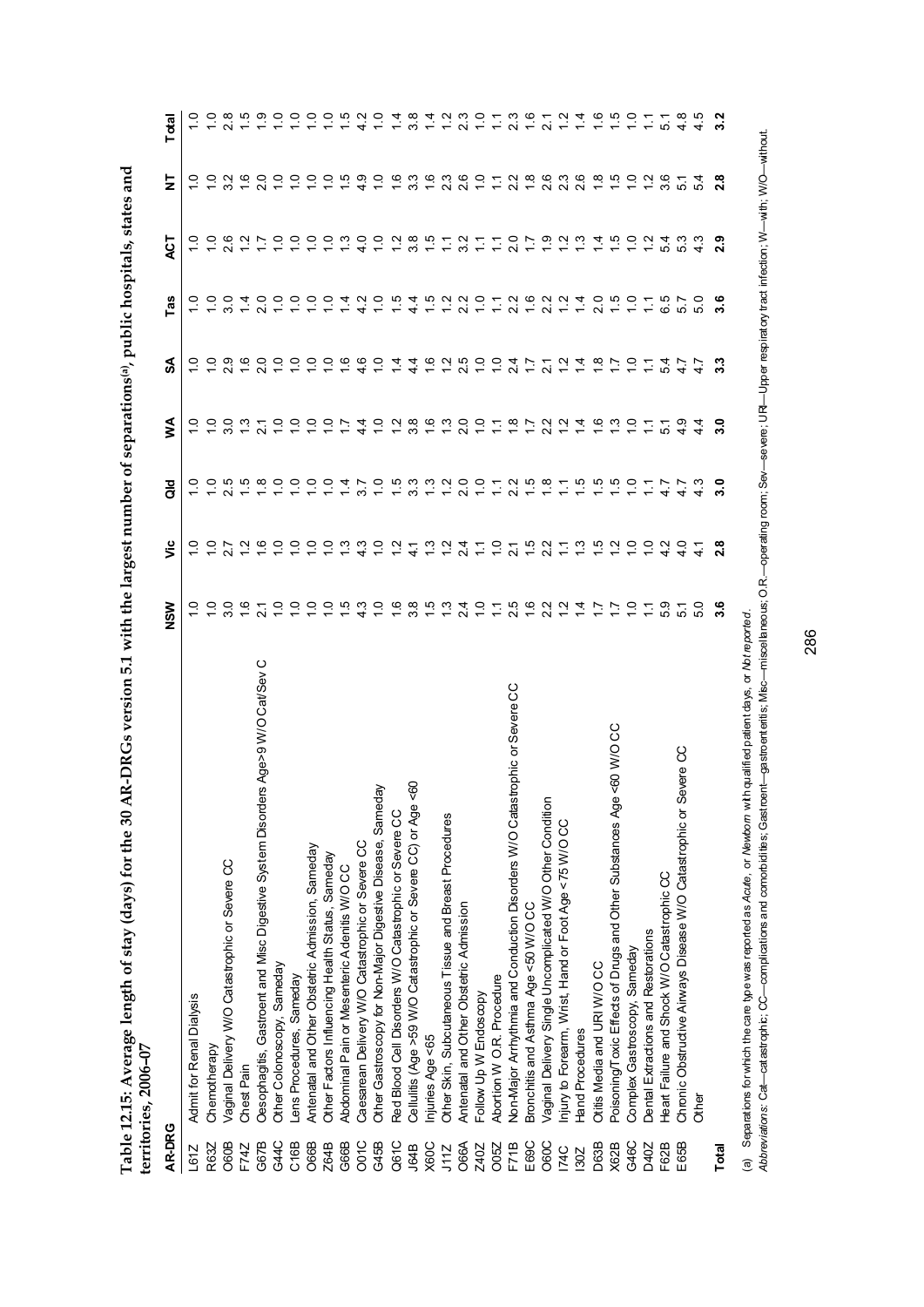| くりりょう                            |              |
|----------------------------------|--------------|
|                                  |              |
|                                  |              |
| J<br>5                           |              |
|                                  |              |
| udys) for                        |              |
| $\frac{1}{2}$                    |              |
|                                  |              |
|                                  |              |
|                                  |              |
| Herage length of stay (down<br>١ |              |
| Table 14.10. Avelag              | Lance C<br>ľ |
|                                  |              |
| Ī                                |              |
|                                  |              |
|                                  |              |

|                  | $100000 - 001$                                                                                                    |                             |                 |                         |                         |                               |         |           |                             |           |
|------------------|-------------------------------------------------------------------------------------------------------------------|-----------------------------|-----------------|-------------------------|-------------------------|-------------------------------|---------|-----------|-----------------------------|-----------|
| AR-DRG           |                                                                                                                   | NSW                         | ۊ               | $\frac{8}{3}$           | ⋚                       | SÁ                            | å       | 15<br>ACT | 5<br>N                      | otal<br>⊢ |
| R63Z             | Chemotherapy                                                                                                      |                             |                 |                         |                         |                               | a<br>n  | άu        | ء<br>ء                      |           |
| G44C             | Other Colonoscopy, Sameday                                                                                        | Q                           |                 |                         |                         |                               |         | n.p.      |                             |           |
| L61Z             | Admit for Renal Dialysis                                                                                          | $\subseteq$                 | $\subseteq$     |                         |                         | Q                             | 안       | غ         | ن<br>ء                      |           |
| C <sub>16B</sub> | Lens Procedures, Sameday                                                                                          | 2222                        | $\subseteq$     |                         | Q                       | $\frac{0}{10}$                | ېم      | ن<br>ء    |                             |           |
| G45B             | Other Gastroscopy for Non-Major Digestive Disease, Sameday                                                        |                             | $\tilde{c}$     |                         | $\circ$                 |                               | ېم      | 흔         | $\frac{a}{c}$ $\frac{a}{c}$ |           |
| D40Z             | Dental Extractions and Restorations                                                                               |                             | $\frac{0}{1}$   |                         | $\circ$ $\circ$ $\circ$ | $\frac{0}{10}$                | άu      | o.<br>C   | $\frac{a}{c}$               |           |
| G46C             | Complex Gastroscopy, Sameday                                                                                      |                             |                 |                         |                         |                               | çū      | o.<br>C   | n.p.                        |           |
| U60Z             | Mental Health Treatment, Sameday, W/O ECT                                                                         |                             |                 |                         |                         |                               | ن<br>م  | n.<br>E   | o.<br>C                     |           |
| Z64B             | Other Factors Influencing Health Status, Sameday                                                                  | $rac{1}{2}$                 | $\frac{1}{1}$   | ੁ                       |                         | ္                             | n p     | n.p.      | n.p.                        |           |
| <b>18Z</b>       | Other Knee Procedures                                                                                             |                             | Ξ               | Ξ                       | $\mathbf{N}$            | Σ                             | ن<br>P  | n.p.      | ن<br>ء                      | Σ.        |
| Z40Z             | Follow Up W Endoscopy                                                                                             | $\frac{1}{1}$               | ੁ               |                         |                         |                               | n.p.    | n p.      | ن<br>ء                      |           |
| <b>J11Z</b>      | Other Skin, Subcutaneous Tissue and Breast Procedures                                                             | Ξ                           | Ξ               | Ξ                       | Ξ                       | Ξ                             | n.p.    | ρ.<br>Γ   | ن<br>ء                      |           |
| O05Z             | Abortion W O.R. Procedure                                                                                         | $\frac{1}{2}$               | ë               | $\frac{1}{\tau}$        | S                       | 은                             | n.p.    | ءَ        | n.p.                        | ≘         |
| N07Z             | Other Uterine and Adnexa Procedures for Non-Malignancy                                                            | Ξ                           | Ξ               |                         |                         | Ξ                             | ن<br>P  | نو<br>ء   | n.p.                        |           |
| O60B             | Vaginal Delivery W/O Catastrophic or Severe CC                                                                    | 4.3                         | 42              | 3.9                     | $\frac{6}{4}$           | 4.5                           | ن<br>P  | ف<br>a    | ن<br>P                      |           |
| F42B             | Circulatory Disorders W/O AMI W Invasive Cardiac Inves Proc W/O Complex DX/Pr                                     | $\frac{30}{10}$             | $\frac{6}{1}$   | $\frac{6}{1}$           |                         | $\frac{6}{1}$                 | ا<br>P  | ن<br>ء    | n.p                         |           |
| E63Z             | Sleep Apnoea                                                                                                      |                             | $\frac{1}{2}$   | $\frac{1}{\sqrt{2}}$    |                         | $\frac{1}{2}$                 | غ       | نو<br>ء   | ن<br>ء                      | Q         |
| OOTC             | Caesarean Delivery W/O Catastrophic or Severe CC                                                                  | 54                          | 52              |                         | $\frac{0}{6}$           | 5.7                           | غ       | نو<br>ء   | ن<br>ء                      |           |
| 116Z             | Other Shoulder Procedures                                                                                         |                             | $\frac{15}{10}$ | نې<br>ب                 |                         | $\ddot{ }$                    | نه<br>ء | نه<br>ء   | نه<br>¤                     |           |
| J08B             | strophic or Severe CC<br>Other Skin Graft and/or Debridement Procedures W/O Cata                                  | たいこうこ                       | $\overline{4}$  | $\frac{2}{1}$           |                         | $\mathbb{Z}$                  | ېم      | ن<br>P    | o.<br>D                     |           |
| G11B             | ပ<br>Anal and Stomal Procedures W/O Catastrophic or Severe C                                                      |                             | 4               | $\frac{3}{2}$           |                         | $\bar{4}$                     | n.p     | نې<br>D   | n.p.                        |           |
| L41Z             | Cystourethroscopy, Sameday                                                                                        |                             | $\overline{a}$  | $\supseteq$             |                         | $\frac{1}{2}$ $\frac{1}{2}$   | ن<br>P  | غ         | ن<br>ء                      |           |
| 130Z             | Hand Procedures                                                                                                   |                             | Σ               | Ξ                       |                         |                               | ن<br>P  | غ         | n.p.                        |           |
| G09Z             | Inguinal and Femoral Hernia Procedures Age>0                                                                      | $\frac{3}{2}$ $\frac{7}{2}$ | $\bar{4}$       | $\tilde{c}$             |                         | $\overline{a}$ $\overline{a}$ | n.p.    | q.        | n.p.                        | بن        |
| J10Z             | Skin, Subcutaneous Tissue and Breast Plastic O.R. Procedures                                                      |                             | $\tilde{c}$     | $\overline{\mathbb{Z}}$ | ო                       |                               | n p.    | n.p.      | $\frac{\alpha}{\alpha}$     |           |
| N11B             | O Malignancy W/O CC<br>Other Female Reproductive System O.R. Procs Age <65 W                                      | $\frac{1}{2}$               | $\frac{1}{2}$   | $\frac{1}{2}$           | Q                       | $\frac{1}{2}$                 | n.p.    | ρ.<br>Γ   | $\frac{\alpha}{\alpha}$     |           |
| D11Z             | Tonsillectomy and/or Adenoidectomy                                                                                | $\frac{0}{7}$ $\frac{0}{7}$ | $\tilde{=}$     | $\frac{0}{1}$           | Ξ                       | $\sum$                        | n.p.    | في<br>أ   | ن<br>ء                      |           |
| <b>LPOI</b>      | Knee Replacement and Reattachment                                                                                 |                             | 7.6             | $\frac{3}{2}$           | 10.2                    | Σ                             | n p.    | نې<br>D   | $\frac{1}{2}$               | ە.<br>7   |
| Q61C             | Red Blood Cell Disorders W/O Catastrophic or Severe CC                                                            | $\frac{3}{2}$               | $\frac{3}{2}$   |                         | $\frac{5}{1}$           | $\ddot{5}$                    | ن<br>P  | نو        | ف<br>ء                      |           |
| 68C              | Non-surgical Spinal Disorders, Sameday                                                                            | $\ddot{c}$                  | $\tilde{c}$     |                         |                         |                               | άu      | ن<br>P    | n.p                         |           |
|                  | Other                                                                                                             |                             | $\frac{1}{4}$   |                         | $\frac{8}{3}$           |                               | άu      | ٩'n       | ن<br>غ                      |           |
| Total            |                                                                                                                   | 22                          | $^{24}$         | $\frac{4}{2}$           | $\mathbf{z}^4$          | $\frac{4}{3}$                 | ءِ<br>ء | ءِ<br>ح   | ؋                           |           |
| $\widehat{a}$    | Separations for which the care twe was reported as Acute, or Newborn with qualified patient days, or Not reported |                             |                 |                         |                         |                               |         |           |                             |           |

(a) Separations for which the care type was reported as *Acute,* or *Newborn* with qualified patient days, or *Not reported*.

(a) Separatons forwinch the care type was reported as Ac*ute ,* or Me*wborn wi*th qualified pailined pailined painer or Morreported.<br>A*bbreviations:* AMI—acute myocardial infarction; CC—complications and comorbidities; DX *Abbreviations:* AMI—acute myocardial infarction; CC—complications and comorbidities; DX/Pr—diagnosis/procedure; ECT—electroconvulsive therapy; Inves—investigation; O.R.—operating room; Proc—procedure; W—with; W/O—without.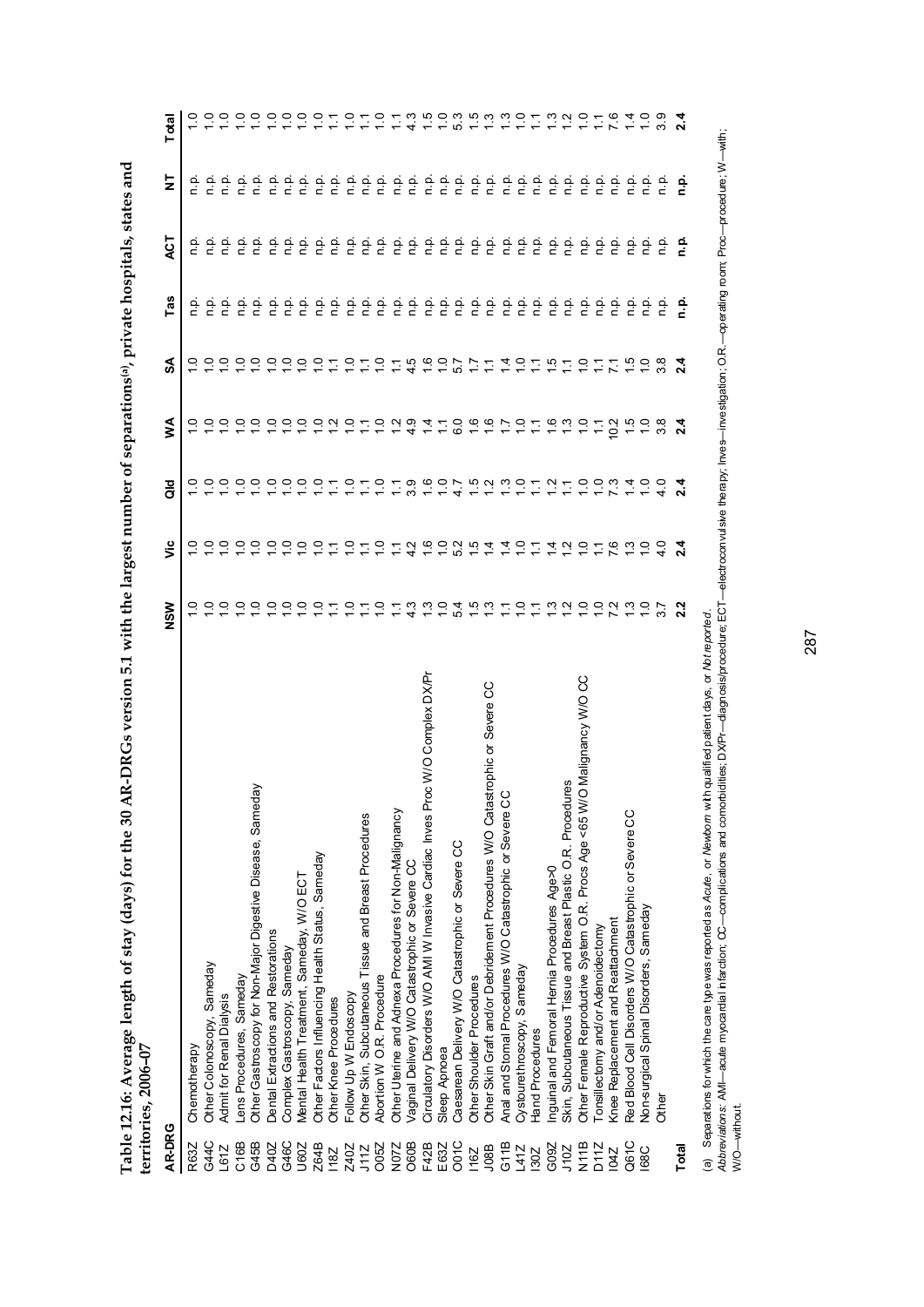| י<br>יוני י                        |                |
|------------------------------------|----------------|
| of hy age crining all h            |                |
|                                    |                |
| そうしょう                              |                |
|                                    |                |
|                                    |                |
|                                    |                |
|                                    |                |
|                                    |                |
| )<br>ו<br>                         |                |
| Í<br> <br> <br> <br>               |                |
|                                    |                |
| $\frac{1}{2}$ for males for the 30 |                |
|                                    |                |
|                                    |                |
| Table 12.17: Separ.<br>l           |                |
|                                    |                |
|                                    | ミくら<br>ذ<br>جا |

| RGs version 5.1 with the largest number of separations,<br>Table 12.17: Separations <sup>(a)</sup> for males for the 30 AR-D<br>2006-07 |                |                          |                      |                                            |                                         |                | by age                  |                                                      |                                        | group, all hospitals, Australia,                               |                                                |                      |
|-----------------------------------------------------------------------------------------------------------------------------------------|----------------|--------------------------|----------------------|--------------------------------------------|-----------------------------------------|----------------|-------------------------|------------------------------------------------------|----------------------------------------|----------------------------------------------------------------|------------------------------------------------|----------------------|
| AR-DRG                                                                                                                                  | ⊽              | $\frac{1}{4}$            | $5 - 14$             | $15 - 24$                                  | $25 - 34$                               | $35 - 44$      | 45-54                   | 55-64                                                | $65 - 74$                              | $75 - 84$                                                      | $\frac{1}{6}$                                  | Total <sup>(b)</sup> |
| Admit for Renal Dialysis<br>L61Z                                                                                                        |                | Ю                        | 274                  | 6,594                                      | 18,607                                  | 47,832         | 79,199                  | 113,707                                              | 135,576                                | 130,625                                                        | 18,543                                         | 551,009              |
| Chemotherapy<br>R63Z                                                                                                                    |                | ಜ್ಞ ಜ ಜ                  | 50                   |                                            | 2,999                                   | 5,774          | 17,247                  | 38,432                                               | 41,647                                 | 22,933                                                         |                                                | 136,699              |
| Other Colonoscopy, Sameday<br>G44C                                                                                                      |                |                          | $\frac{1}{4}$        | 2,387<br>2,096                             | 5,770                                   | 1,952          | 20,393                  | 28,039                                               | 22,960                                 | 11,942                                                         |                                                | 104,708              |
| Lens Procedures, Sameday<br>C16B                                                                                                        |                |                          | $\frac{a}{4}$        | $\ddot{3}$                                 | 195                                     |                | 3,178                   | 10,017                                               | 21,281                                 | 28,517                                                         | $1,375$<br>5,747                               | 69,847               |
| Other Gastroscopy for Non-Major Digestive Disease, Sameday<br>G45B                                                                      | 108            |                          |                      | 2,97                                       | 5,855                                   | 9,218          | 10,520                  | 11,554                                               | 8,919                                  | 5,713                                                          | 1,105                                          | 57,467               |
| Other Factors Influencing Health Status, Sameday<br>Z64B                                                                                | 346            | 508<br>825               |                      | 1,049                                      | 1,554                                   | 4,848          | 10,678                  | 14,980                                               | 11,465                                 | 4,852                                                          |                                                | 52,005               |
| Chest Pain<br>F74Z                                                                                                                      |                |                          |                      | 1,036                                      |                                         | 8,151          | 11,115                  | 11,317                                               | 8,333                                  | 6,208                                                          |                                                | 51,207               |
| Follow Up W Endoscopy<br>Z40Z                                                                                                           |                | $\frac{10}{27}$<br>4,414 |                      | 276                                        | 3,190<br>771<br>7,520<br>7,507<br>2,835 | 2,735          | 6,989                   | 12,722                                               | 14,298                                 | 11,141                                                         | $1, 35$<br>$1, 55$<br>$1, 55$                  | 50,958               |
| Dental Extractions and Restorations<br>D40Z                                                                                             |                |                          | 9,134                | 17,443                                     |                                         |                | 2,529                   | 1,832                                                | 989                                    | 809                                                            | $\frac{1}{9}$                                  | 48,571               |
| Other Knee Procedures<br><b>18Z</b>                                                                                                     |                |                          |                      | 4,506                                      |                                         | 3,902<br>9,209 | 10,950                  | 9,532                                                | 4,279                                  | 1,411                                                          | $\frac{33}{2}$                                 | 46,050               |
| Complex Gastroscopy, Sameday<br>G46C                                                                                                    | $\frac{8}{1}$  |                          |                      | 1,292                                      |                                         |                | 9,081                   | 11,993                                               | 9,427                                  | 4,901                                                          |                                                | 46,031               |
| Other Skin, Subcutaneous Tissue and Breast Procedures<br>J11Z                                                                           | <b>99</b>      |                          |                      | 2,087                                      | 2,876                                   | 5,478<br>4,748 | 6,690                   | 8,72                                                 | 7,803                                  | 7,663                                                          |                                                | 45,596               |
| Mental Health Treatment, Sameday, W/O ECT<br>U60Z                                                                                       | $\overline{5}$ | ន ក្តី ក្តី ក្ត          | 53778867<br>25778867 | 2,655<br>1,510<br>1,733<br>7,166<br>7,1684 | 4,395                                   | 5,503          | 5,981                   | 10,384                                               | 1,980                                  | 2,103                                                          | 616<br>2,384<br>2,030<br>1,030<br>1,023<br>616 | 37,916               |
| Inguinal and Femoral Hemia Procedures Age>0<br>G09Z                                                                                     |                |                          |                      |                                            | 2,640                                   | 4,060          |                         | 7,741                                                |                                        | 4,228                                                          |                                                | 35,303               |
| Oesophagitis, Gastroent and Misc Digestive Systm Disorders Age>9 W/O Cat/Sev CC<br>G67B                                                 |                |                          |                      |                                            | 4,436                                   |                | 6,046<br>4,198          | 4,480                                                | 6,498<br>4,170                         | 4,366                                                          |                                                | 33,492               |
| O Complex DXP<br>Circulatory Disorders W/O AMI W Invasive Cardiac Inves Proc W/<br>F42B                                                 |                |                          |                      |                                            | 394                                     |                | 4,952<br>4,852<br>4,852 | 9,402                                                | 9,281<br>2,716                         | 5,648                                                          |                                                | 32,103               |
| <b>Hand Procedures</b><br>30Z                                                                                                           | 77             |                          |                      |                                            | 5,338                                   |                |                         |                                                      |                                        |                                                                | $\frac{5}{2}$                                  | 30,738               |
| Cystourethroscopy, Sameday<br>L41Z                                                                                                      | 126            |                          |                      |                                            |                                         |                |                         |                                                      | 6,174<br>3,848                         |                                                                | 1,288                                          | 27,245               |
| Sleep Apnoea<br>E63Z                                                                                                                    | 86             |                          | 1718<br>2825<br>1718 | 481<br>1,032<br>5,774<br>6,067             | 1,120<br>1,664<br>3,129                 |                | 6,481                   | 4 58<br>4 57 78 88<br>4 5 7 88 88 7<br>4 5 7 5 8 8 7 |                                        | $1,324$<br>$5,410$<br>$1,748$<br>$1,610$<br>$1,821$<br>$1,821$ | $\frac{1}{24}$                                 | 26,924               |
| Anal and Stomal Procedures W/O Catastrophic or Severe CC<br>G11B                                                                        | 227            |                          |                      |                                            |                                         |                | 6,580                   |                                                      | 2,883                                  |                                                                |                                                | 26,778               |
| Red Blood Cell Disorders W/O Catastrophic or Severe CC<br>Q61C                                                                          | පු             |                          |                      |                                            | 1,543<br>3,715<br>4,897                 |                | 3,092                   |                                                      | 4,964<br>2,139                         |                                                                | 1,942<br>771                                   | 25,797               |
| Cellulitis (Age >59 W/O Catastrophic or Severe CC) or Age <60<br>J64B                                                                   | 300            | 1, 152<br>1, 31 1        | 1,634<br>2,911       |                                            |                                         |                | 3,470                   |                                                      |                                        |                                                                |                                                | 25,488               |
| Injuries Age <65<br>X60C                                                                                                                | 65<br>21       |                          |                      |                                            |                                         | 4,188          | 3,179                   | 2,314<br>5,195                                       |                                        |                                                                |                                                | 24,932               |
| ic or Severe CC<br>Non-Major Arrhythmia and Conduction Disorders W/O Catastrophi<br>F71B                                                |                | 21                       | 58                   | 307                                        | 676                                     | 1,349          | 3,026                   |                                                      | 5,386                                  | 4,320                                                          | 1,135                                          | 21,527               |
| 8<br>Other Skin Graft and/or Debridement Procedures W/O Catastrophic or Severe<br><b>J08B</b>                                           |                |                          | 196                  | 8Q                                         | 728                                     | 1,073          | 2,093                   | 3,844                                                |                                        | 5,760                                                          | 2,489                                          | 21,429               |
| Urinary Stones and Obstruction<br>L64Z                                                                                                  | 2              | & ಜ ಜ                    | 67                   | 809                                        | 906                                     | 3,924<br>710   | 5,089                   | 5,046                                                | <b>វ</b> ្តី មិន<br>អ្នក<br>ម្នាំ ស្នួ | 1,322                                                          | 236                                            | 21,161               |
| Lymphoma and Non-Acute Leukaemia, Sameday<br>R61C                                                                                       |                |                          | ္တ                   | $\approx$                                  | 358                                     |                | 2,033                   | 4,736                                                |                                        | 5,589                                                          | 1,512                                          | 20,759               |
| Other Shoulder Procedures<br>116Z                                                                                                       |                |                          | $\frac{3}{4}$        | <u>ns</u><br>20                            | 976                                     | 2,931          | 4,532                   | 5,327                                                |                                        | 76                                                             |                                                | 20,712               |
| Other Kidney and Urinary Tract Diagnoses W/O Catastrophic or Severe CC<br><b>D257</b>                                                   | $\frac{6}{16}$ | 318                      | 492                  |                                            | 603                                     | 1,034          | 1,840                   | 3,989                                                | 4,568                                  | 4,915                                                          | 1,856                                          | 20,281               |
| Transurethral Prostatectomy W/O Catastrophic or Severe CC<br><b>M02B</b>                                                                |                |                          |                      |                                            |                                         |                | 589                     | 4,047                                                | 6,607                                  | 5,564                                                          | 1,148                                          | 17,994               |
| <b>Other</b>                                                                                                                            | 80,205         | 84,495 102,453           |                      | 124,353                                    | 130,694                                 | 163,396        | 190,659                 | 252,645                                              | 261,222                                | 258,616                                                        | 94,148                                         | 742,89               |
| Total                                                                                                                                   | 83,007         | 97,436 131,679           |                      | 199,119                                    | 227,893                                 | 331,229        | 450,217                 | 622,116                                              | 624,879                                | 557,249 148,789                                                |                                                | 3,473,618            |
|                                                                                                                                         |                |                          |                      |                                            |                                         |                |                         |                                                      |                                        |                                                                |                                                |                      |

(a) Separations for which the care type was reported as *Acute,* or *Newborn* with qualified patient days, or *Not reported*.

(b) Includes separations for which age was not reported.

(a) Separatons for which the care type was reported as Ac*ute ,* or Melwo*m* with qualified patient days, or Mot*reported.*<br>(b) Includes separations for which age was not reported.<br>Ab*treviations: AMI—acu*te myoardial hfa Abbreviations: AMI—acute myoardial infarction: Cat/Sev—catestrophic or severe;CC—compitations and compitations and compitations DXPn—diagnosis/procedure; ECT—electroconvulsive therapy, Gastroant—gastroenties, Inves—investi Misc—miscellaneous; Proc—procedure; Systm—system; W—with; W/O—without.